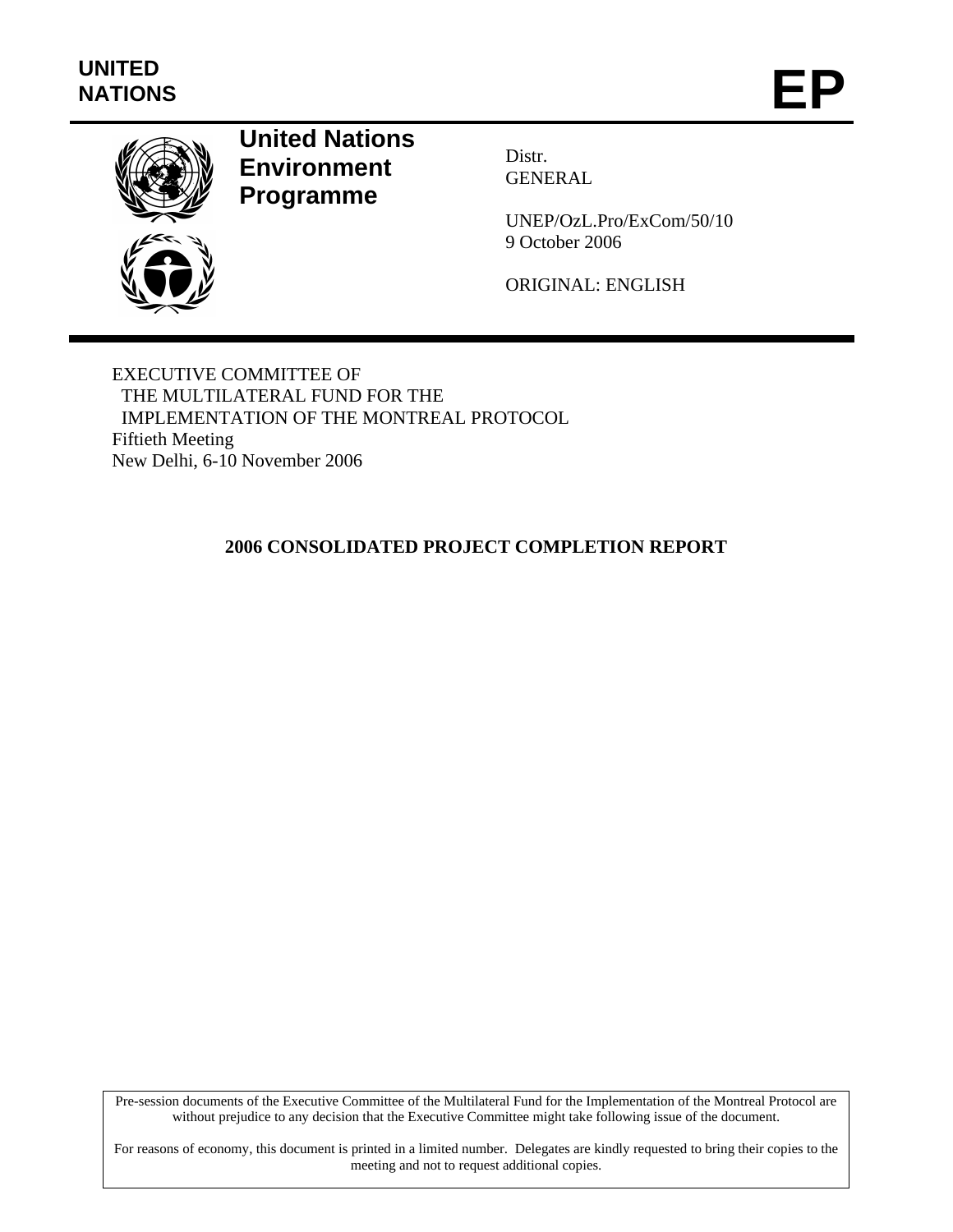### **TABLE OF CONTENTS**

| $\mathbf{I}$ . |                                                                               |  |  |  |  |  |  |
|----------------|-------------------------------------------------------------------------------|--|--|--|--|--|--|
| II.            |                                                                               |  |  |  |  |  |  |
| III.           |                                                                               |  |  |  |  |  |  |
| IV.            |                                                                               |  |  |  |  |  |  |
|                | (a)<br>(b)<br>(c)<br>(d)<br>(e)                                               |  |  |  |  |  |  |
| V.             |                                                                               |  |  |  |  |  |  |
|                | (a)<br>(b)<br>(c)                                                             |  |  |  |  |  |  |
| VI.            |                                                                               |  |  |  |  |  |  |
| VII.           | Improve Consistency of Data Reported in PCRs and in Annual Progress Reports 1 |  |  |  |  |  |  |
| VIII.          |                                                                               |  |  |  |  |  |  |
|                | (a)<br>(b)<br>(c)<br>(d)                                                      |  |  |  |  |  |  |
| IX.            |                                                                               |  |  |  |  |  |  |

#### **Annexes:**

Annex I Statistics

Annex II Lessons Learned Reported in PCRs and for MYAs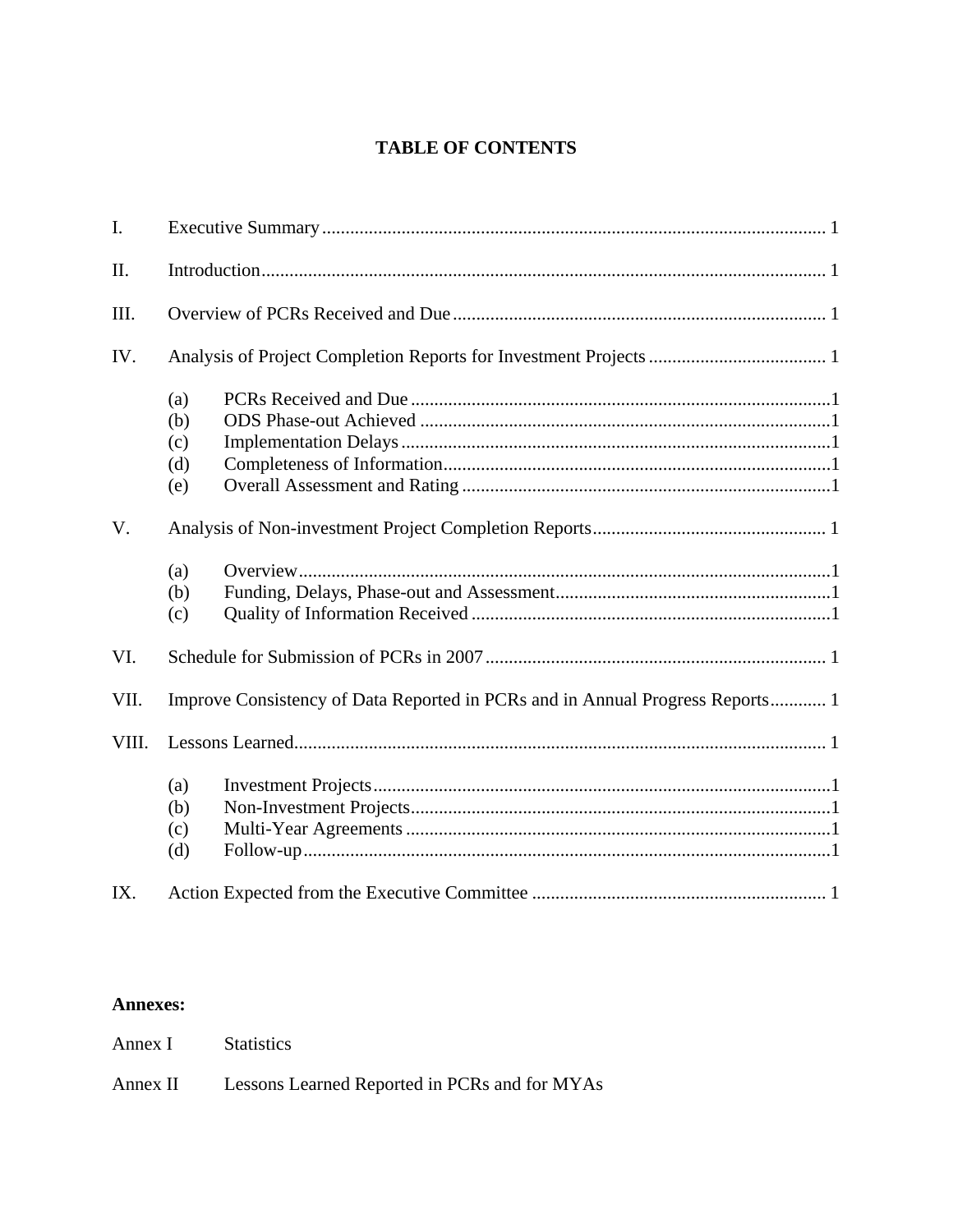### **I. Executive Summary**

1. The purpose of this report is to provide the Executive Committee with an overview of the results reported in the project completion reports (PCR) received during the reporting period, i.e. since its  $47<sup>th</sup>$  meeting in November 2005. The total number of PCRs received for investment projects in the year 2006 decreased to 73 (compared to 282 in 2005) while the total number of PCRs still due for completed investment projects has decreased from 92 to 86. For noninvestment projects, the number of PCRs received in 2006 decreased from 65 to 38, while the number of outstanding PCRs increased from 62 to 63.

2. The 73 PCRs submitted for investment projects were reviewed with respect to phase-out achieved, implementation delays, completeness of information and data consistency, overall assessment and lessons learnt. A number of interesting lessons were reported. They are partly technical but refer mostly to management issues of project preparation and implementation. The most useful ones are presented in Annex II-A.

3. Most of the 38 PCRs on non-investment projects contain substantial information and analysis. Lessons learned referred in particular to the implementation of RMPs, highlighting the particular difficulties in working with small and medium-sized enterprises in the servicing sector. There are also several references to umbrella projects which, according to the lessons learned reported, need to be of a more homogenous nature and should preferably consist of a limited number of companies if they are to be implemented without major complications and resulting delays. A list of selected lessons learned is reproduced in Annex II-B.

4. The terminal reports submitted for the extension of institutional strengthening projects (IS) show uneven quality and completeness. While some provide full information and assessment, many do not, which makes it difficult to determine the results achieved during the previous IS phase. There are often inconsistencies in reporting progress, and lessons learned are not linked to the new tasks for the following year. The agencies are encouraged to improve their quality control over the IS reporting.

5. For the first time, and in accordance with Decision 48/12, lessons learned during the implementation of multi-year agreements are presented in this document. They were received from UNDP, UNIDO and the World Bank as well as the Regional Office for Asia and Pacific of UNEP. These lessons learned were not yet included in the progress reports of annual implementation programmes, as foreseen in Decision 48/12, but were prepared by implementing agencies on request by the Senior Monitoring and Evaluation Officer. Extracts are presented in Annex II-C.

6. No decision is required by the Executive Committee on these lessons learned as they do not concern issues which have not yet been addressed by the Executive Committee. Nevertheless, they provide interesting reading for all those preparing and implementing projects in the implementing and bilateral agencies, financial intermediaries, PMUs as well as national ozone units. Regional network meetings could be a useful forum for discussing lessons learned regarding the implementation of projects and multi-year agreements in the regions. The Fund Secretariat also takes them into account for the review of projects and phase-out agreements.

7. The suggested decision at the end of the document concerns the schedule for next year's submission of PCRs by the agencies, further improvements in data consistency and the provision of missing information.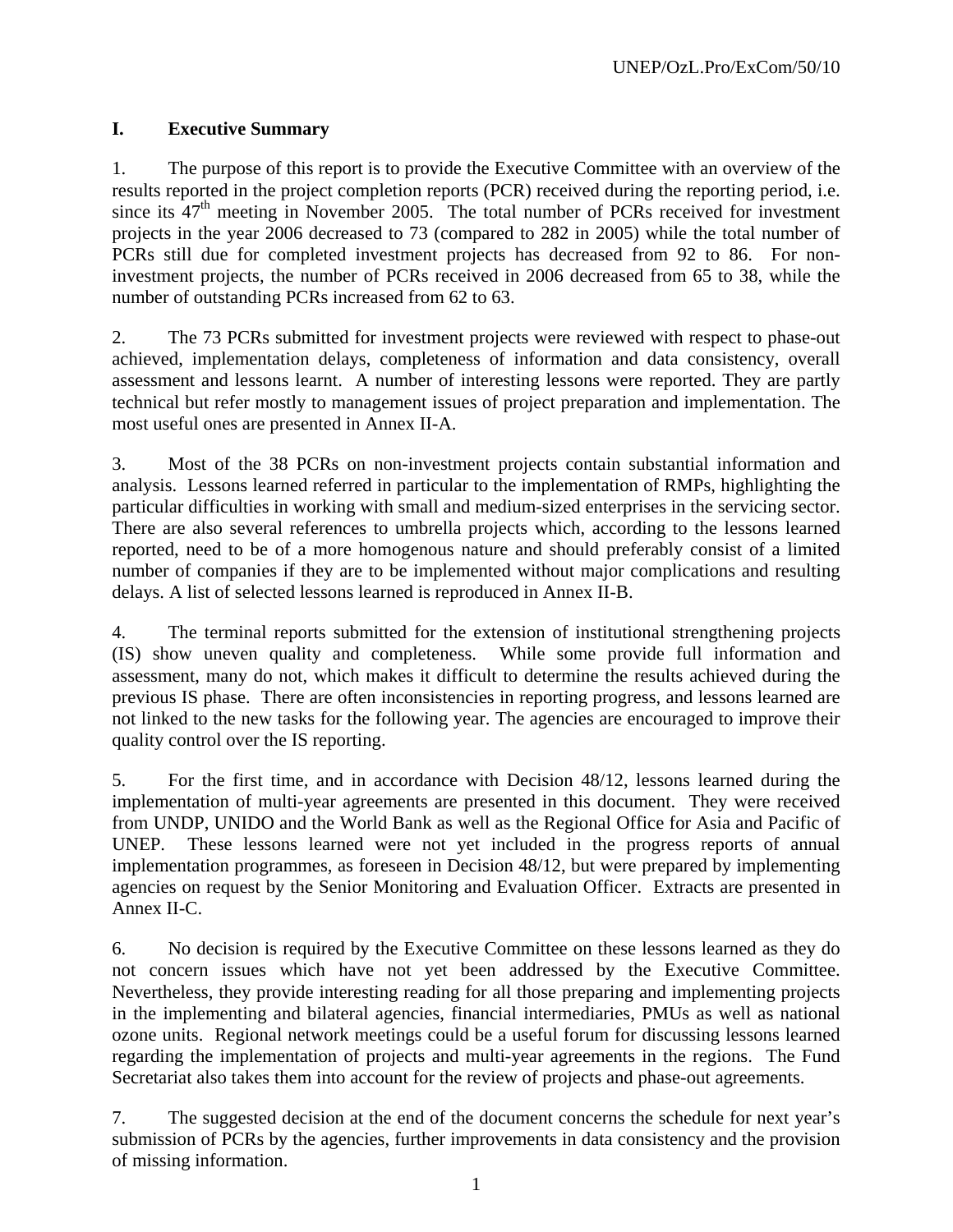### **II. Introduction**

8. The purpose of this report is to provide the Executive Committee with an overview of the results reported in the project completion reports (PCR) received during the reporting period, i.e. since its  $47<sup>th</sup>$  meeting in November 2005. The draft report was sent to the implementing agencies as well as bilateral agencies. Comments received were taken into account when finalizing the report as were the numbers of PCRs scheduled for submission by the agencies for 2007 (see Table IV in Annex I).

9. At its  $48<sup>th</sup>$  meeting, the Executive Committee decided to request the agencies to include lessons learned in the progress reports of annual implementation programmes, given that multiyear projects were currently the main modalities for project implementation. It also requested the Senior Monitoring and Evaluation Officer to include such lessons learned in the consolidated project completion report in addition to those reported in project completion reports (Decision 48/12). A selection of the lessons learned reported is included in Annex II-C of this report.

### **III. Overview of PCRs Received and Due**

10. The decrease in the number of PCRs received for 2006, as noted in paragraph 1 above, is partly due to the early cut off date (23 September 2006) and partly due to the decline in the number of PCRs due. Moreover, UNDP and UNEP did not follow the agreed delivery schedule for the first two quarters of 2006 while UNIDO largely exceeded the target figures (see Table I in Annex I). Recurrent activities are reported on not in PCRs but according to Decision 29/4 in the annual progress reports, while terminal reports are provided on each phase of the IS projects, jointly with the request for extension. Annual tranches of multi-year projects are not due to be reported on in PCRs either. Tables 1 and 2 below present more detailed data by agency including comparative figures for the previous two reporting periods.

11. Implementing and bilateral agencies have submitted, as of 23 September 2006, a total of 1,667 PCRs for investment projects and 626 PCRs for non-investment projects, representing 95.1% (compared to 94.5% last year) of PCRs due for investment and 90.8% (90.4% last year) for non-investment projects completed as of 31 December 2005.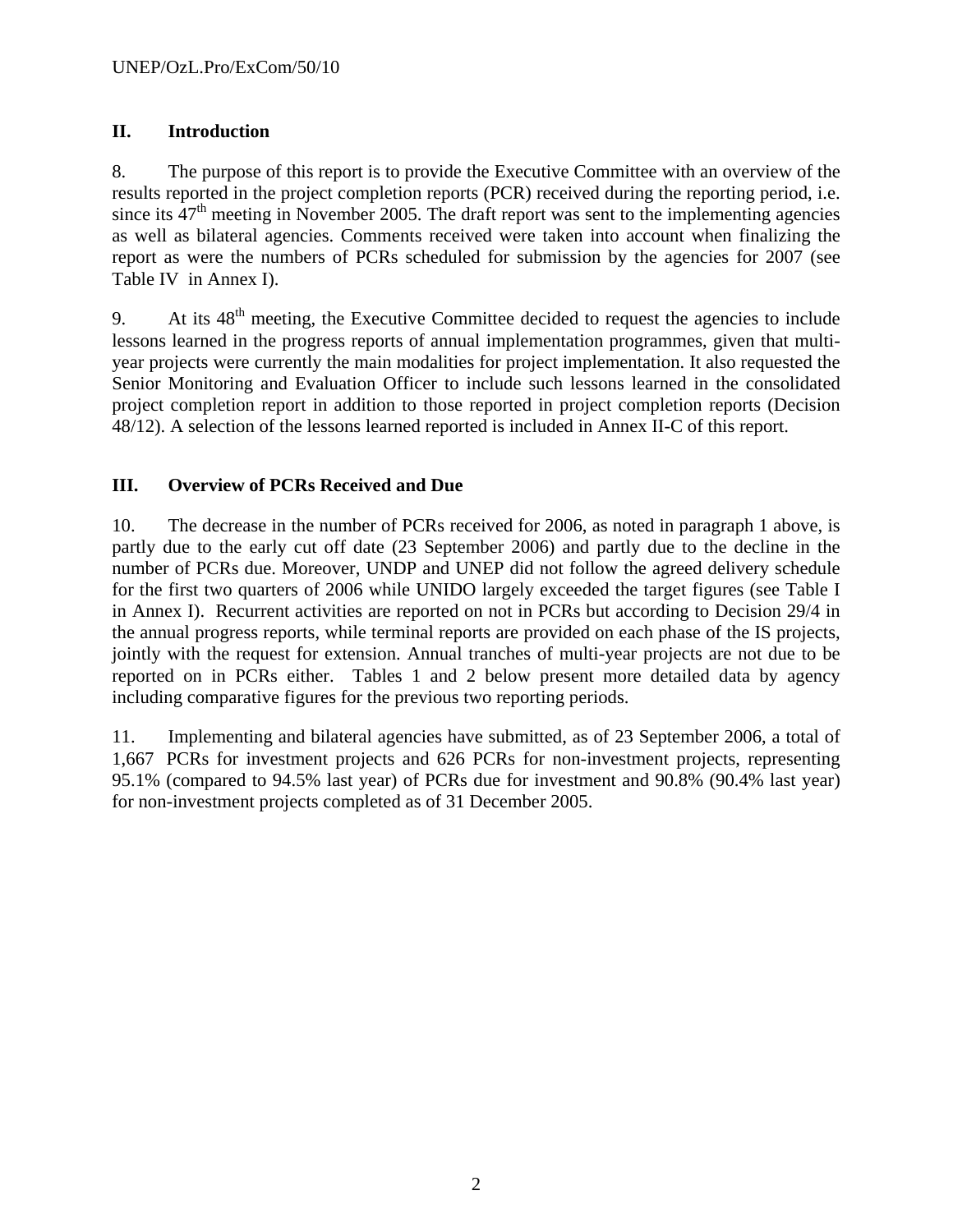#### UNEP/OzL.Pro/ExCom/50/10

|                |                                                  | (Except Multi-Year Projects)                           |                  |          |                                            |              |  |
|----------------|--------------------------------------------------|--------------------------------------------------------|------------------|----------|--------------------------------------------|--------------|--|
| Agency         | <b>Completed Projects</b><br>up to December 2005 | <b>Total PCR(s) Received</b><br>for Projects Completed | PCR(s) still due |          | PCR(s) Received in the Reporting<br>Period |              |  |
|                |                                                  | up to December 2005                                    |                  | 2004     | 2005                                       | $2006^{(1)}$ |  |
| France         | 12                                               |                                                        |                  |          | 0                                          |              |  |
| Germany        | 16                                               | 10                                                     | h                |          |                                            |              |  |
| <b>IBRD</b>    | 440                                              | $401^{(2)}$                                            | 39               | 37       | 57                                         | 26           |  |
| Italy          | 4                                                |                                                        | 0                | N/A      |                                            | $\Omega$     |  |
| Japan          | 5                                                |                                                        | 0                | N/A      | $\mathfrak{D}$                             |              |  |
| United Kingdom |                                                  | $\Omega$                                               |                  | N/A      | N/A                                        | $\Omega$     |  |
| <b>UNDP</b>    | 869                                              | $832^{(3)}$                                            | 37               | 96       | 149                                        | 11           |  |
| <b>UNIDO</b>   | 404                                              | $404^{(4)}$                                            | 0                | 37       | 69                                         | 26           |  |
| <b>USA</b>     | $\overline{c}$                                   | 2                                                      | 0                | $\Omega$ | 0                                          |              |  |
| <b>Total</b>   | 1,753                                            | 1,667                                                  | 86               | 170      | 282                                        | 73           |  |

# **Table 1 Investment Projects Overview**

#### **Table 2 Non-Investment Projects Overview (Except Project Preparations, Country Programmes, Multi-Year Projects, Ongoing Projects like Networking and Clearing House Activities as well as Institutional Strengthening Projects)**

| Agency       | <b>Completed Projects up</b><br>to December 2005 | <b>Total PCR Received for</b><br>Projects Completed up to | PCR(s) still due                    | PCR Received in the Reporting Period |                |                |
|--------------|--------------------------------------------------|-----------------------------------------------------------|-------------------------------------|--------------------------------------|----------------|----------------|
|              |                                                  | December 2005                                             |                                     | 2004                                 | 2005           | $2006^{(1)}$   |
| Australia    | $\overline{7}$                                   | $7^{(2)}$                                                 | $\theta$                            | $\overline{0}$                       | $\overline{0}$ | 6              |
| Austria      | $\mathbf{1}$                                     |                                                           | $\overline{0}$                      | N/A                                  | N/A            | N/A            |
| Canada       | 42                                               | 40                                                        | $\overline{2}$                      | 8                                    | 7              | 6              |
| Denmark      |                                                  |                                                           | $\overline{0}$                      | N/A                                  | N/A            | N/A            |
| Finland      | 3                                                | $\mathbf{2}$                                              | 1                                   | N/A                                  | N/A            | $\overline{0}$ |
| France       | 16                                               | 11                                                        | 5                                   | 1                                    | $\mathbf{0}$   | $\overline{2}$ |
| Germany      | 31                                               | 30                                                        | $\mathbf{1}$                        | $\overline{7}$<br>7                  |                | $\overline{2}$ |
| <b>IBRD</b>  | 25                                               | 24                                                        | $\mathbf{1}$                        | $\overline{0}$<br>$\overline{2}$     |                | $\overline{2}$ |
| Israel       | 1                                                |                                                           | $\mathbf{0}$                        | $\mathbf{1}$                         | $\overline{0}$ |                |
| Japan        | 6                                                | 6                                                         | $\overline{0}$                      | $\mathbf{0}$                         | 5              | N/A            |
| Poland       | 1                                                | 1                                                         | $\overline{0}$                      | $\overline{0}$                       | $\overline{0}$ | 1              |
| Singapore    | $\mathbf{2}$                                     | $\mathbf{0}$                                              | $\overline{2}$                      | $\mathbf{0}$                         | $\overline{0}$ | $\overline{0}$ |
| South Africa |                                                  |                                                           | $\overline{0}$                      | N/A                                  | N/A            | N/A            |
| Sweden       | $\mathbf{2}$                                     |                                                           | $\mathbf{1}$                        | N/A                                  | N/A            | $\overline{0}$ |
| Switzerland  | 3                                                | 3                                                         | $\mathbf{0}$                        | 1                                    | N/A            | N/A            |
| <b>UNDP</b>  | 163                                              |                                                           | $135^{(3)}$<br>28<br>$\overline{2}$ |                                      | 17             | 6              |
| <b>UNEP</b>  | 272                                              | $250^{(4)}$<br>22<br>22                                   |                                     | 18                                   | 8              |                |
| <b>UNIDO</b> | 72                                               | 72                                                        | $\boldsymbol{0}$                    | 14                                   | 9              | 3              |
| <b>USA</b>   | 40                                               | 40                                                        | $\theta$                            | $\mathbf{0}$                         | $\overline{0}$ | $\overline{2}$ |
| <b>Total</b> | 689                                              | 626                                                       | 63                                  | 56<br>38<br>65                       |                |                |

<sup>(1)</sup> After the 47<sup>th</sup> Meeting of the Executive Committee (4 November 2005 to 23 September 2006).

 $^{(2)}$  In addition, Australia submitted 1 Project Cancellation Report.

 $(3)$  In addition, UNDP submitted 2 PCRs for transferred projects.  $(4)$  In addition, UNEP submitted 1 PCR for an ongoing project.

12. By 23 September 2006, UNDP, which implements by far the largest number of investment projects, delivered 5 compared to 10 investment project PCRs scheduled for submission by the end of September this year and 6 compared to 21 non-investment project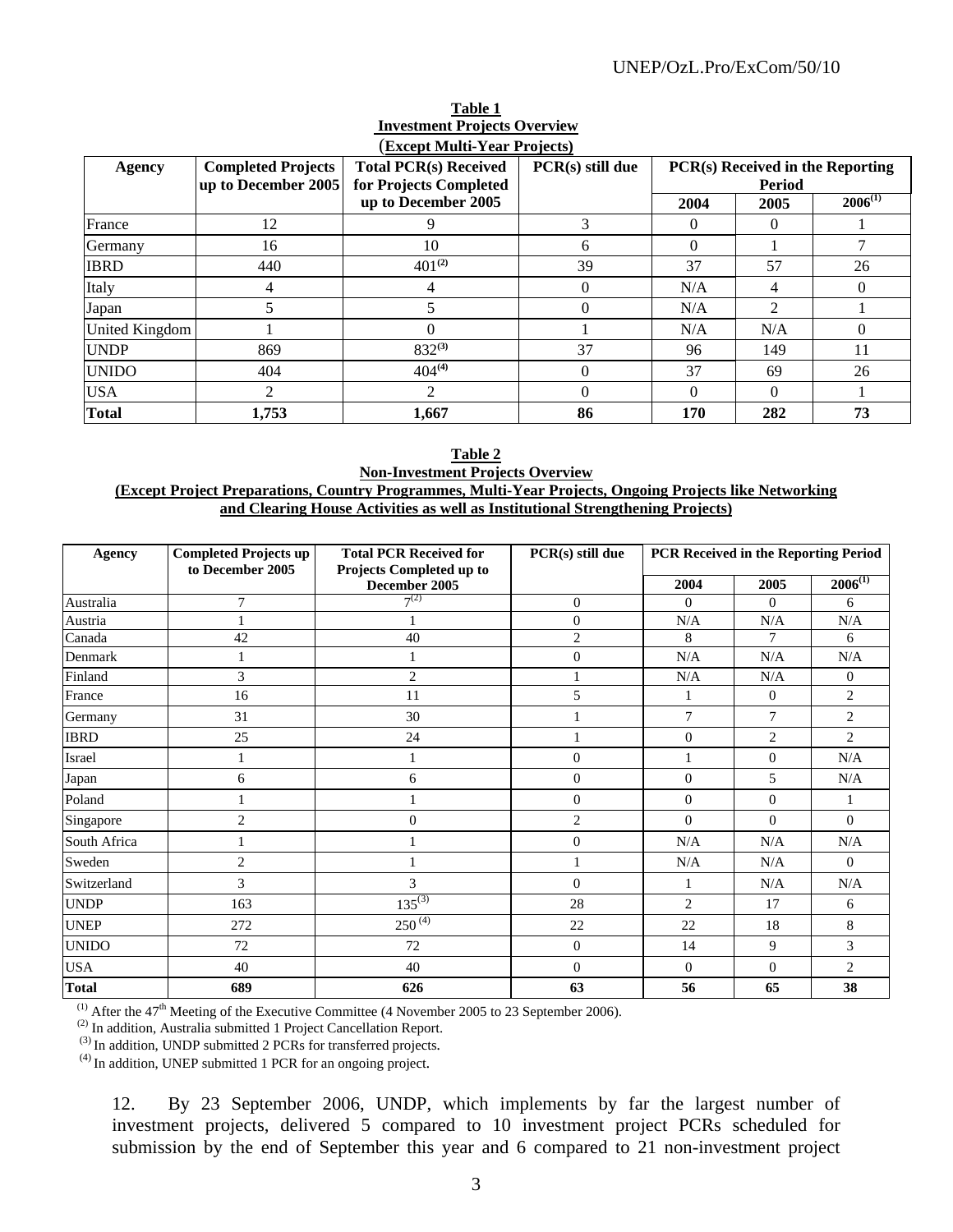PCRs. UNEP submitted 8 compared to 14 PCRs for non-investment projects scheduled, and UNIDO sent 26 PCRs for investment projects, 22 more than scheduled, as well as 3 PCRs on non-investment projects, for which no submissions had been planned. The World Bank provided 12 PCRs for investment projects, one more than scheduled, as well as one compared to 3 PCRs for non-investment projects scheduled by the end of September this year. Canada delivered all the non-investment PCRs scheduled for submission (4 PCRs).

13. UNDP has still the largest number of PCRs due (37 for investment projects and 28 for non-investment projects), followed by the World Bank with 39 PCRs due for investment and one for non-investment projects completed by the end of 2005. For UNEP as well as for several bilateral agencies, the combined numbers of PCRs still due for investment and non-investment projects range between 1 and 22 (see Tables 1 and 2 above). There are still 4 non-investment PCRs due for projects completed by the end of 2000, two of them were implemented by UNDP and 2 by Singapore.

### **IV. Analysis of Project Completion Reports for Investment Projects**

### **(a) PCRs Received and Due**

14. By the end of 2005, UNDP had completed 869 investment projects for which it submitted 832 PCRs (95.7 per cent of total) as at 23 September 2006. UNIDO completed 404 projects and submitted 404 PCRs (100 per cent). The World Bank completed 440 projects and submitted 401 PCRs (91.1 per cent). Japan completed 5 projects and submitted 5 PCRs (100%). Germany completed 16 projects and submitted 10 PCRs (62.5 per cent). France completed 12 projects and submitted 9 PCRs (75 per cent). Italy completed 4 projects and submitted 4 PCRs (100%). The U.S.A. completed two projects and submitted two PCRs (100 per cent).

15. As last year, the largest number of PCRs was received from UNIDO, particularly for solvent and foam projects. The second largest number was received for the foam sector. However, foam is still the sector with the largest number of PCRs due, followed by refrigeration. Foam (47) and refrigeration (20) projects combined account for 67 of the 86 PCRs still due for investment projects completed by the end of 2005 (see Table II in Annex I). The backlog of PCRs for early investment projects completed by the end of 1999 has been eliminated.

16. The 73 PCRs received in the reporting period (4 November 2005 to 23 September 2006) represent projects completed in 22 countries. 70% of the completion reports are for projects implemented in eight countries (Algeria, People's Republic of China, India, Indonesia, Iran, Jordan, Pakistan and Turkey).

### **(b) ODS Phase-out Achieved**

17. ODS phase-out in the projects covered in the project completion reports is found to be as planned in most investment projects, the total phase-out reported being slightly more than the planned amount (see Table 3 below). However, information on phase-out achieved in the PCRs is in some cases incomplete when unit production and ODS consumption data before and after the conversion have not been provided (see also Table VIII in Annex I). Moreover, the ODS phase-out data reported in the PCRs are different in 25 of the 73 reports from the ODS data reported in the 2005 Progress Report. While this is in some cases due to different rounding of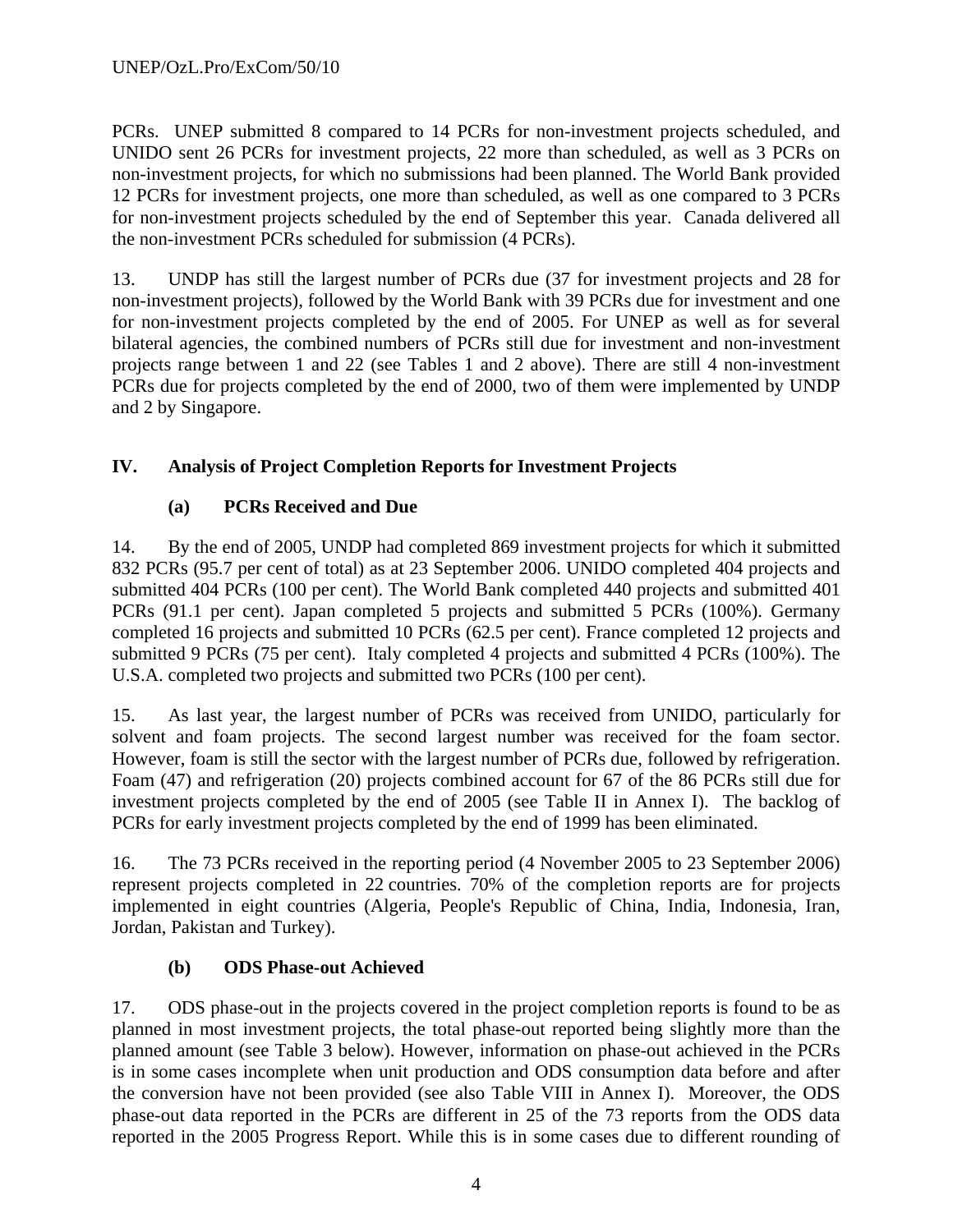figures, for 15 projects significant differences are noted. The number of cases with such differences and the volume of differences is more than last year.

| <b>Agency</b> | Number of       |                   | <b>PCR</b>        | 2005 Progress Report |                   |  |  |
|---------------|-----------------|-------------------|-------------------|----------------------|-------------------|--|--|
|               | <b>Projects</b> | <b>ODP</b> To Be  | <b>ODP</b> Phased | <b>ODP</b> To Be     | <b>ODP</b> Phased |  |  |
|               |                 | <b>Phased Out</b> | Out               | <b>Phased Out</b>    | Out               |  |  |
| France        |                 | 3.6               | 3.6               | 3.6                  | 0.0               |  |  |
| Germany       | ⇁               | 481.0             | 481.0             | 483.0                | 0.0               |  |  |
| Japan         |                 | 18.2              | 18.2              | 18.2                 | 0.0               |  |  |
| <b>UNDP</b>   | 11              | 284.1             | 285.0             | 286.0                | 286.0             |  |  |
| <b>UNIDO</b>  | 26              | 2.444.6           | 2,444.6           | 2,479.2              | 2,479.2           |  |  |
| World Bank    | 26              | 1,758.5           | 1,797.6           | 1,338.0              | 1,351.1           |  |  |
| <b>USA</b>    |                 | 29.0              | 0.0               | 29.0                 | 0.0               |  |  |
| <b>Total</b>  | 73              | 5,019.1           | 5,030.0           | 4,637.0              | 4,116.3           |  |  |

**Table 3 ODS Phased out by Projects with PCRs Submitted**

### **(c) Implementation Delays**

18. Out of 73 projects, 7 were completed before the planned date and 66 showed delays ranging from two months to 78 months. In 39 or 53.4% of 73 projects, delays of more than 12 months occurred compared to 74 or 28.9% of projects for which PCRs were received last year. Average delays reported in PCRs in 2006 increased to 18.84 months (from 9.20 months) while the average project duration increased from 43.4 months to 45.56 months (see Table 4 below). Fewer projects were completed before the anticipated completion date, partly as a result of shortened approved durations for a number of projects (under 12 months for one project, and between 12 and 24 months for 20 projects).

19. Delays cannot be attributed to particular sectors or implementing agencies. Delays are most frequently attributed to the receiving enterprise (36), followed by supplier (18), external factors (12), government (12), implementing agency (5) and funding (1).

|              |                              |                                                  | Table 4<br><b>Implementation Delays</b><br>(Total Figures in Brackets Show Last Year for Comparison) |                                                    |                                                                            |
|--------------|------------------------------|--------------------------------------------------|------------------------------------------------------------------------------------------------------|----------------------------------------------------|----------------------------------------------------------------------------|
| Agency       | Number of<br><b>Projects</b> | <b>Average Delays as</b><br>per PCRs<br>(Months) | <b>Average Delays as</b><br>per 2005 Progress<br><b>Reports (Months)</b>                             | <b>Average Duration</b><br>as per PCRs<br>(Months) | <b>Average Duration as</b><br>per 2005 Progress<br><b>Reports (Months)</b> |
| France       |                              | 16.23                                            | 16.23                                                                                                | 41.63                                              | 41.63                                                                      |
| Germany      | 7                            | 25.37                                            | 27.30                                                                                                | 47.56                                              | 49.49                                                                      |
| Japan        |                              | 15.20                                            | 12.17                                                                                                | 41.63                                              | 38.60                                                                      |
| <b>UNDP</b>  | 11                           | 11.50                                            | 11.50                                                                                                | 44.11                                              | 44.11                                                                      |
| <b>UNIDO</b> | 26                           | 14.44                                            | 14.68                                                                                                | 41.22                                              | 41.46                                                                      |
| World Bank   | 26                           | 23.61                                            | 23.14                                                                                                | 49.61                                              | 49.80                                                                      |
| <b>USA</b>   |                              | 50.73                                            | 50.73                                                                                                | 62.93                                              | 62.93                                                                      |
| <b>Total</b> | 73 (256)                     | 18.84 (9.20)                                     | 18.92 (9.32)                                                                                         | 45.56 (43.42)                                      | 45.87 (38.96)                                                              |

### **(d) Completeness of Information**

20. Key information was less regularly provided than last year, for example the list of annual consumption of ODS and substitutes in 65.8% of the PCRs, compared to 93.4% last year, and 85.2% the year before (see Table 5 below). The list of equipment destroyed is continuing to be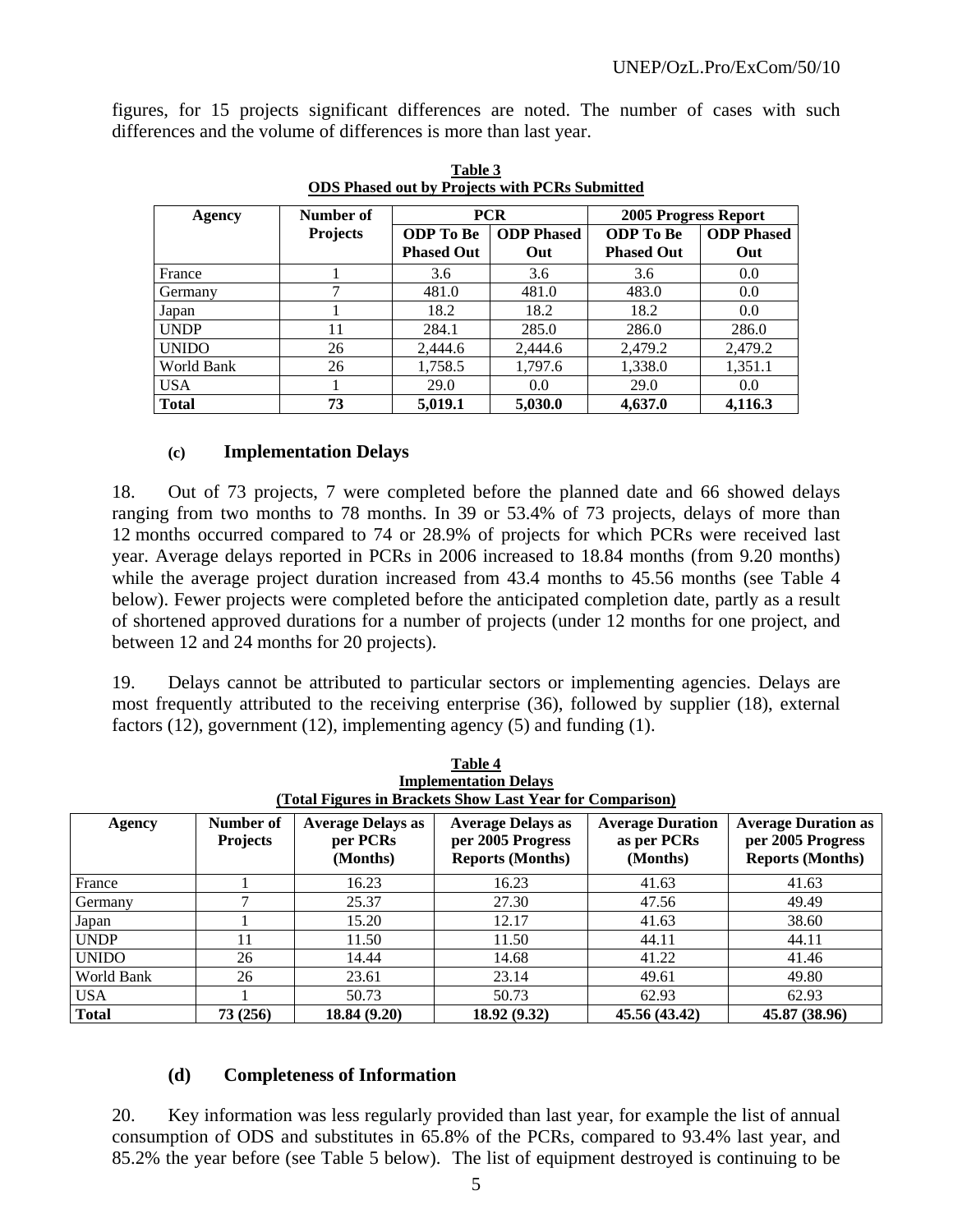given in most cases (69.9% compared to 80.5% last year). Information entirely missing in parts of the PCR is reported in 4 cases. However, it still happens too frequently that the information is not complete, in particular on ODS and substitutes (28.8% of the PCRs compared to 5.9% in 2005), operating cost and savings (20.5% of the PCRs compared to 7.4% the year before), equipment destroyed (15.1% compared to 9.8% in 2005) and list of capital equipment (4.1% compared to 0.4% in 2005).

**Table 5**

| Information provided in Investment Project Completion Reports Received During this Reporting Period |                                                                                  |               |                 |                   |                 |                   |                 |                   |  |  |  |
|-----------------------------------------------------------------------------------------------------|----------------------------------------------------------------------------------|---------------|-----------------|-------------------|-----------------|-------------------|-----------------|-------------------|--|--|--|
| (Figures in Brackets Show Last Year for Comparison)                                                 |                                                                                  |               |                 |                   |                 |                   |                 |                   |  |  |  |
|                                                                                                     | "Not Applicable"*<br><b>Provided</b><br><b>Not Provided</b><br><b>Incomplete</b> |               |                 |                   |                 |                   |                 |                   |  |  |  |
|                                                                                                     | <b>Number</b>                                                                    | Percentage %  | <b>Number</b>   | Percentage        | <b>Number</b>   | Percentage        | <b>Number</b>   | Percentage        |  |  |  |
|                                                                                                     | of                                                                               |               | of              | $\frac{0}{0}$     | оf              | $\frac{0}{0}$     | оf              | $\frac{0}{0}$     |  |  |  |
|                                                                                                     | <b>Projects</b>                                                                  |               | <b>Projects</b> |                   | <b>Projects</b> |                   | <b>Projects</b> |                   |  |  |  |
| List of Annual                                                                                      | 48                                                                               | 65.8% (93.4%) | 21              | 28.8% (5.9%)      |                 | $1.4\%$ (0%)      | 3               | $4.1\%$ $(0.8\%)$ |  |  |  |
| Consumption of ODS and                                                                              |                                                                                  |               |                 |                   |                 |                   |                 |                   |  |  |  |
| <b>Substitutes</b>                                                                                  |                                                                                  |               |                 |                   |                 |                   |                 |                   |  |  |  |
| List of Capital Equipment                                                                           | 68                                                                               | 93.2% (99.6%) | 3               | $4.1\%$ $(0.4\%)$ |                 | $1.4\%$ (0%)      |                 | 1.4% (0%)         |  |  |  |
| <b>Operating Cost Details</b>                                                                       | 46                                                                               | 63.0% (88.3%) | 15              | 20.5% (7.4%)      | 2               | $2.7\%$ $(0.4\%)$ | 10              | 13.7% (3.9%)      |  |  |  |
| List of Destroyed                                                                                   | 51                                                                               | 69.9% (80.5%) | 11              | 15.1% (9.8%)      |                 |                   | 11              | 15.1% (9.8%)      |  |  |  |
| Equipment                                                                                           |                                                                                  |               |                 |                   |                 |                   |                 |                   |  |  |  |

\*According to indications of Implementing Agencies

#### **(e) Overall Assessment and Rating**

21. During the reporting period, implementing agencies rated 38.3% of projects as highly satisfactory down from 56.3% in the previous year; 56.2% were rated as satisfactory, compared to 41% in 2005, and 5.5% as less satisfactory compared to 2.7% reported in the year before (see Table 6 below).

| New Overall Assessment of Project Implementation by the Agencies in the New PCR Format |  |                         |       |             |       |                   |     |       |                   |  |  |
|----------------------------------------------------------------------------------------|--|-------------------------|-------|-------------|-------|-------------------|-----|-------|-------------------|--|--|
| (Figures in Brackets Show Last Year for Comparison)                                    |  |                         |       |             |       |                   |     |       |                   |  |  |
| <b>New Assessment</b>                                                                  |  | <b>France   Germany</b> | Japan | <b>UNDP</b> | UNIDO | <b>World Bank</b> | USA | Total | % of Total        |  |  |
| <b>Highly Satisfactory</b>                                                             |  |                         |       |             |       |                   |     | 28    | 38.3% (56.3%)     |  |  |
| Satisfactory                                                                           |  |                         |       |             |       |                   |     | 41    | 56.2% (41.0%)     |  |  |
| Less Satisfactory                                                                      |  |                         |       |             |       |                   |     |       | $5.5\%$ $(2.7\%)$ |  |  |

**Table 6**

**Total 1 7 1 11 26 26 1 73 100.0%** 

6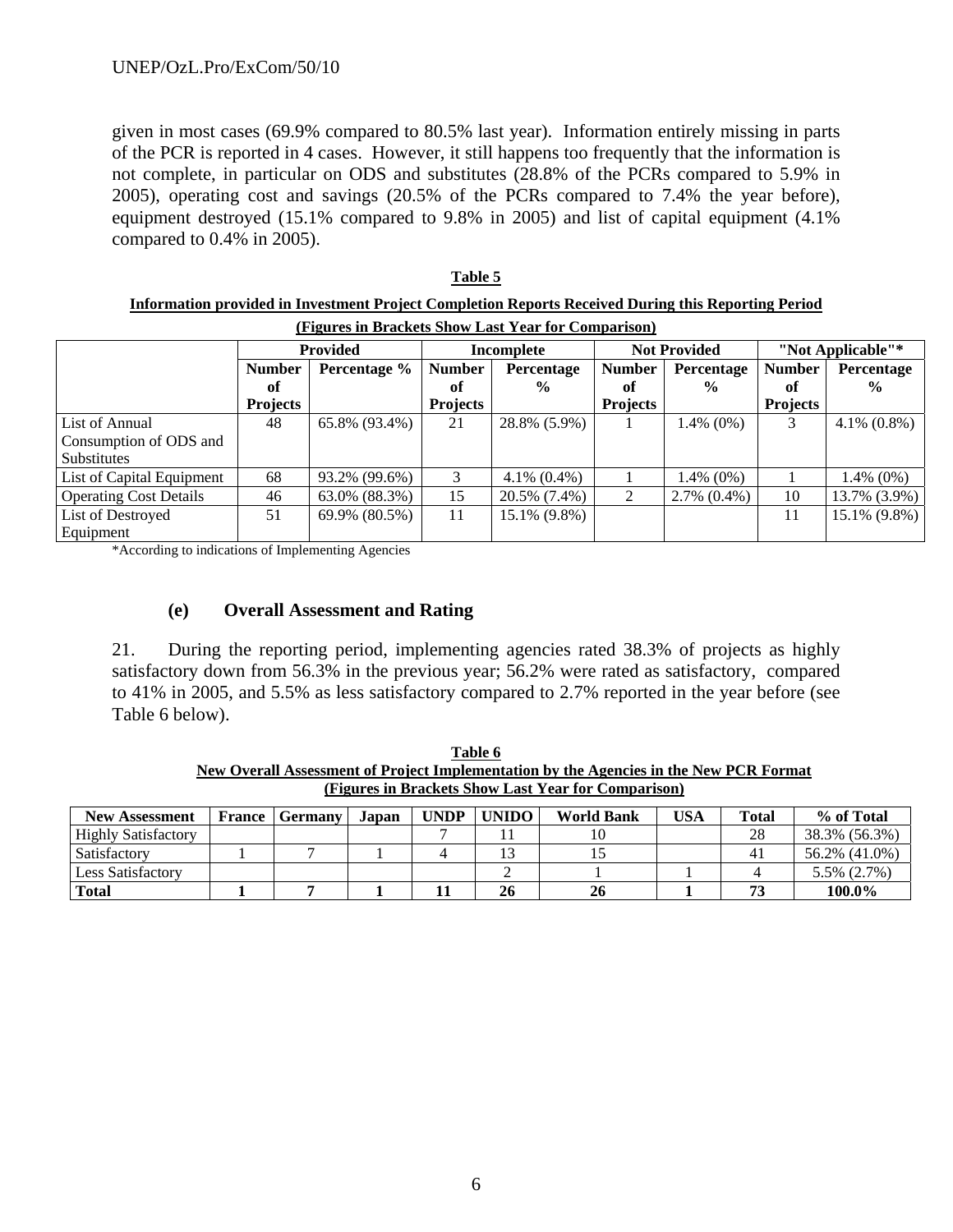### **V. Analysis of Non-investment Project Completion Reports**

### **(a) Overview**

22. The largest number of the 38 PCRs received for non-investment projects, and also those still due, are for technical assistance projects implemented mainly by UNDP and UNEP. UNEP has continued to reduce the number of old PCRs due but has submitted fewer PCRs than in the years before and has an increased number of PCRs due, similar to UNDP. For bilateral technical assistance projects there are still 7 PCRs due, as well as 5 PCRs for training projects (see Table III in Annex I).

23. According to Decision 29/4, country programmes, project preparation, as well as UNEP's recurrent activities including networking, do not require PCRs. According to the same decision, institutional strengthening projects are providing terminal reports on the previous phase jointly with the extension requests (see table 7).

| Agency       | <b>PCRs for IS Projects</b><br><b>Received before Decision</b><br>29/4 | <b>Terminal Reports</b><br><b>Received With</b><br><b>Extension Requests for</b><br><b>Projects Completed up</b><br>to December 2005** | <b>Terminal Reports</b><br><b>Received With</b><br><b>Extension Requests in</b><br>$2006**$ |
|--------------|------------------------------------------------------------------------|----------------------------------------------------------------------------------------------------------------------------------------|---------------------------------------------------------------------------------------------|
| France       |                                                                        |                                                                                                                                        | $\mathcal{D}_{\mathcal{A}}$                                                                 |
| <b>IBRD</b>  |                                                                        | 13                                                                                                                                     | $\mathcal{D}_{\mathcal{A}}$                                                                 |
| <b>UNDP</b>  |                                                                        | 77                                                                                                                                     | 10                                                                                          |
| <b>UNEP</b>  | 10                                                                     | 154                                                                                                                                    | 52                                                                                          |
| <b>UNIDO</b> | $\mathcal{D}_{\mathcal{A}}$                                            | 13                                                                                                                                     | $\mathcal{D}_{\mathcal{L}}$                                                                 |
| <b>USA</b>   |                                                                        |                                                                                                                                        |                                                                                             |
| <b>Total</b> | 21                                                                     | 258                                                                                                                                    | 68                                                                                          |

**Table 7 Overview of Institutional Strengthening Reporting**

\* Completed in the sense of a phase being completed.

\*\* Excluding start-up projects and project where approval is only for one year. In these cases, no terminal reports are submitted.

24. The formats for terminal reports and extensions requests for IS projects approved at the  $32<sup>nd</sup>$  Meeting of the Executive Committee continue to be used for renewal requests. The terminal reports and plans of action submitted show uneven quality and completeness. While some provide full information and assessment, many do not which makes it difficult to determine the results achieved during the previous IS phase. There are often inconsistencies in reporting progress, and lessons learned are not linked to the new tasks for the following year. In many cases, terminal reports look very similar and have obviously been prepared using copy and paste word processing. The agencies are encouraged to improve their quality control over the IS reporting and ensure that the results achieved, lessons learned and remaining issues are properly highlighted in the terminal reports.

### **(b) Funding, Delays, Phase-out and Assessment**

25. Total actual expenditures for all completed non-investment projects with PCRs were reported to be 80% of the planned expenditures which, as last year, indicates some overall savings (see Table 8) that in a number of cases still need to be confirmed once the final financial figures become available.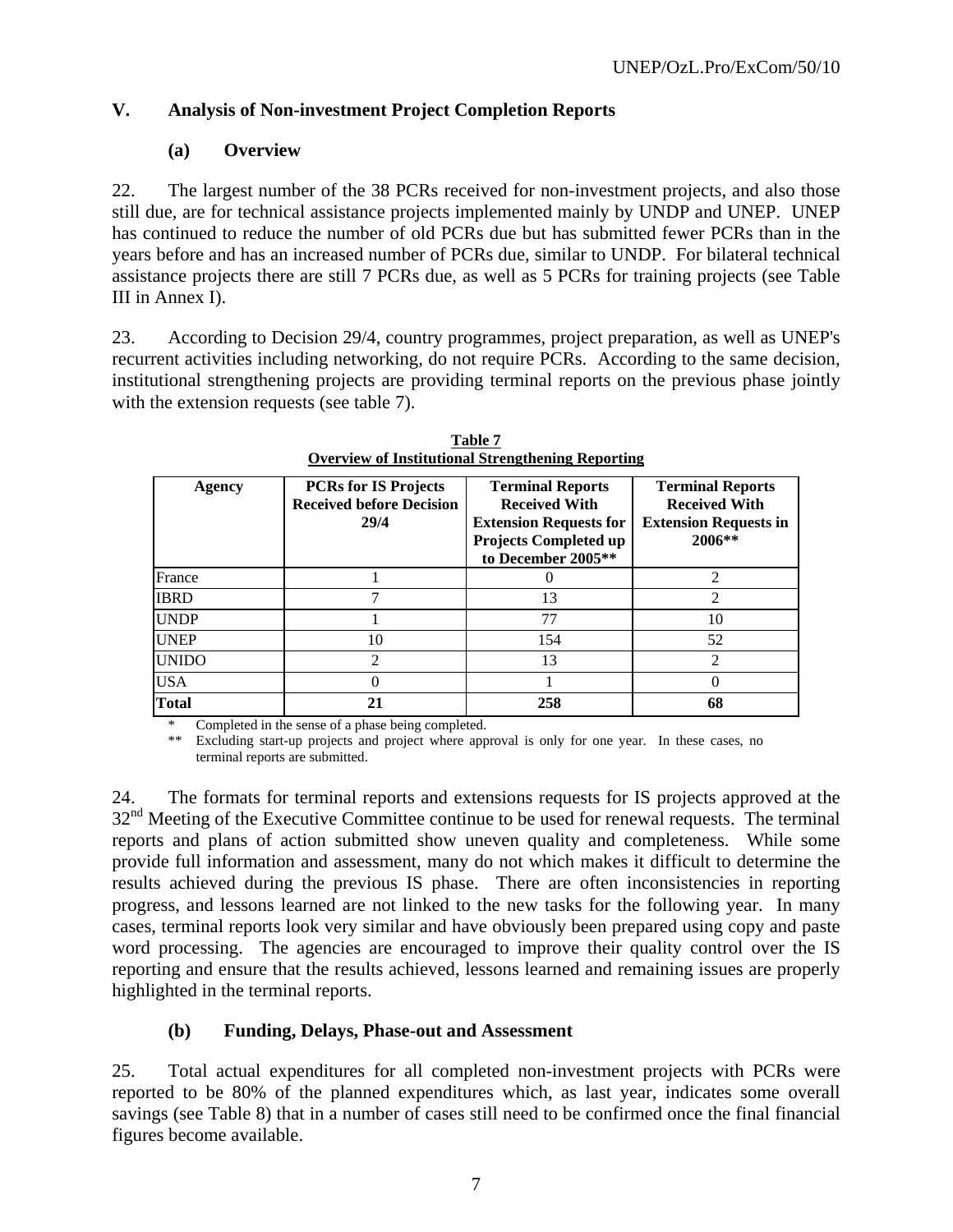| (Figures in Brackets Show Last Year for Comparison) |                              |                                 |                                     |                                                       |                                                  |                                   |  |  |  |  |
|-----------------------------------------------------|------------------------------|---------------------------------|-------------------------------------|-------------------------------------------------------|--------------------------------------------------|-----------------------------------|--|--|--|--|
| Agency                                              | Number of<br><b>Projects</b> | Approved<br><b>Funds</b> (US\$) | Funds<br><b>Disbursed</b><br>(US\$) | <b>ODP</b> To Be<br><b>Phased Out</b><br>(ODP Tonnes) | <b>ODP</b> Phased<br>Out (ODP<br><b>Tonnes</b> ) | <b>Average Delays</b><br>(Months) |  |  |  |  |
| <b>Bilateral</b>                                    | 19                           | 2,056,959                       | 1,514,077                           | 29.8                                                  | 2.6                                              | 22.86 (24.77)                     |  |  |  |  |
| <b>UNDP</b>                                         | 6                            | 342,582                         | 312,082                             | 130.4                                                 | 130.4                                            | 22.81 (20.29)                     |  |  |  |  |
| <b>UNEP</b>                                         | 8                            | 555,250                         | 511,862                             | 0.0                                                   | 0.0                                              | 11.17(22.06)                      |  |  |  |  |
| <b>UNIDO</b>                                        | 3                            | 370,000                         | 369,167                             | 13.0                                                  | 13.0                                             | 13.22 (29.30)                     |  |  |  |  |
| World Bank                                          | ◠                            | 390,900                         | 266,895                             | 41.0                                                  | 41.0                                             | 44.63 (21.80)                     |  |  |  |  |
| <b>Total</b>                                        | 38                           | 3,715,691                       | 2,974,083                           | 214.2                                                 | 187.0                                            | 20.77 (23.20)                     |  |  |  |  |

#### **Table 8**

**Budgets, Phase-out and Delays Reported in PCRs received for Non-Investment Projects**

26. The delays realized for project implementation continue to show a great deal of variance. Out of 38 non-investment projects, 3 were completed before the scheduled date, 5 projects were completed on time, while there were delays in 29 projects ranging from two months to 65 months and one project did not report an actual completion date. In 21 cases or 55.3% of the projects, delays of more than 12 months occurred. No particular patterns with regard to delays by type of project are observable. UNDP shows a slight increase in average delay (22.81 months compared to 20.29 months last year). The average delay of UNEP's projects declined from 22 to 11 months, and UNIDO's from 29 to 13 months. However, the World Bank shows a significant increase in average delay from 21.8 to 44.6 months. The overall average delay for noninvestment projects is 20.77 months beyond the planned completion date, showing a slight decrease compared to 2005 with 23.2 months.

27. The difference in ODP phase-out planned and reported as achieved is almost entirely due to four projects implemented by bilateral agencies for which the actual amount phased-out was reported to be less than planned.

28. 13.2% of the projects were marked as 'highly satisfactory', 60.5% as 'satisfactory as planned' and 13.2% as 'satisfactory though not as planned', which is significantly less than last year when this figure was 29.3% (see Table 9). The validity of such assessments can only be verified during evaluations. In several projects rated as "satisfactory though not planned", no clear explanation for this rating has been provided. Three of 38 non-investment projects did not provide an overall assessment.

| (Figures in Brackets Show Last Year for Comparison) |                  |             |             |              |                   |              |                   |  |
|-----------------------------------------------------|------------------|-------------|-------------|--------------|-------------------|--------------|-------------------|--|
| Assesssment                                         | <b>Bilateral</b> | <b>UNDP</b> | <b>UNEP</b> | <b>UNIDO</b> | <b>World Bank</b> | <b>Total</b> | % of Total        |  |
| <b>Highly Satisfactory</b>                          |                  |             |             |              |                   |              | 13.2% (8.6%)      |  |
| Satisfactory or Satisfactory and as planned         | 10               |             |             |              |                   | 23           | 60.5% (48.3%)     |  |
| Satisfactory though not as planned                  |                  |             |             |              |                   |              | 13.2% (29.3%)     |  |
| <b>Less Satisfactory</b>                            |                  |             |             |              |                   |              | 5.3% (1.7%)       |  |
| Not Provided                                        |                  |             |             |              |                   |              | $7.9\%$ $(5.2\%)$ |  |
| <b>Total</b>                                        | 19               |             |             |              |                   | 38           | $100\%$ (100%)    |  |

#### **Table 9**

**Overall Assessment of Non-Investment Projects by Agencies**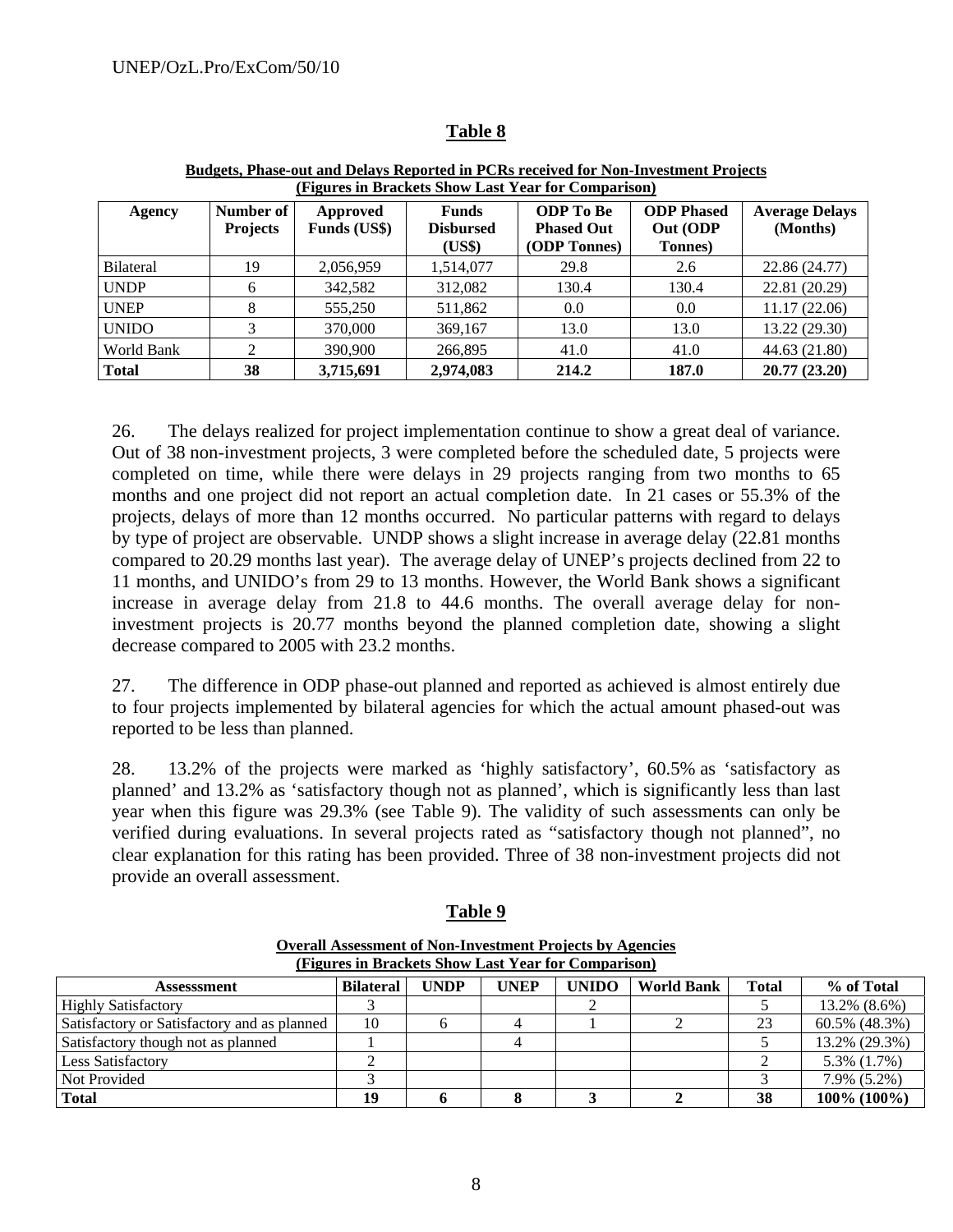### **(c) Quality of Information Received**

29. Most PCRs on non-investment projects contain substantial information and analysis. The overall assessments which are supposed to use pre-defined terms are sometimes not available or are replaced by texts. The sections on causes of delays and corrective actions taken vary a lot in terms of concreteness of information provided. Usually governmental and agency factors are given as causes for delays.

30. Comments on draft PCRs have been provided by NOUs in only 24 of the 38 reports received and by the implementing agency in 14 cases. The lessons learned reported have in many cases been interesting and substantial, as evident in Annex II-B. The increased interest for such lessons learned expressed by the Executive Committee at its  $47<sup>th</sup>$  and  $48<sup>th</sup>$  Meetings and the guidelines for the preparation of PCRs for non-investment projects, which include a section on lessons learned, may have contributed to this positive development.

### **VI. Schedule for Submission of PCRs in 2007**

31. The Implementing Agencies submitted, as in previous years, schedules for submission of PCRs due. Table IV in Annex I shows PCRs due for projects completed as of 31 December 2005 and takes into account the number of outstanding PCRs as of 23 September 2006. The Implementing Agencies will, in addition to the above schedule, submit PCRs in 2007 for projects completed during 2006.

### **VII. Improve Consistency of Data Reported in PCRs and in Annual Progress Reports**

32. Decision 47/6 (b)(i) requested implementing agencies, in cooperation with the Secretariat, to establish full consistency of data reported in the project completion reports, in the inventory and the annual progress reports by the end of January 2006. The Secretariat provided all agencies with detailed information on data completeness and inconsistencies of PCRs received in comparison with the Inventory and the Progress Reports. All cases of incomplete information and data inconsistencies in PCRs received in 2003 have now been solved (see Table V in Annex I), while this process still continues with UNEP for some PCRs received in 2004 and 2005 (see Tables VI and VII in Annex I), with several agencies for PCRs received in 2005, and has been started for those received in 2006 (see Table VIII in Annex I).

33. During the reporting period, 62 PCRs were received with incomplete information and 145 PCRs with data inconsistencies, including PCRs submitted between 8 October 2005 to 3 November 2005 that were received too late to be included in the analysis for the last reporting period (see Table VIII in Annex I). Regarding PCRs with incomplete information, the number has decreased (62 PCRs compared to 79 PCRs last year). The number of PCRs with data inconsistencies also decreased (145 PCRs compared to 151 PCRs last year). However, due to the significant decrease in the number of PCR submissions compared to the last reporting period, the share of PCRs with incomplete information or data inconsistencies has increased substantially. This increase is mainly due to PCRs with inconsistencies submitted by bilateral agencies as well as by the World Bank, the latter mostly with regard to "Revised Planned Date of Completion" which was often missing or different from the Progress Report (see Table VIII in Annex I).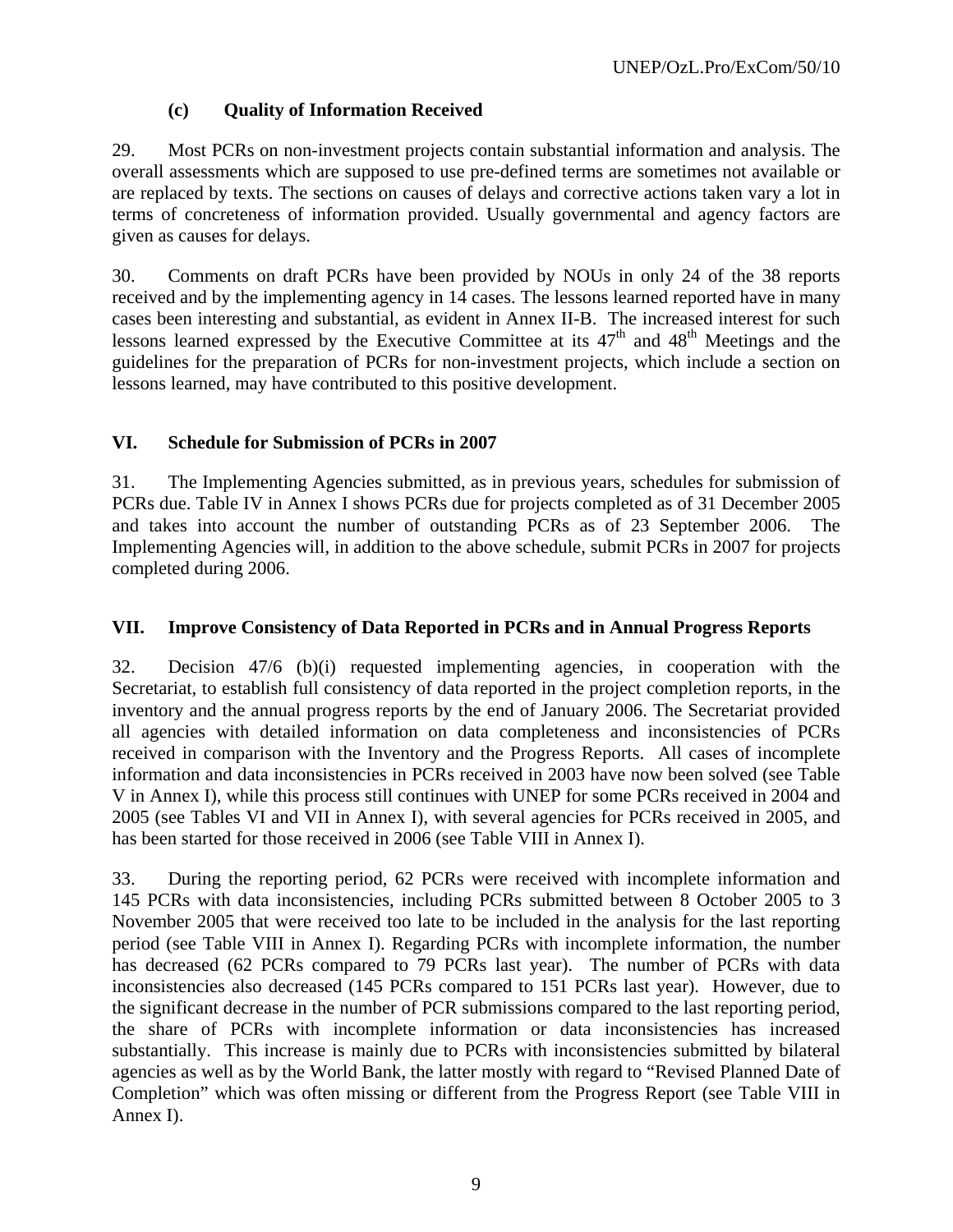34. In order to improve consistency of data and facilitate the preparation of PCRs their first page can, since July 2004, be downloaded from the website of the Secretariat. When indicating the project number or title the first page of the PCR forms will be automatically filled in with data from the Secretariat's project inventory database, including actual data and remarks from the last progress reports. However, the continued high number of reports with inconsistencies appears to indicate that this facility is not regularly used.

### **VIII. Lessons Learned**

### **(a) Investment Projects**

35. Lessons learned in 73 PCRs submitted for investment projects in the 2006 reporting period were reviewed. Although relatively few PCRs were received compared to previous years, a number of interesting lessons were reported. They are partly technical but refer mostly to management issues of project preparation and implementation. The most useful ones are presented in Annex II-A. They are grouped by sector of activity. Lessons learned are particularly useful when they draw on experiences during project implementation and describe how particular problems have been overcome. Thus, they are interesting also for other projects which might face similar problems.

36. On the other hand, there are also numerous lessons learned reported that are either too general, too specific or too short and thus do not provide any insights useful for other projects. Many instead present a summary of results achieved or even repeat the activities undertaken. Those have been left out of Annex II, but the full list is available on request and on the intranet of the Secretariat in the evaluation section under PCRs.

### **(b) Non-Investment Projects**

37. Lessons learned reported in PCRs on 38 non-investment projects were analyzed. In spite of their low number, several of them are interesting in particular those regarding the implementation of RMPs, which highlight the particular difficulties found in working with small and medium-sized enterprises in the servicing sector. There are also several references to umbrella projects which according to the lessons learned reported, need to be of a more homogenous nature and should preferably consist of a limited number of companies if they are to be implemented without major complications and resulting delays. A list of selected lessons learned is reproduced in Annex II-B. The full list is available on request and on the intranet of the Secretariat in the evaluation section under PCRs.

### **(c) Multi-Year Agreements**

38. For the first time, and in accordance with Decision 48/12, lessons learned during the implementation of multi-year agreements are presented in this document. Lessons learned from selected multi-year agreements were received from UNDP, UNIDO and the World Bank as well as the UNEP's Regional Office for Asia and Pacific. These lessons learned have not yet been included in the progress reports of annual implementation programmes, but were prepared by implementing agencies on request by the Senior Monitoring and Evaluation Officer. Extracts are presented in Annex II-C.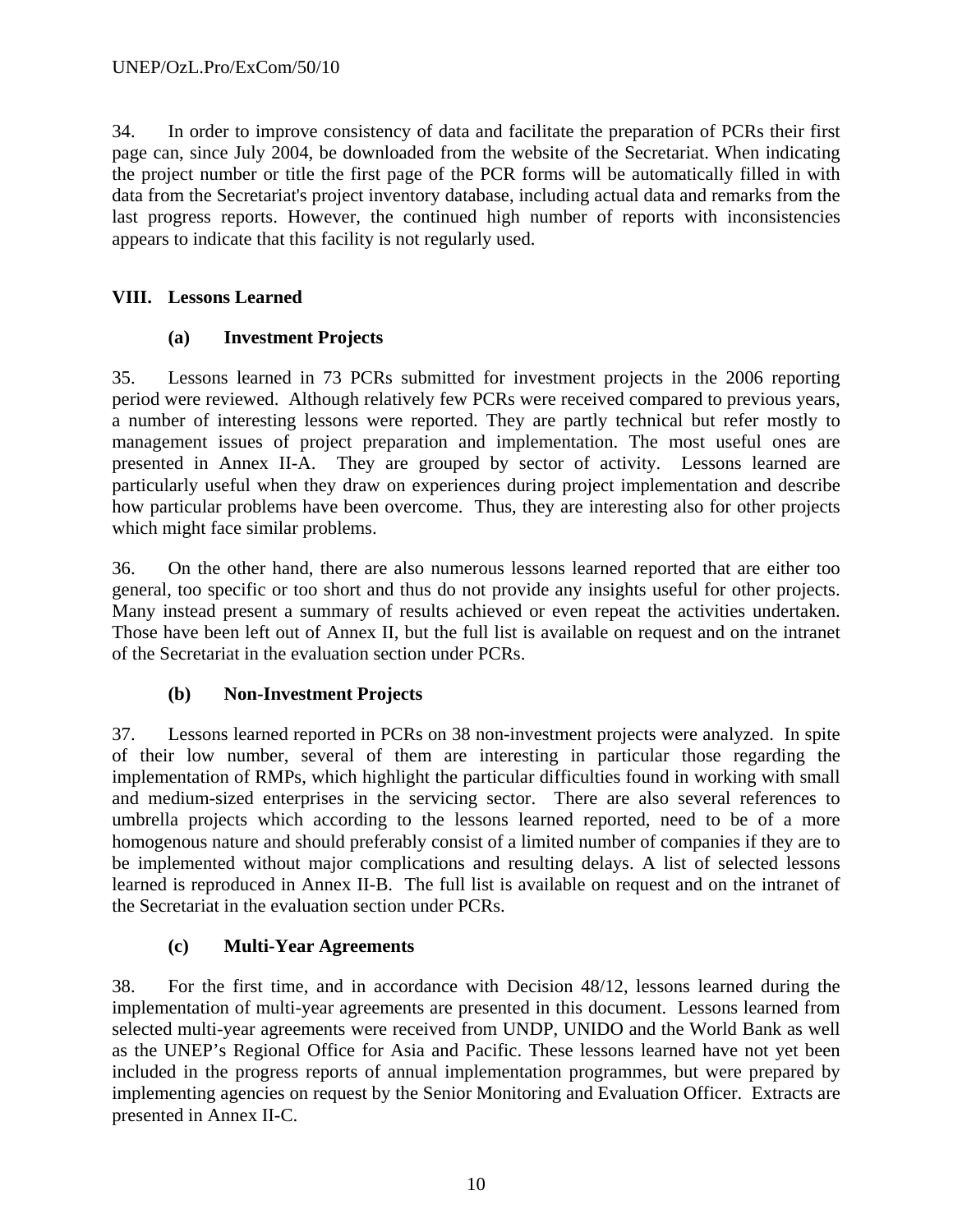### **(d) Follow-up**

39. No decision is required by the Executive Committee on these lessons learned as they do not concern issues which have not yet been addressed by the Executive Committee. Nevertheless, they provide interesting reading for all those preparing and implementing projects in the implementing and bilateral agencies, financial intermediaries, PMUs as well as national ozone units. Regional network meetings could be a useful forum for discussing lessons learned regarding the implementation of projects and multi-year agreements in the regions. The Fund Secretariat also takes them into account during the review of projects and phase-out agreements.

### **IX. Action Expected from the Executive Committee**

- 40. The Executive Committee might wish to consider:
	- (a) Taking note of the 2006 Consolidated Project Completion Report including the schedule for submission of Project Completion Reports (PCRs) due and the lessons learned in Annex II;
	- (b) Requesting implementing and bilateral agencies concerned:
		- (i) to establish by the end of January 2007, in cooperation with the Multilateral Fund Secretariat, full consistency of data reported in the PCRs in the Inventory and in the Annual Progress Reports;
		- (ii) to provide, by the end of January 2007, the information still missing in a number of PCRs;
		- (iii) to clear the backlog of PCRs for projects completed before the end of 2004 by the end of January 2007.

- - - - -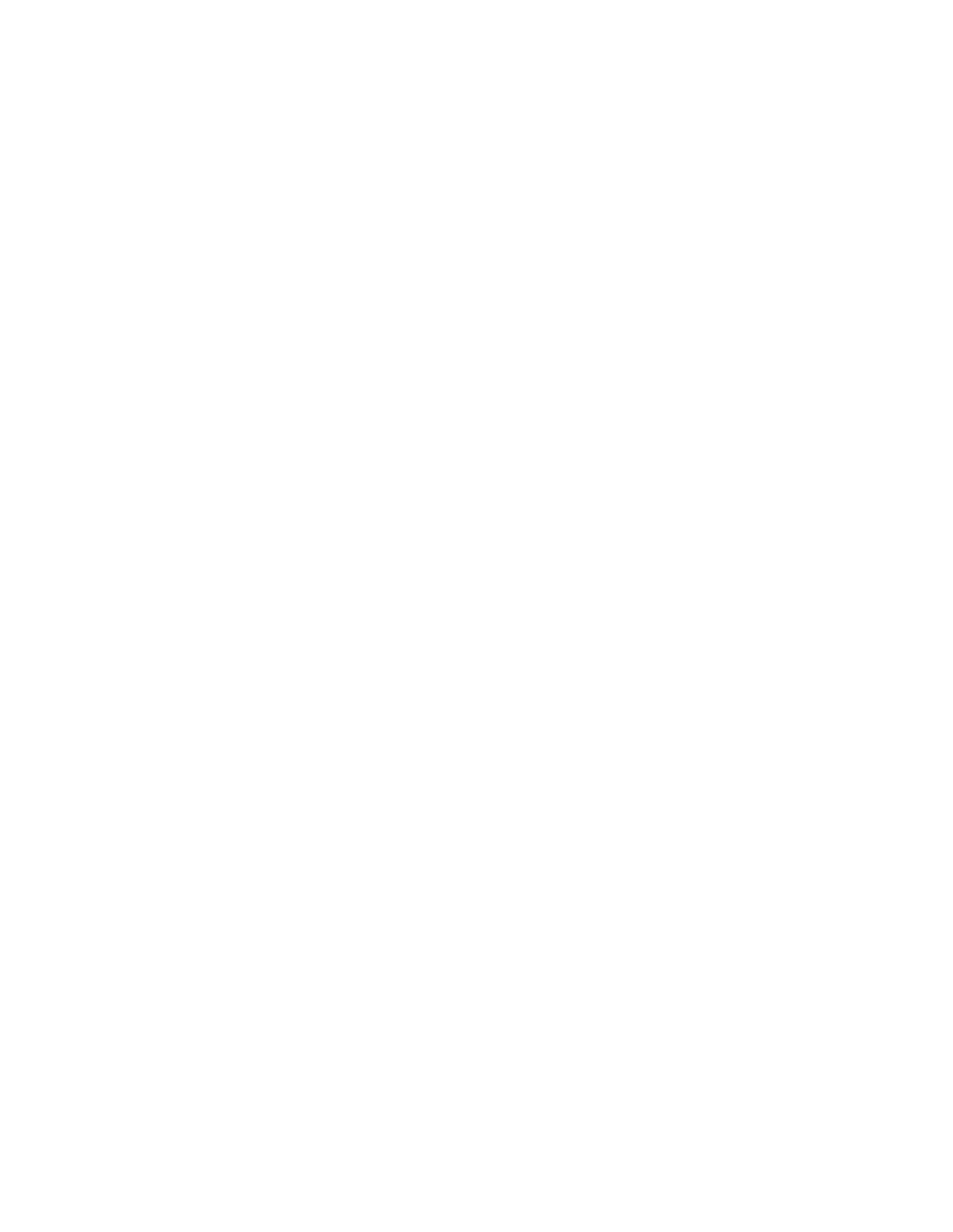## **ANNEX I: STATISTICS**

| Table I                                                             |
|---------------------------------------------------------------------|
| Schedule for Planned Submission of PCRs in 2006 and Actual Delivery |

|              | <b>Schedule</b>                     | <b>Sector</b>                                   |                 | <b>Investment</b>         |                          | Non-Investment  |
|--------------|-------------------------------------|-------------------------------------------------|-----------------|---------------------------|--------------------------|-----------------|
|              |                                     |                                                 | <b>Schedule</b> | <b>Received</b>           | <b>Schedule</b>          | <b>Received</b> |
|              | March 2006                          | TAS/DEM                                         |                 |                           | 9                        |                 |
| <b>UNDP</b>  | June $2006$                         | TAS/DEM                                         |                 |                           | 9                        |                 |
|              | September 2006*                     |                                                 | $10*$           | 1FOA, 1REF,<br>3ARS       | $3*$                     | 6TAS            |
|              | December 2006*                      |                                                 | $10*$           |                           | $3*$                     |                 |
|              | <b>Total</b>                        |                                                 | 20              | 5                         | 24                       | 6               |
|              | Status at September 23, 2006        |                                                 |                 | $-5$                      |                          | $-15$           |
|              | <b>Schedule</b>                     | <b>Sector</b>                                   |                 | Investment                |                          | Non-Investment  |
|              |                                     |                                                 | <b>Schedule</b> | <b>Received</b>           | <b>Schedule</b>          | <b>Received</b> |
|              | December 2005                       |                                                 |                 |                           |                          | 2TAS            |
| <b>UNEP</b>  | February 2006                       |                                                 |                 |                           |                          | 2TRA,<br>1TAS   |
|              | <b>June 2006</b>                    | TAS (10), TRA(4)                                | $\mathbf{0}$    |                           | 14                       | 2TRA            |
|              | September 2006                      |                                                 |                 |                           |                          | 1TRA            |
|              | <b>Total</b>                        |                                                 | $\bf{0}$        |                           | 14                       | 8               |
|              | <b>Status at September 23, 2006</b> |                                                 |                 |                           |                          | $-6$            |
|              | <b>Schedule</b>                     | <b>Sector</b>                                   |                 | <b>Investment</b>         |                          | Non-Investment  |
|              |                                     |                                                 | <b>Schedule</b> | <b>Received</b>           | <b>Schedule</b>          | <b>Received</b> |
|              | October 2005                        | Refrigeration                                   |                 |                           |                          |                 |
|              | December 2005                       | Refrigeration                                   | 1               | 1FOA                      |                          |                 |
|              | January 2006                        |                                                 |                 | 2REF                      |                          |                 |
| <b>UNIDO</b> | February 2006                       | Foam                                            | $\mathbf{1}$    | 1FOA, 1REF,<br>1SOL       |                          |                 |
|              | May-June 2006                       |                                                 |                 | 2FOA                      |                          |                 |
|              | <b>July 2006</b>                    | Refrigeration                                   | $\mathbf{1}$    |                           |                          |                 |
|              | August 2006                         |                                                 |                 | 5FOA, 4REF,<br>8SOL, 1PHA |                          | 3TAS            |
|              | <b>Total</b>                        |                                                 | 4               | 26                        | N/A                      | $\mathbf{3}$    |
|              | <b>Status at September 23, 2006</b> |                                                 |                 | $+22$                     |                          | $+3$            |
|              | <b>Schedule</b>                     | <b>Sector</b>                                   |                 | Investment                |                          | Non-Investment  |
|              |                                     |                                                 | <b>Schedule</b> | <b>Received</b>           | <b>Schedule</b>          | <b>Received</b> |
|              | January 2006                        |                                                 |                 | 2FOA, 2REF                |                          |                 |
|              | March 2006                          | Refrigeration (1), Foam (2)                     | 3               | 1REF, 3FOA                | $\overline{\phantom{a}}$ | 1TAS            |
|              | June 2006                           | Foam (1), Refrigeration (1)                     | 1               |                           | $\mathbf{1}$             |                 |
|              | <b>July 2006</b>                    | Foam $(4)$ , Aerosol $(2)$ ,                    | 5               |                           | $\overline{2}$           |                 |
| <b>IBRD</b>  |                                     | Refrigeration (1)                               |                 |                           |                          |                 |
|              | September 2006                      | Foam (1), Refrigeration (1)                     | 2               | 3REF, 1FOA                | $\overline{\phantom{a}}$ |                 |
|              | October 2006                        | Refrigeration (2), Foam (2)                     | $\overline{4}$  |                           | $\overline{\phantom{a}}$ |                 |
|              | November 2006                       | Multisector (2), Foam (2),<br>Refrigeration (2) | 6               |                           | $\overline{\phantom{m}}$ |                 |
|              | December 2006                       | Refrigeration (2), Foam (6)                     | 8               |                           |                          |                 |
|              | <b>Total</b>                        |                                                 | $\overline{29}$ | 12                        | $\overline{\mathbf{3}}$  | 1               |
|              | <b>Status at September 23, 2006</b> |                                                 |                 | $+1$                      |                          | $-2$            |
|              | <b>Schedule</b>                     | <b>Sector</b>                                   |                 | Investment                |                          | Non-Investment  |
|              |                                     |                                                 | <b>Schedule</b> | <b>Received</b>           | <b>Schedule</b>          | <b>Received</b> |
| Canada       | 15 November 2005                    |                                                 |                 |                           | 4                        | 4               |
|              | April 2006                          |                                                 |                 |                           |                          | 2TRA            |
|              | <b>Total</b>                        |                                                 | $\bf{0}$        |                           | $\overline{\mathbf{4}}$  | 6               |
|              | <b>Status at September 23, 2006</b> |                                                 |                 |                           |                          | $+2$            |

\*Indicative figures only, contingent on number of actual projects completed by 31 December 2005. As a result, the figures may be revised upwards or downwards.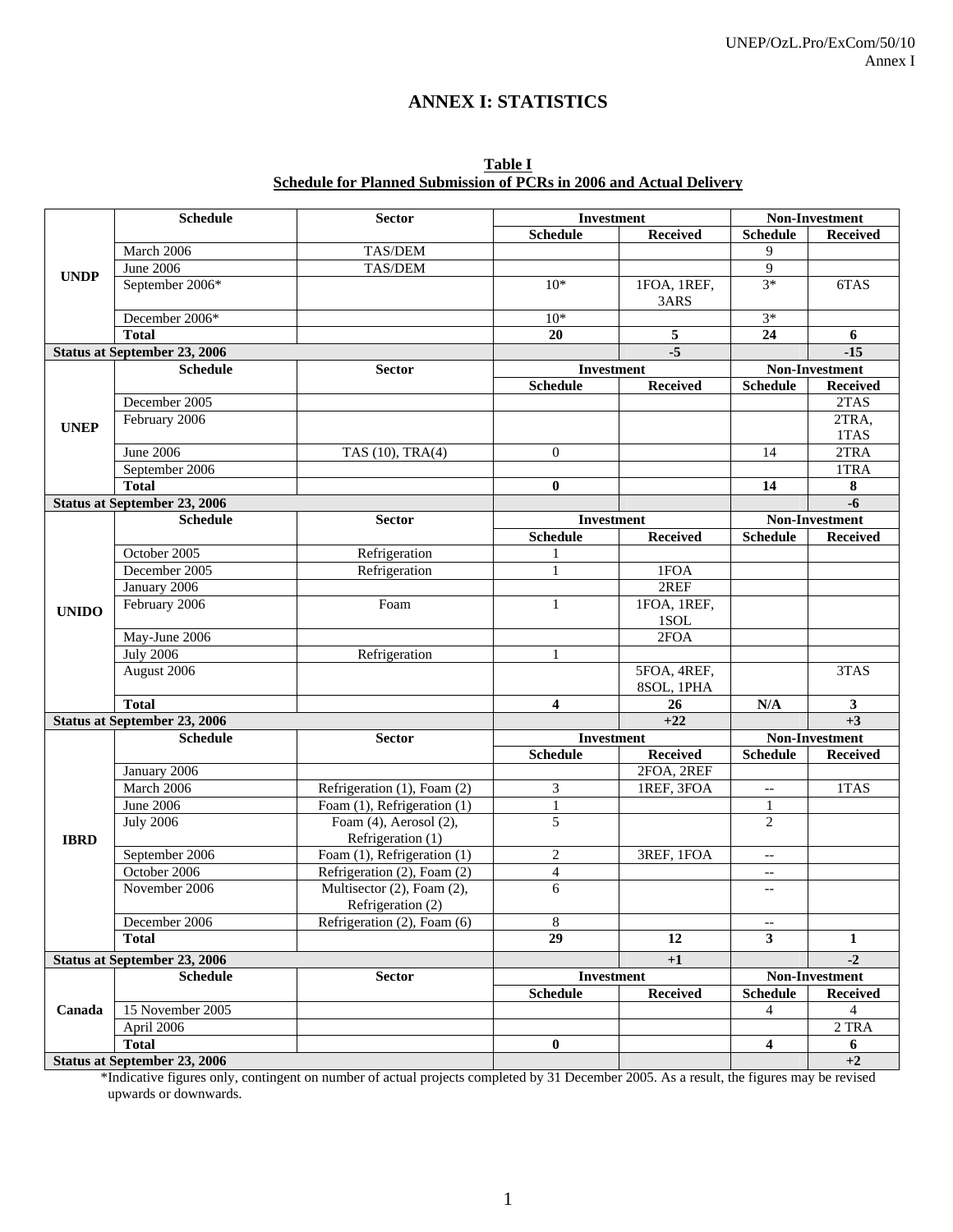#### **Table II**

#### **PCRs for Investment Projects Received and Due by Implementing Agency, Sector and Year**

|                  | <b>Sector and Year</b><br>(For Projects Completed Until the End of 2005)<br>$PCR(s)$ Due in <sup>1</sup> :<br>PCR(s) Received in: |                          |                          |                          |                          |                          |                          |                          |                          |                          |                          |                          |                          |                          |                          |                          |                          |
|------------------|-----------------------------------------------------------------------------------------------------------------------------------|--------------------------|--------------------------|--------------------------|--------------------------|--------------------------|--------------------------|--------------------------|--------------------------|--------------------------|--------------------------|--------------------------|--------------------------|--------------------------|--------------------------|--------------------------|--------------------------|
| Agency           | <b>Sector</b>                                                                                                                     |                          |                          |                          |                          |                          |                          |                          |                          |                          |                          |                          |                          |                          |                          |                          |                          |
|                  |                                                                                                                                   | 1998                     | 1999                     | 2000                     | 2001                     | 2002                     | 2003                     | 2004                     | 2005                     | 2006                     | <b>Total</b>             | 2002                     | 2003                     | 2004                     | 2005                     | 2006                     | <b>Total</b>             |
| <b>UNDP</b>      | Aerosol                                                                                                                           | 1                        | $\overline{\phantom{a}}$ | 9                        | $\overline{4}$           | 11                       | $\overline{\phantom{a}}$ | $\overline{\phantom{a}}$ | $\overline{4}$           | 3                        | 32                       | $\overline{\phantom{a}}$ | $\overline{\phantom{a}}$ | $\overline{a}$           | 3                        | 2                        | 5                        |
|                  | Foam                                                                                                                              | 20                       | 34                       | 79                       | 83                       | 117                      | 87                       | 82                       | 77                       | $\overline{7}$           | 586                      | $\overline{\phantom{a}}$ | 3                        | 6                        | $\overline{4}$           | 11                       | 24                       |
|                  | Fumigant                                                                                                                          | $\overline{\phantom{a}}$ | $\mathcal{L}$            | $\overline{a}$           | $\overline{\phantom{a}}$ | $\overline{a}$           | $\overline{a}$           | $\overline{\phantom{a}}$ | $\blacksquare$           | $\overline{a}$           | $\overline{\phantom{a}}$ | $\blacksquare$           | $\blacksquare$           | $\overline{a}$           | $\mathbf{1}$             | $\overline{\phantom{a}}$ | $\mathbf{1}$             |
|                  | Halon                                                                                                                             | $\overline{\phantom{a}}$ | $\mathcal{L}$            | 3                        | 13                       | $\overline{a}$           | $\mathbf{1}$             | $\overline{\phantom{a}}$ | $\mathbf{1}$             | $\overline{\phantom{a}}$ | 18                       | $\overline{\phantom{a}}$ | $\overline{\phantom{a}}$ | $\overline{a}$           | $\mathcal{L}$            | $\overline{\phantom{a}}$ | $\overline{\phantom{a}}$ |
|                  | Refrigeration                                                                                                                     | 1                        | 22                       | $\mathbf{2}$             | 33                       | 9                        | 22                       | 39                       | 42                       | 1                        | 171                      | $\overline{\phantom{a}}$ | $\overline{\phantom{a}}$ | 1                        | 4                        | 1                        | 6                        |
|                  | Solvent                                                                                                                           | 3                        | $\overline{a}$           | $\overline{a}$           | 19                       | $\overline{a}$           | $\overline{\phantom{a}}$ | 1                        | $\overline{2}$           | $\mathbf{1}$             | 25                       | $\overline{\phantom{a}}$ | $\overline{a}$           | $\overline{a}$           | $\overline{a}$           | $\overline{a}$           | $\overline{a}$           |
|                  | Sterilant                                                                                                                         | $\blacksquare$           | $\overline{\phantom{a}}$ | $\blacksquare$           | $\overline{a}$           | $\overline{a}$           | $\overline{\phantom{a}}$ | $\blacksquare$           | $\overline{a}$           | $\overline{\phantom{a}}$ | $\sim$                   | $\overline{\phantom{a}}$ | $\overline{a}$           | $\overline{a}$           | $\overline{a}$           | $\mathbf{1}$             | $\mathbf{1}$             |
|                  | <b>Total</b>                                                                                                                      | 25                       | 56                       | 93                       | 152                      | 137                      | 110                      | 122                      | 126                      | 11                       | 832                      | $\blacksquare$           | $\overline{\mathbf{3}}$  | 7                        | 12                       | 15                       | 37                       |
| <b>UNIDO</b>     | Aerosol                                                                                                                           | 6                        | 6                        | 10                       | 6                        | $\overline{4}$           | $\overline{2}$           | $\overline{\phantom{a}}$ | $\overline{7}$           | $\overline{\phantom{a}}$ | 41                       | $\overline{\phantom{a}}$ | $\overline{\phantom{a}}$ | $\overline{\phantom{a}}$ | $\sim$                   | $\overline{\phantom{a}}$ | $\mathcal{L}$            |
|                  | Foam                                                                                                                              | $\,8\,$                  | 22                       | 3                        | 22                       | 11                       | 15                       | 11                       | 14                       | 8                        | 114                      | $\blacksquare$           | $\overline{\phantom{a}}$ | $\overline{\phantom{a}}$ | $\blacksquare$           | $\overline{a}$           | $\overline{\phantom{a}}$ |
|                  | Fumigant                                                                                                                          | $\overline{\phantom{a}}$ | $\mathcal{L}$            | $\overline{a}$           | $\frac{1}{2}$            | $\overline{2}$           | $\mathbf{1}$             | $\overline{\phantom{a}}$ | $\mathbf{1}$             | $\overline{a}$           | $\overline{4}$           | $\overline{\phantom{a}}$ | $\overline{\phantom{a}}$ | $\overline{a}$           | $\overline{\phantom{a}}$ | $\overline{\phantom{m}}$ | $\overline{\phantom{a}}$ |
|                  | Halon                                                                                                                             | $\mathbf{1}$             | $\blacksquare$           | $\blacksquare$           | $\overline{a}$           | $\overline{a}$           | $\overline{\phantom{a}}$ | $\blacksquare$           | $\bar{\phantom{a}}$      | $\blacksquare$           | $\mathbf 1$              | $\blacksquare$           | $\blacksquare$           | $\overline{a}$           | $\overline{a}$           | $\blacksquare$           | $\blacksquare$           |
|                  | Process Agent                                                                                                                     | $\overline{a}$           | $\blacksquare$           | $\overline{\phantom{a}}$ | $\overline{\phantom{a}}$ | $\mathbf{1}$             | 3                        | $\overline{c}$           | $\overline{4}$           | $\overline{a}$           | 10                       | $\overline{\phantom{a}}$ | $\overline{\phantom{a}}$ | $\overline{\phantom{a}}$ | $\overline{\phantom{a}}$ | $\blacksquare$           | $\overline{\phantom{a}}$ |
|                  | Phase-Out Plan                                                                                                                    | $\overline{\phantom{a}}$ | $\overline{\phantom{a}}$ | $\overline{\phantom{a}}$ | $\overline{\phantom{a}}$ | $\overline{\phantom{a}}$ | $\overline{\phantom{a}}$ | $\overline{\phantom{a}}$ | $\overline{\phantom{a}}$ | 1                        | $\mathbf{1}$             | $\overline{\phantom{a}}$ | $\overline{\phantom{a}}$ | $\overline{\phantom{a}}$ | $\overline{\phantom{a}}$ | $\overline{\phantom{a}}$ | $\overline{\phantom{a}}$ |
|                  | Refrigeration                                                                                                                     | 12                       | 25                       | 11                       | 32                       | 14                       | 22                       | 24                       | 34                       | $\overline{7}$           | 181                      | $\overline{\phantom{a}}$ | $\overline{a}$           | $\overline{a}$           | $\overline{\phantom{a}}$ | $\overline{\phantom{a}}$ | $\overline{\phantom{a}}$ |
|                  | Solvent                                                                                                                           | 5                        | 13                       | 5                        | 3                        | 3                        | 5                        | 5                        | $\overline{4}$           | $\overline{9}$           | 52                       | $\overline{\phantom{a}}$ | $\overline{\phantom{a}}$ |                          | $\overline{a}$           | $\overline{\phantom{a}}$ | $\overline{\phantom{a}}$ |
|                  | <b>Total</b>                                                                                                                      | 32                       | 66                       | 29                       | 63                       | 35                       | 48                       | 42                       | 64                       | 25                       | 404                      | $\blacksquare$           | $\blacksquare$           | $\blacksquare$           | $\overline{\phantom{a}}$ | ÷                        | $\blacksquare$           |
| World            | Aerosol                                                                                                                           | $\overline{4}$           | 6                        | 6                        | $\overline{\phantom{a}}$ | $\mathbf{1}$             | $\overline{\phantom{a}}$ | $\overline{c}$           | 5                        | $\overline{\phantom{a}}$ | 24                       | $\overline{\phantom{a}}$ | $\overline{\phantom{a}}$ | 1                        | 3                        | $\overline{\phantom{a}}$ | $\overline{4}$           |
| <b>Bank</b>      | Foam                                                                                                                              | 18                       | 25                       | 38                       | 20                       | 20                       | 18                       | 8                        | 26                       | 6                        | 179                      | $\overline{\phantom{a}}$ | 3                        | $\overline{c}$           | 11                       | 1                        | 17                       |
|                  | Fumigant                                                                                                                          | $\overline{a}$           | $\overline{a}$           | $\overline{a}$           | $\overline{a}$           | $\overline{a}$           | $\overline{\phantom{0}}$ | $\overline{\phantom{a}}$ | $\overline{\phantom{a}}$ | $\overline{a}$           | $\overline{\phantom{a}}$ | $\overline{\phantom{a}}$ | $\overline{a}$           | 1                        | $\mathbf{1}$             | $\overline{\phantom{0}}$ | $\sqrt{2}$               |
|                  | Halon                                                                                                                             | $\mathbf{2}$             | $\mathbf{1}$             | $\mathbf{1}$             | $\blacksquare$           | $\blacksquare$           | $\overline{a}$           | $\blacksquare$           | $\overline{a}$           | $\blacksquare$           | $\overline{4}$           | $\blacksquare$           | $\blacksquare$           | 1                        | $\bar{\phantom{a}}$      | $\blacksquare$           | $\mathbf{1}$             |
|                  | <b>Multiple Sectors</b>                                                                                                           | $\mathbf{1}$             | $\mathbf{r}$             | $\mathbf{1}$             | $\blacksquare$           | $\overline{a}$           | $\overline{a}$           | $\blacksquare$           | $\overline{a}$           | $\blacksquare$           | $\sqrt{2}$               | $\overline{a}$           | $\blacksquare$           | $\overline{a}$           | $\overline{c}$           | $\overline{a}$           | $\mathbf{2}$             |
|                  | Others                                                                                                                            | $\overline{\phantom{a}}$ | $\overline{\phantom{a}}$ | $\mathbf{2}$             | $\overline{\phantom{a}}$ | $\overline{\phantom{a}}$ | $\overline{\phantom{a}}$ | $\blacksquare$           | $\overline{\phantom{a}}$ | $\blacksquare$           | $\sqrt{2}$               | $\overline{\phantom{a}}$ | $\blacksquare$           | $\overline{\phantom{a}}$ | $\overline{\phantom{a}}$ | $\blacksquare$           | $\overline{\phantom{a}}$ |
|                  | Process Agent                                                                                                                     | $\frac{1}{2}$            | $\overline{\phantom{a}}$ | $\overline{\phantom{a}}$ | $\overline{a}$           | $\overline{\phantom{a}}$ | $\overline{\phantom{a}}$ | 1                        | 1                        | $\overline{\phantom{0}}$ | $\sqrt{2}$               | $\overline{\phantom{a}}$ | $\overline{\phantom{a}}$ | $\overline{a}$           | $\overline{\phantom{a}}$ | $\overline{\phantom{a}}$ | $\overline{\phantom{a}}$ |
|                  | Production                                                                                                                        | 1                        | $\blacksquare$           | $\blacksquare$           | $\overline{a}$           | $\overline{a}$           | $\overline{\phantom{a}}$ | $\overline{\phantom{a}}$ | $\overline{\phantom{a}}$ | $\sim$                   | $\mathbf{1}$             | $\overline{\phantom{a}}$ | $\overline{\phantom{a}}$ | $\overline{a}$           | $\overline{a}$           | $\overline{a}$           | $\blacksquare$           |
|                  | Refrigeration                                                                                                                     | 18                       | 24                       | 22                       | 26                       | 15                       | 16                       | 12                       | 21                       | 6                        | 160                      | $\overline{\phantom{a}}$ | 1                        | $\overline{4}$           | $\overline{2}$           | $\overline{4}$           | 11                       |
|                  | Solvent                                                                                                                           | 15                       | $\overline{4}$           | 3                        | $\mathbf{1}$             | $\overline{\phantom{a}}$ | $\sim$                   | $\overline{\phantom{a}}$ | 3                        | $\equiv$                 | 26                       | $\sim$                   | $\overline{\phantom{a}}$ | 1                        | $\mathbf{1}$             | $\overline{\phantom{a}}$ | $\overline{2}$           |
|                  | Sterilant                                                                                                                         |                          | $\blacksquare$           | $\overline{a}$           | $\mathbf{1}$             | $\overline{a}$           | $\blacksquare$           | $\overline{\phantom{a}}$ | $\overline{a}$           | $\overline{\phantom{a}}$ | $\mathbf{1}$             | $\blacksquare$           | $\overline{a}$           | $\overline{a}$           | $\blacksquare$           | $\overline{a}$           |                          |
|                  | Total                                                                                                                             | 59                       | 60                       | 73                       | 48                       | 36                       | 34                       | 23                       | 56                       | 12                       | 401                      | $\blacksquare$           | $\overline{\mathbf{4}}$  | 10                       | 20                       | 5                        | 39                       |
| <b>Bilateral</b> | Aerosol                                                                                                                           | $\equiv$                 | $\mathcal{L}$            | $\overline{\phantom{a}}$ | $\overline{\phantom{a}}$ | $\mathbf{1}$             | $\overline{a}$           | $\overline{\phantom{a}}$ | $\overline{\phantom{a}}$ | $\overline{a}$           | $\mathbf{1}$             | $\blacksquare$           | $\blacksquare$           | $\overline{a}$           | $\overline{\phantom{a}}$ | $\overline{\phantom{a}}$ | $\overline{\phantom{a}}$ |
|                  | Foam                                                                                                                              | $\overline{\phantom{a}}$ | $\blacksquare$           | 3                        | $\overline{c}$           | $\overline{c}$           | $\mathbf{2}$             | $\overline{\phantom{a}}$ | 5                        | 6                        | 20                       | $\overline{a}$           | $\overline{\phantom{a}}$ | $\overline{a}$           | 6                        | $\overline{a}$           | 6                        |
|                  | Halon                                                                                                                             | $\overline{\phantom{a}}$ | $\overline{\phantom{a}}$ | $\mathbf{1}$             | $\overline{\phantom{a}}$ | $\overline{\phantom{a}}$ | $\overline{\phantom{a}}$ | $\overline{\phantom{a}}$ | $\overline{\phantom{a}}$ | $\overline{\phantom{a}}$ | $\mathbf{1}$             | $\overline{\phantom{a}}$ | $\overline{\phantom{a}}$ | $\overline{\phantom{a}}$ | $\overline{\phantom{a}}$ | $\blacksquare$           | $\overline{\phantom{a}}$ |
|                  | Refrigeration                                                                                                                     | $\overline{\phantom{a}}$ | 1                        | $\mathbf{1}$             | $\overline{\phantom{a}}$ | $\overline{\phantom{a}}$ | $\overline{\phantom{a}}$ | $\overline{\phantom{a}}$ | $\mathbf{2}$             | $\overline{4}$           | 8                        | 1                        | $\overline{\phantom{a}}$ | 1                        | $\overline{a}$           | 1                        | 3                        |
|                  | Solvent                                                                                                                           | $\qquad \qquad -$        | $\overline{\phantom{a}}$ | $\overline{a}$           | $\overline{a}$           | $\overline{\phantom{a}}$ | $\overline{\phantom{a}}$ | $\overline{\phantom{a}}$ | $\overline{a}$           | $\overline{a}$           | $\overline{\phantom{a}}$ | $\overline{\phantom{a}}$ | 1                        | $\overline{a}$           | $\overline{a}$           | $\overline{a}$           | $\mathbf{1}$             |
|                  | <b>Total</b>                                                                                                                      | $\blacksquare$           | 1                        | 5                        | $\overline{2}$           | 3                        | $\overline{2}$           |                          | 7                        | 10                       | 30                       | 1                        | $\mathbf{1}$             | $\mathbf{1}$             | 6                        | $\mathbf{1}$             | 10                       |

Grand Total 116 183 200 265 211 194 187 253 58 1,667 1 8 38 21 86<br><sup>1</sup>6 months after projects completion according to the Progress Report.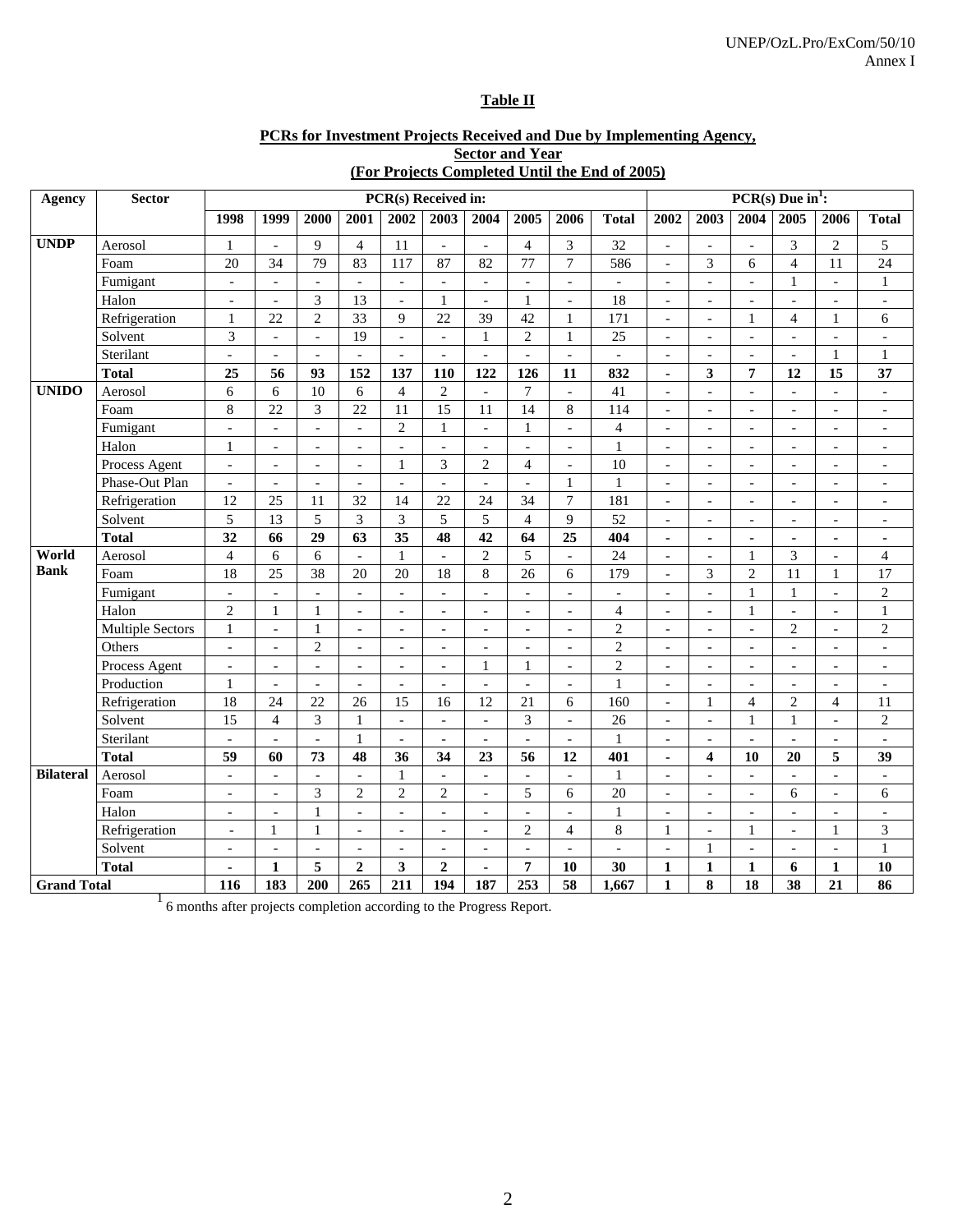#### **Table III**

#### **Project Completion Report Received and Due for Non-Investment Projects (For Projects Completed Until the End of 2005)**

| Agency             | <b>Sector</b>               |                          | See PCR(s) Received so far for Year Due |             |                          |                          |                          |                          |                |                          |              |                          |                          |                          | $PCR(s)$ Due in <sup>1</sup> : |                          |                          |                          |                          |                          |
|--------------------|-----------------------------|--------------------------|-----------------------------------------|-------------|--------------------------|--------------------------|--------------------------|--------------------------|----------------|--------------------------|--------------|--------------------------|--------------------------|--------------------------|--------------------------------|--------------------------|--------------------------|--------------------------|--------------------------|--------------------------|
|                    |                             | 1998                     | 1999                                    | <b>2000</b> | 2001                     | 2002                     | 2003                     | 2004                     | 2005           | 2006                     | <b>Total</b> | Before 1997              | 2000                     | 2001                     | 2002                           | 2003                     | 2004                     | 2005                     | 2006                     | <b>Total</b>             |
| <b>UNDP</b>        | Demonstration               | $\overline{\phantom{a}}$ | $\overline{\phantom{0}}$                | 5           | $\overline{\phantom{a}}$ | $\overline{\phantom{a}}$ | $\mathcal{I}$            |                          | $\overline{2}$ | $\overline{\phantom{a}}$ | 15           | $\overline{\phantom{0}}$ |                          | $\overline{\phantom{a}}$ | $\overline{\phantom{a}}$       | $\overline{\phantom{0}}$ | $\overline{\phantom{0}}$ |                          |                          |                          |
|                    | <b>Technical Assistance</b> | $\overline{\phantom{a}}$ | 6                                       | 39          | 17                       | $\mathcal{I}$            | 5                        |                          | 15             | 6                        | 96           | $\overline{\phantom{a}}$ | 2                        |                          |                                |                          | 11                       | 6                        | $\overline{ }$           | 28                       |
|                    | Training                    | $\overline{\phantom{0}}$ | 18                                      | 6           | ٠                        | ٠                        |                          |                          |                | ۰                        | 24           | $\overline{\phantom{a}}$ | $\overline{\phantom{0}}$ |                          |                                | $\overline{\phantom{a}}$ |                          |                          |                          |                          |
|                    | <b>Total</b>                |                          | 24                                      | 50          | 17                       | $\overline{7}$           | 12                       | $\mathbf{2}$             | 17             | 6                        | 135          | $\blacksquare$           | $\mathbf{2}$             |                          |                                |                          | 11                       | 6.                       |                          | 28                       |
| <b>UNEP</b>        | <b>Technical Assistance</b> | 9                        | 53                                      | 3           | 18                       | 22                       | 18                       |                          | 6              |                          | 135          | $\overline{\phantom{a}}$ | $\overline{\phantom{0}}$ |                          |                                |                          |                          | 6                        | 3                        | 13                       |
|                    | Training                    | 8                        | 34                                      |             | $\overline{2}$           | 21                       | 15                       | 20                       | $\mathbf Q$    | 5                        | 115          | $\overline{\phantom{0}}$ | $\overline{\phantom{0}}$ |                          |                                |                          |                          | $\overline{4}$           | 5                        | 9                        |
|                    | <b>Total</b>                | 17                       | 87                                      | 4           | 20                       | 43                       | 33                       | 25                       | 15             | 6                        | 250          | $\blacksquare$           | $\sim$                   |                          |                                |                          |                          | 10                       | 8                        | 22                       |
| <b>UNIDO</b>       | Demonstration               | $\overline{\phantom{a}}$ | $\overline{\phantom{a}}$                |             | 6                        | $\mathcal{I}$            | 3                        | $\mathcal{R}$            | $\mathcal{R}$  | ٠                        | 22           | $\overline{\phantom{a}}$ | $\overline{\phantom{a}}$ |                          | $\overline{\phantom{0}}$       | $\overline{\phantom{0}}$ | $\overline{\phantom{a}}$ |                          |                          |                          |
|                    | <b>Technical Assistance</b> | $\overline{\phantom{0}}$ | 6                                       | 8           | ٠                        | $\overline{4}$           |                          | 3                        |                | 3                        | 29           | $\overline{\phantom{0}}$ | $\overline{\phantom{0}}$ | $\overline{\phantom{a}}$ | $\overline{\phantom{a}}$       | $\overline{\phantom{a}}$ | $\overline{\phantom{0}}$ |                          | $\overline{\phantom{a}}$ | $\overline{a}$           |
|                    | Training                    | $\overline{\phantom{0}}$ |                                         |             | $\overline{\phantom{a}}$ | 5                        | 6                        |                          |                | $\overline{\phantom{a}}$ | 21           | $\overline{\phantom{0}}$ | $\overline{\phantom{a}}$ |                          | $\overline{\phantom{0}}$       | $\overline{\phantom{0}}$ | $\overline{\phantom{0}}$ | $\overline{\phantom{0}}$ | $\overline{\phantom{a}}$ | $\overline{a}$           |
|                    | <b>Total</b>                | ٠                        | $\mathbf{r}$                            | q           | 6                        | 16                       | 10                       | 13                       | 8              | 3                        | 72           | $\blacksquare$           | $\blacksquare$           |                          | ٠                              | $\blacksquare$           | $\blacksquare$           |                          | $\blacksquare$           |                          |
| World              | Demonstration               |                          |                                         |             | ٠                        | ٠                        |                          |                          |                | ۰                        |              | $\overline{\phantom{0}}$ | $\overline{\phantom{0}}$ |                          | ٠                              | $\overline{\phantom{0}}$ |                          |                          |                          |                          |
| <b>Bank</b>        | <b>Technical Assistance</b> | 5                        | $\overline{4}$                          | 6           |                          |                          |                          | $\bigcap$                |                |                          | 20           | $\overline{\phantom{a}}$ | $\overline{\phantom{a}}$ |                          |                                | $\overline{\phantom{a}}$ |                          |                          |                          |                          |
|                    | Training                    | $\overline{\phantom{0}}$ | 3                                       |             | $\overline{\phantom{0}}$ | $\overline{\phantom{0}}$ | $\overline{\phantom{0}}$ | $\overline{\phantom{0}}$ |                | $\overline{\phantom{0}}$ | 3            | $\overline{\phantom{0}}$ | $\sim$                   |                          | $\overline{\phantom{0}}$       | $\overline{\phantom{0}}$ | $\overline{\phantom{0}}$ | $\sim$                   | $\overline{\phantom{a}}$ | $\overline{\phantom{0}}$ |
|                    | <b>Total</b>                | 6                        | -                                       | 6           | $\sim$                   |                          | $\blacksquare$           | $\mathbf{2}$             |                |                          | 24           | $\blacksquare$           | $\sim$                   | $\blacksquare$           | $\blacksquare$                 | $\blacksquare$           |                          | $\blacksquare$           | $\blacksquare$           | 1                        |
| <b>Bilateral</b>   | Demonstration               | 5                        | 5                                       | 12          |                          | 3                        |                          |                          |                | $\overline{2}$           | 29           |                          | $\overline{\phantom{a}}$ |                          |                                | $\overline{\phantom{0}}$ |                          |                          |                          |                          |
|                    | <b>Technical Assistance</b> |                          |                                         | 13          |                          |                          | 9                        | 14                       | 15             | 8                        | 61           |                          | $\overline{\phantom{0}}$ |                          |                                |                          |                          |                          | 5                        | $\mathbf{r}$             |
|                    | Training                    |                          | 3                                       | 19          |                          | 9                        | 6                        |                          | 6              | 5                        | 55           |                          | $\overline{\phantom{0}}$ | $\overline{\phantom{0}}$ | $\overline{\phantom{a}}$       |                          | $\overline{\phantom{0}}$ | 3                        | $\overline{\phantom{0}}$ | 5                        |
|                    | <b>Total</b>                | h                        | 8                                       | 44          | $\mathbf{2}$             | 13                       | 16                       | 20                       | 21             | 15                       | 145          | $\overline{2}$           | ٠                        |                          | ٠                              |                          |                          | 3                        | 5                        | 12                       |
| <b>Grand Total</b> |                             |                          | 133                                     | 113         | 45                       | 80                       | 71                       | 62                       | 62             | 31                       | 626          | $\mathbf{2}$             | $\mathbf{2}$             |                          | $\overline{2}$                 | 3                        | 14                       | 19                       | 20                       | 63                       |

1 6 months after projects completion according to the Progress Report.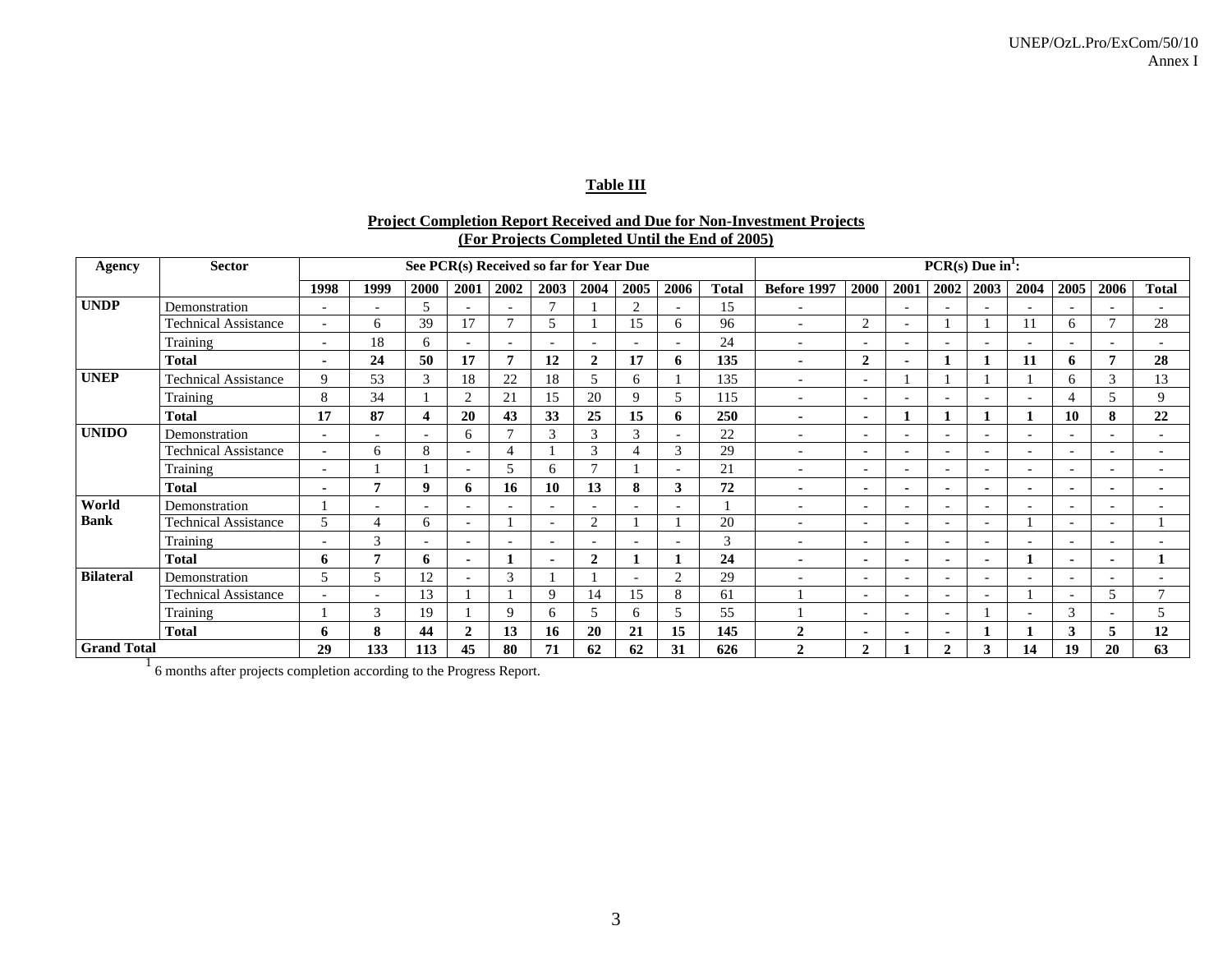#### **Table IV Schedule for Submission of Outstanding PCRs in 2007 (For Projects Completed until 31 December 2005)**

| 9<br>January 31<br>Foam<br>$\overline{7}$<br>Refrigeration<br>$\mathbf{1}$<br>March 31<br>Aerosol<br>$\mathbf{1}$<br>$\mathbf{1}$<br>Fumigation<br>$\overline{4}$<br>Refrigeration<br>1<br>$\overline{4}$<br>6<br><b>UNDP</b><br>July 31<br>$\overline{4}$<br>Aerosol<br>$\overline{\phantom{a}}$<br>Foam<br>6<br>$\overline{7}$<br>Refrigeration<br>$\overline{a}$<br>September 30<br>Foam<br>5<br>Halon<br>1<br>Solvent<br>$\mathbf{1}$<br>Refrigeration<br>1<br>6<br>37<br>$\overline{28}$<br><b>Total</b><br>37<br>$\overline{28}$<br><b>Total PCRs Due as of September 23, 2006</b><br><b>Schedule</b><br><b>Investment PCRs</b><br>Non-Investment<br><b>Sector</b><br><b>PCRs</b><br>December 2006<br><b>Technical Assistance</b><br>6<br><b>UNEP</b><br>3<br>Training<br>January 2007<br><b>Technical Assistance</b><br>3<br>$\overline{12}$<br>N/A<br><b>Total</b><br>$\overline{22}$<br><b>Total PCRs Due as of September 23, 2006</b><br>N/A<br><b>Schedule</b><br><b>Investment PCRs</b><br><b>Non-Investment</b><br><b>Sector</b><br><b>PCRs</b><br>Fumigation<br>6<br>July<br>6<br>Halon<br>$\mathbf{1}$<br>Solvent<br>$\overline{4}$<br>3<br>$\overline{c}$<br>Refrigeration<br>$\mathbf{1}$<br>September<br>Solvent<br>UNIDO*<br>$\mathfrak{2}$<br>Fumigation<br>Aerosol<br>November<br>1<br>Fumigation<br>3<br>Halon<br>$\sqrt{2}$<br>1<br>5<br>Refrigeration<br>$\mathbf{1}$<br>December<br>Fumigation<br>26<br><b>Total</b><br>12<br><b>Total PCRs Due as of September 23, 2006</b><br>$\bf{0}$<br>$\mathbf{0}$<br><b>Investment PCRs</b><br>Non-Investment<br><b>Schedule</b><br><b>Sector</b><br><b>PCRs</b><br>Refrigeration (1)<br>3<br>January<br>$\overline{\phantom{a}}$<br>Foam $(1)$<br>Solvents (1)<br>Multisector (1)<br>$\mathfrak{2}$<br>March<br>1<br>Refrigeration (1)<br>July<br>Foam $(1)$<br>$\overline{4}$<br>$\overline{\phantom{a}}$<br>Aerosol (2)<br>Refrigeration (1)<br><b>World Bank**</b><br>September<br>$\overline{2}$<br>Foam $(1)$<br>Refrigeration (1)<br>$\overline{c}$<br>October<br>Refrigeration (1)<br>$\overline{\phantom{a}}$<br>Foam $(1)$<br>Halon $(1)$<br>$\overline{4}$<br>November<br>$\sim$<br>Methyl Bromide (1)<br>Refrigeration (2)<br>Refrigeration (2)<br>5<br>December<br>$\sim$<br>Foam $(3)$<br>$\overline{22}$<br><b>Total</b><br>$\mathbf{1}$<br><b>Total PCRs Due as of September 23, 2006</b> | <b>Schedule</b> | Sector | <b>Investment PCRs</b> | Non-Investment<br><b>PCRs</b> |
|---------------------------------------------------------------------------------------------------------------------------------------------------------------------------------------------------------------------------------------------------------------------------------------------------------------------------------------------------------------------------------------------------------------------------------------------------------------------------------------------------------------------------------------------------------------------------------------------------------------------------------------------------------------------------------------------------------------------------------------------------------------------------------------------------------------------------------------------------------------------------------------------------------------------------------------------------------------------------------------------------------------------------------------------------------------------------------------------------------------------------------------------------------------------------------------------------------------------------------------------------------------------------------------------------------------------------------------------------------------------------------------------------------------------------------------------------------------------------------------------------------------------------------------------------------------------------------------------------------------------------------------------------------------------------------------------------------------------------------------------------------------------------------------------------------------------------------------------------------------------------------------------------------------------------------------------------------------------------------------------------------------------------------------------------------------------------------------------------------------------------------------------------------------------------------------------------------------------------------------------------------------------------------------------------------------------------------------------------------------------------|-----------------|--------|------------------------|-------------------------------|
|                                                                                                                                                                                                                                                                                                                                                                                                                                                                                                                                                                                                                                                                                                                                                                                                                                                                                                                                                                                                                                                                                                                                                                                                                                                                                                                                                                                                                                                                                                                                                                                                                                                                                                                                                                                                                                                                                                                                                                                                                                                                                                                                                                                                                                                                                                                                                                           |                 |        |                        |                               |
|                                                                                                                                                                                                                                                                                                                                                                                                                                                                                                                                                                                                                                                                                                                                                                                                                                                                                                                                                                                                                                                                                                                                                                                                                                                                                                                                                                                                                                                                                                                                                                                                                                                                                                                                                                                                                                                                                                                                                                                                                                                                                                                                                                                                                                                                                                                                                                           |                 |        |                        |                               |
|                                                                                                                                                                                                                                                                                                                                                                                                                                                                                                                                                                                                                                                                                                                                                                                                                                                                                                                                                                                                                                                                                                                                                                                                                                                                                                                                                                                                                                                                                                                                                                                                                                                                                                                                                                                                                                                                                                                                                                                                                                                                                                                                                                                                                                                                                                                                                                           |                 |        |                        |                               |
|                                                                                                                                                                                                                                                                                                                                                                                                                                                                                                                                                                                                                                                                                                                                                                                                                                                                                                                                                                                                                                                                                                                                                                                                                                                                                                                                                                                                                                                                                                                                                                                                                                                                                                                                                                                                                                                                                                                                                                                                                                                                                                                                                                                                                                                                                                                                                                           |                 |        |                        |                               |
|                                                                                                                                                                                                                                                                                                                                                                                                                                                                                                                                                                                                                                                                                                                                                                                                                                                                                                                                                                                                                                                                                                                                                                                                                                                                                                                                                                                                                                                                                                                                                                                                                                                                                                                                                                                                                                                                                                                                                                                                                                                                                                                                                                                                                                                                                                                                                                           |                 |        |                        |                               |
|                                                                                                                                                                                                                                                                                                                                                                                                                                                                                                                                                                                                                                                                                                                                                                                                                                                                                                                                                                                                                                                                                                                                                                                                                                                                                                                                                                                                                                                                                                                                                                                                                                                                                                                                                                                                                                                                                                                                                                                                                                                                                                                                                                                                                                                                                                                                                                           |                 |        |                        |                               |
|                                                                                                                                                                                                                                                                                                                                                                                                                                                                                                                                                                                                                                                                                                                                                                                                                                                                                                                                                                                                                                                                                                                                                                                                                                                                                                                                                                                                                                                                                                                                                                                                                                                                                                                                                                                                                                                                                                                                                                                                                                                                                                                                                                                                                                                                                                                                                                           |                 |        |                        |                               |
|                                                                                                                                                                                                                                                                                                                                                                                                                                                                                                                                                                                                                                                                                                                                                                                                                                                                                                                                                                                                                                                                                                                                                                                                                                                                                                                                                                                                                                                                                                                                                                                                                                                                                                                                                                                                                                                                                                                                                                                                                                                                                                                                                                                                                                                                                                                                                                           |                 |        |                        |                               |
|                                                                                                                                                                                                                                                                                                                                                                                                                                                                                                                                                                                                                                                                                                                                                                                                                                                                                                                                                                                                                                                                                                                                                                                                                                                                                                                                                                                                                                                                                                                                                                                                                                                                                                                                                                                                                                                                                                                                                                                                                                                                                                                                                                                                                                                                                                                                                                           |                 |        |                        |                               |
|                                                                                                                                                                                                                                                                                                                                                                                                                                                                                                                                                                                                                                                                                                                                                                                                                                                                                                                                                                                                                                                                                                                                                                                                                                                                                                                                                                                                                                                                                                                                                                                                                                                                                                                                                                                                                                                                                                                                                                                                                                                                                                                                                                                                                                                                                                                                                                           |                 |        |                        |                               |
|                                                                                                                                                                                                                                                                                                                                                                                                                                                                                                                                                                                                                                                                                                                                                                                                                                                                                                                                                                                                                                                                                                                                                                                                                                                                                                                                                                                                                                                                                                                                                                                                                                                                                                                                                                                                                                                                                                                                                                                                                                                                                                                                                                                                                                                                                                                                                                           |                 |        |                        |                               |
|                                                                                                                                                                                                                                                                                                                                                                                                                                                                                                                                                                                                                                                                                                                                                                                                                                                                                                                                                                                                                                                                                                                                                                                                                                                                                                                                                                                                                                                                                                                                                                                                                                                                                                                                                                                                                                                                                                                                                                                                                                                                                                                                                                                                                                                                                                                                                                           |                 |        |                        |                               |
|                                                                                                                                                                                                                                                                                                                                                                                                                                                                                                                                                                                                                                                                                                                                                                                                                                                                                                                                                                                                                                                                                                                                                                                                                                                                                                                                                                                                                                                                                                                                                                                                                                                                                                                                                                                                                                                                                                                                                                                                                                                                                                                                                                                                                                                                                                                                                                           |                 |        |                        |                               |
|                                                                                                                                                                                                                                                                                                                                                                                                                                                                                                                                                                                                                                                                                                                                                                                                                                                                                                                                                                                                                                                                                                                                                                                                                                                                                                                                                                                                                                                                                                                                                                                                                                                                                                                                                                                                                                                                                                                                                                                                                                                                                                                                                                                                                                                                                                                                                                           |                 |        |                        |                               |
|                                                                                                                                                                                                                                                                                                                                                                                                                                                                                                                                                                                                                                                                                                                                                                                                                                                                                                                                                                                                                                                                                                                                                                                                                                                                                                                                                                                                                                                                                                                                                                                                                                                                                                                                                                                                                                                                                                                                                                                                                                                                                                                                                                                                                                                                                                                                                                           |                 |        |                        |                               |
|                                                                                                                                                                                                                                                                                                                                                                                                                                                                                                                                                                                                                                                                                                                                                                                                                                                                                                                                                                                                                                                                                                                                                                                                                                                                                                                                                                                                                                                                                                                                                                                                                                                                                                                                                                                                                                                                                                                                                                                                                                                                                                                                                                                                                                                                                                                                                                           |                 |        |                        |                               |
|                                                                                                                                                                                                                                                                                                                                                                                                                                                                                                                                                                                                                                                                                                                                                                                                                                                                                                                                                                                                                                                                                                                                                                                                                                                                                                                                                                                                                                                                                                                                                                                                                                                                                                                                                                                                                                                                                                                                                                                                                                                                                                                                                                                                                                                                                                                                                                           |                 |        |                        |                               |
|                                                                                                                                                                                                                                                                                                                                                                                                                                                                                                                                                                                                                                                                                                                                                                                                                                                                                                                                                                                                                                                                                                                                                                                                                                                                                                                                                                                                                                                                                                                                                                                                                                                                                                                                                                                                                                                                                                                                                                                                                                                                                                                                                                                                                                                                                                                                                                           |                 |        |                        |                               |
|                                                                                                                                                                                                                                                                                                                                                                                                                                                                                                                                                                                                                                                                                                                                                                                                                                                                                                                                                                                                                                                                                                                                                                                                                                                                                                                                                                                                                                                                                                                                                                                                                                                                                                                                                                                                                                                                                                                                                                                                                                                                                                                                                                                                                                                                                                                                                                           |                 |        |                        |                               |
|                                                                                                                                                                                                                                                                                                                                                                                                                                                                                                                                                                                                                                                                                                                                                                                                                                                                                                                                                                                                                                                                                                                                                                                                                                                                                                                                                                                                                                                                                                                                                                                                                                                                                                                                                                                                                                                                                                                                                                                                                                                                                                                                                                                                                                                                                                                                                                           |                 |        |                        |                               |
|                                                                                                                                                                                                                                                                                                                                                                                                                                                                                                                                                                                                                                                                                                                                                                                                                                                                                                                                                                                                                                                                                                                                                                                                                                                                                                                                                                                                                                                                                                                                                                                                                                                                                                                                                                                                                                                                                                                                                                                                                                                                                                                                                                                                                                                                                                                                                                           |                 |        |                        |                               |
|                                                                                                                                                                                                                                                                                                                                                                                                                                                                                                                                                                                                                                                                                                                                                                                                                                                                                                                                                                                                                                                                                                                                                                                                                                                                                                                                                                                                                                                                                                                                                                                                                                                                                                                                                                                                                                                                                                                                                                                                                                                                                                                                                                                                                                                                                                                                                                           |                 |        |                        |                               |
|                                                                                                                                                                                                                                                                                                                                                                                                                                                                                                                                                                                                                                                                                                                                                                                                                                                                                                                                                                                                                                                                                                                                                                                                                                                                                                                                                                                                                                                                                                                                                                                                                                                                                                                                                                                                                                                                                                                                                                                                                                                                                                                                                                                                                                                                                                                                                                           |                 |        |                        |                               |
|                                                                                                                                                                                                                                                                                                                                                                                                                                                                                                                                                                                                                                                                                                                                                                                                                                                                                                                                                                                                                                                                                                                                                                                                                                                                                                                                                                                                                                                                                                                                                                                                                                                                                                                                                                                                                                                                                                                                                                                                                                                                                                                                                                                                                                                                                                                                                                           |                 |        |                        |                               |
|                                                                                                                                                                                                                                                                                                                                                                                                                                                                                                                                                                                                                                                                                                                                                                                                                                                                                                                                                                                                                                                                                                                                                                                                                                                                                                                                                                                                                                                                                                                                                                                                                                                                                                                                                                                                                                                                                                                                                                                                                                                                                                                                                                                                                                                                                                                                                                           |                 |        |                        |                               |
|                                                                                                                                                                                                                                                                                                                                                                                                                                                                                                                                                                                                                                                                                                                                                                                                                                                                                                                                                                                                                                                                                                                                                                                                                                                                                                                                                                                                                                                                                                                                                                                                                                                                                                                                                                                                                                                                                                                                                                                                                                                                                                                                                                                                                                                                                                                                                                           |                 |        |                        |                               |
|                                                                                                                                                                                                                                                                                                                                                                                                                                                                                                                                                                                                                                                                                                                                                                                                                                                                                                                                                                                                                                                                                                                                                                                                                                                                                                                                                                                                                                                                                                                                                                                                                                                                                                                                                                                                                                                                                                                                                                                                                                                                                                                                                                                                                                                                                                                                                                           |                 |        |                        |                               |
|                                                                                                                                                                                                                                                                                                                                                                                                                                                                                                                                                                                                                                                                                                                                                                                                                                                                                                                                                                                                                                                                                                                                                                                                                                                                                                                                                                                                                                                                                                                                                                                                                                                                                                                                                                                                                                                                                                                                                                                                                                                                                                                                                                                                                                                                                                                                                                           |                 |        |                        |                               |
|                                                                                                                                                                                                                                                                                                                                                                                                                                                                                                                                                                                                                                                                                                                                                                                                                                                                                                                                                                                                                                                                                                                                                                                                                                                                                                                                                                                                                                                                                                                                                                                                                                                                                                                                                                                                                                                                                                                                                                                                                                                                                                                                                                                                                                                                                                                                                                           |                 |        |                        |                               |
|                                                                                                                                                                                                                                                                                                                                                                                                                                                                                                                                                                                                                                                                                                                                                                                                                                                                                                                                                                                                                                                                                                                                                                                                                                                                                                                                                                                                                                                                                                                                                                                                                                                                                                                                                                                                                                                                                                                                                                                                                                                                                                                                                                                                                                                                                                                                                                           |                 |        |                        |                               |
|                                                                                                                                                                                                                                                                                                                                                                                                                                                                                                                                                                                                                                                                                                                                                                                                                                                                                                                                                                                                                                                                                                                                                                                                                                                                                                                                                                                                                                                                                                                                                                                                                                                                                                                                                                                                                                                                                                                                                                                                                                                                                                                                                                                                                                                                                                                                                                           |                 |        |                        |                               |
|                                                                                                                                                                                                                                                                                                                                                                                                                                                                                                                                                                                                                                                                                                                                                                                                                                                                                                                                                                                                                                                                                                                                                                                                                                                                                                                                                                                                                                                                                                                                                                                                                                                                                                                                                                                                                                                                                                                                                                                                                                                                                                                                                                                                                                                                                                                                                                           |                 |        |                        |                               |
|                                                                                                                                                                                                                                                                                                                                                                                                                                                                                                                                                                                                                                                                                                                                                                                                                                                                                                                                                                                                                                                                                                                                                                                                                                                                                                                                                                                                                                                                                                                                                                                                                                                                                                                                                                                                                                                                                                                                                                                                                                                                                                                                                                                                                                                                                                                                                                           |                 |        |                        |                               |
|                                                                                                                                                                                                                                                                                                                                                                                                                                                                                                                                                                                                                                                                                                                                                                                                                                                                                                                                                                                                                                                                                                                                                                                                                                                                                                                                                                                                                                                                                                                                                                                                                                                                                                                                                                                                                                                                                                                                                                                                                                                                                                                                                                                                                                                                                                                                                                           |                 |        |                        |                               |
|                                                                                                                                                                                                                                                                                                                                                                                                                                                                                                                                                                                                                                                                                                                                                                                                                                                                                                                                                                                                                                                                                                                                                                                                                                                                                                                                                                                                                                                                                                                                                                                                                                                                                                                                                                                                                                                                                                                                                                                                                                                                                                                                                                                                                                                                                                                                                                           |                 |        |                        |                               |
|                                                                                                                                                                                                                                                                                                                                                                                                                                                                                                                                                                                                                                                                                                                                                                                                                                                                                                                                                                                                                                                                                                                                                                                                                                                                                                                                                                                                                                                                                                                                                                                                                                                                                                                                                                                                                                                                                                                                                                                                                                                                                                                                                                                                                                                                                                                                                                           |                 |        |                        |                               |
|                                                                                                                                                                                                                                                                                                                                                                                                                                                                                                                                                                                                                                                                                                                                                                                                                                                                                                                                                                                                                                                                                                                                                                                                                                                                                                                                                                                                                                                                                                                                                                                                                                                                                                                                                                                                                                                                                                                                                                                                                                                                                                                                                                                                                                                                                                                                                                           |                 |        |                        |                               |
|                                                                                                                                                                                                                                                                                                                                                                                                                                                                                                                                                                                                                                                                                                                                                                                                                                                                                                                                                                                                                                                                                                                                                                                                                                                                                                                                                                                                                                                                                                                                                                                                                                                                                                                                                                                                                                                                                                                                                                                                                                                                                                                                                                                                                                                                                                                                                                           |                 |        |                        |                               |
|                                                                                                                                                                                                                                                                                                                                                                                                                                                                                                                                                                                                                                                                                                                                                                                                                                                                                                                                                                                                                                                                                                                                                                                                                                                                                                                                                                                                                                                                                                                                                                                                                                                                                                                                                                                                                                                                                                                                                                                                                                                                                                                                                                                                                                                                                                                                                                           |                 |        |                        |                               |
|                                                                                                                                                                                                                                                                                                                                                                                                                                                                                                                                                                                                                                                                                                                                                                                                                                                                                                                                                                                                                                                                                                                                                                                                                                                                                                                                                                                                                                                                                                                                                                                                                                                                                                                                                                                                                                                                                                                                                                                                                                                                                                                                                                                                                                                                                                                                                                           |                 |        |                        |                               |
|                                                                                                                                                                                                                                                                                                                                                                                                                                                                                                                                                                                                                                                                                                                                                                                                                                                                                                                                                                                                                                                                                                                                                                                                                                                                                                                                                                                                                                                                                                                                                                                                                                                                                                                                                                                                                                                                                                                                                                                                                                                                                                                                                                                                                                                                                                                                                                           |                 |        |                        |                               |
|                                                                                                                                                                                                                                                                                                                                                                                                                                                                                                                                                                                                                                                                                                                                                                                                                                                                                                                                                                                                                                                                                                                                                                                                                                                                                                                                                                                                                                                                                                                                                                                                                                                                                                                                                                                                                                                                                                                                                                                                                                                                                                                                                                                                                                                                                                                                                                           |                 |        |                        |                               |
|                                                                                                                                                                                                                                                                                                                                                                                                                                                                                                                                                                                                                                                                                                                                                                                                                                                                                                                                                                                                                                                                                                                                                                                                                                                                                                                                                                                                                                                                                                                                                                                                                                                                                                                                                                                                                                                                                                                                                                                                                                                                                                                                                                                                                                                                                                                                                                           |                 |        |                        |                               |
|                                                                                                                                                                                                                                                                                                                                                                                                                                                                                                                                                                                                                                                                                                                                                                                                                                                                                                                                                                                                                                                                                                                                                                                                                                                                                                                                                                                                                                                                                                                                                                                                                                                                                                                                                                                                                                                                                                                                                                                                                                                                                                                                                                                                                                                                                                                                                                           |                 |        |                        |                               |
|                                                                                                                                                                                                                                                                                                                                                                                                                                                                                                                                                                                                                                                                                                                                                                                                                                                                                                                                                                                                                                                                                                                                                                                                                                                                                                                                                                                                                                                                                                                                                                                                                                                                                                                                                                                                                                                                                                                                                                                                                                                                                                                                                                                                                                                                                                                                                                           |                 |        | 39                     | $\mathbf{1}$                  |

\* Will be submitted for projects completed in 2006 and 2007.

\*\*Table includes expected PCRs for projects completed up through December 2005 with outstanding PCRs (40 total) and takes care of the number of outstanding PCRs as of September 2006 *minus* PCRs that will be submitted by December 31, 2006 (expected 17). The Bank will, in addition to the above schedule, be submitting PCRs in CY2007 for projects completed through 2006 and up to June 30, 2007.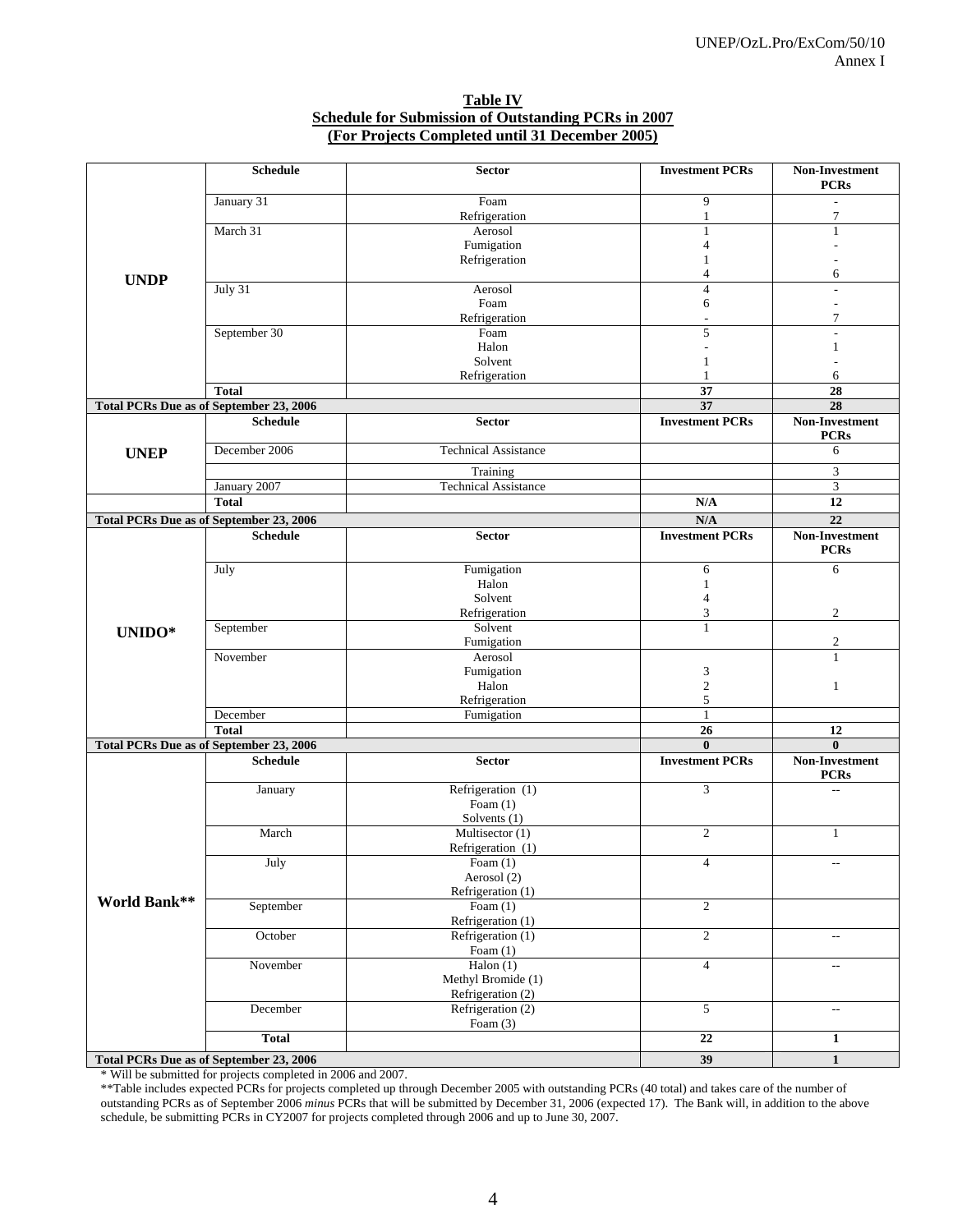| Table V                                                    |
|------------------------------------------------------------|
| <b>SUMMARY OF PCRs RECEIVED IN 2003 WITH DATA PROBLEMS</b> |
| $(A \circ \text{of Sontember } 23, 2006)$                  |

|                             |                              | <b>Germany</b>                         |                              | <b>UNDP</b>                                   |                              | <b>UNEP</b>                                   |                              | <b>UNIDO</b>                                  |                              | <b>World Bank</b>                             |                                        | <b>Total</b>                                  |
|-----------------------------|------------------------------|----------------------------------------|------------------------------|-----------------------------------------------|------------------------------|-----------------------------------------------|------------------------------|-----------------------------------------------|------------------------------|-----------------------------------------------|----------------------------------------|-----------------------------------------------|
|                             | <b>Problems</b><br>with PCRs | <b>Problems</b><br>with PCRs<br>Solved | <b>Problems</b><br>with PCRs | <b>Problems</b><br>with PCRs<br><b>Solved</b> | <b>Problems</b><br>with PCRs | <b>Problems</b><br>with PCRs<br><b>Solved</b> | <b>Problems</b><br>with PCRs | <b>Problems</b><br>with PCRs<br><b>Solved</b> | <b>Problems</b><br>with PCRs | <b>Problems</b><br>with PCRs<br><b>Solved</b> | <b>Problems</b><br>with<br><b>PCRs</b> | <b>Problems</b><br>with PCRs<br><b>Solved</b> |
| Incomplete Information      |                              |                                        | 63                           | 63                                            |                              |                                               | 23                           | 23                                            |                              |                                               | 86                                     | 86                                            |
| Solved as % of Total        |                              |                                        |                              | 100%                                          |                              |                                               |                              | 100%                                          |                              |                                               |                                        | 100%                                          |
| <b>Data Inconsistencies</b> |                              |                                        |                              |                                               |                              |                                               |                              |                                               |                              |                                               |                                        |                                               |
| Date Approved               |                              |                                        | 4                            | 4                                             |                              |                                               |                              |                                               |                              |                                               | 5                                      |                                               |
| Planned Date of Completion  | $\overline{4}$               |                                        | $\mathcal{D}$                | $\overline{2}$                                |                              |                                               | <sub>b</sub>                 | 6                                             | 3                            | 3                                             | 16                                     | 16                                            |
| Date Completed              | 5                            |                                        | 11                           | 11                                            | 11                           | 11                                            | ◠                            | $\bigcap$                                     | $\mathbf{r}$                 |                                               | 36                                     | 36                                            |
| Funds Approved              |                              |                                        |                              |                                               |                              |                                               |                              |                                               | 4                            |                                               | 10                                     | 10                                            |
| <b>Funds Disbursed</b>      | 5                            |                                        | 8                            | 8                                             |                              |                                               |                              |                                               | $\overline{4}$               |                                               | 18                                     | 18                                            |
| ODP To Be Phased Out        |                              |                                        | 8                            | 8                                             |                              |                                               |                              |                                               | $\mathfrak{D}_{1}^{(1)}$     | $\mathcal{L}$                                 |                                        |                                               |
| <b>ODP</b> Phased Out       |                              |                                        | 17                           | 17                                            |                              |                                               | 3                            | 3                                             | $\gamma$                     | $\overline{c}$                                | 23                                     | 23                                            |
| <b>Total</b>                | 14                           | 14                                     | 55                           | 55                                            | 14                           | 14                                            | 14                           | 14                                            | 22                           | 22                                            | 119                                    | 119                                           |
| Solved as % of Total        |                              | 100%                                   |                              | 100%                                          |                              | 100%                                          |                              | 100%                                          |                              | 100%                                          |                                        | 100%                                          |

#### **Table VI SUMMARY OF PCRs RECEIVED IN 2004 WITH DATA PROBLEMS (As of September 23, 2006)**

|                                       | (AS 01 September <i>25</i> , 2000)<br>Canada<br>Germany<br><b>UNDP</b><br><b>UNEP</b><br><b>UNIDO</b><br><b>World Bank</b><br>Japan |                              |                         |                         |                         |                              |                         |                              |             |                              |                                                    |                       |             |                                  |                         |                              |
|---------------------------------------|-------------------------------------------------------------------------------------------------------------------------------------|------------------------------|-------------------------|-------------------------|-------------------------|------------------------------|-------------------------|------------------------------|-------------|------------------------------|----------------------------------------------------|-----------------------|-------------|----------------------------------|-------------------------|------------------------------|
|                                       |                                                                                                                                     |                              |                         |                         |                         |                              |                         |                              |             |                              |                                                    |                       |             |                                  |                         | Total                        |
|                                       | <b>Problems</b><br>with                                                                                                             | Problems<br>with             | <b>Problems</b><br>with | <b>Problems</b><br>with | <b>Problems</b><br>with | <b>Problems</b><br>with      | <b>Problems</b><br>with | <b>Problems</b><br>with      | with        | with                         | <b>Problems Problems Problems Problems</b><br>with | with                  | with        | <b>Problems Problems</b><br>with | <b>Problems</b><br>with | <b>Problems</b><br>with      |
|                                       | <b>PCRs</b>                                                                                                                         | <b>PCRs</b><br><b>Solved</b> | <b>PCRs</b>             | <b>PCRs</b><br>Solved   | <b>PCRs</b>             | <b>PCRs</b><br><b>Solved</b> | <b>PCRs</b>             | <b>PCRs</b><br><b>Solved</b> | <b>PCRs</b> | <b>PCRs</b><br><b>Solved</b> | <b>PCRs</b>                                        | <b>PCRs</b><br>Solved | <b>PCRs</b> | <b>PCRs</b><br>Solved            | <b>PCRs</b>             | <b>PCRs</b><br><b>Solved</b> |
| <b>Incomplete Information</b>         |                                                                                                                                     |                              | $\overline{2}$          | $\overline{c}$          |                         |                              | 46                      | 46                           |             |                              | 28                                                 | 28                    | 9           | 9                                | 86                      | 86                           |
| Solved as % of Total                  |                                                                                                                                     |                              |                         | 100%                    |                         | 100%                         |                         | 100%                         |             |                              |                                                    | 100%                  |             | 100%                             |                         | 100%                         |
| <b>Data Inconsistencies</b>           |                                                                                                                                     |                              |                         |                         |                         |                              |                         |                              |             |                              |                                                    |                       |             |                                  |                         |                              |
| Planned Date of Completion            |                                                                                                                                     |                              |                         |                         |                         |                              |                         |                              |             |                              |                                                    |                       |             |                                  | 6                       | 6                            |
| Revised Planned Date of<br>Completion |                                                                                                                                     |                              | $\sim$                  | 3                       |                         |                              | 15                      | 15                           |             |                              | ◠                                                  | $\overline{c}$        | 24          | 24                               | 50                      | 50                           |
| Date Completed                        |                                                                                                                                     |                              | 3                       | 3                       |                         |                              |                         | 10                           |             |                              |                                                    |                       | 9           | 9                                | 25                      | 24                           |
| Funds Approved                        |                                                                                                                                     |                              |                         |                         |                         |                              | $\overline{c}$          | $\overline{2}$               |             |                              | 3                                                  | 3                     | 6.          | 6                                | 11                      | 11                           |
| <b>Funds Disbursed</b>                | $\overline{c}$                                                                                                                      | $\overline{2}$               |                         |                         |                         |                              | 9                       | 9                            |             |                              |                                                    |                       | 6           | -6                               | 17                      | 17                           |
| ODP To Be Phased Out                  |                                                                                                                                     |                              |                         |                         |                         |                              | ◠                       |                              |             |                              | $\overline{c}$                                     | $\overline{c}$        |             |                                  | 4                       | 3                            |
| <b>ODP</b> Phased Out                 |                                                                                                                                     |                              |                         |                         |                         |                              |                         | $\mathbf{0}$                 |             |                              | 4                                                  | 4                     |             | $\sim$<br>$\Delta$               | 8                       | $\mathcal{L}$                |
| <b>Total</b>                          | э                                                                                                                                   | ÷.                           |                         |                         |                         |                              | 40                      | 37                           | э           | $\mathcal{L}$                | 12                                                 | 12                    | 51          | 51                               | 121                     | 118                          |
| Solved as % of Total                  |                                                                                                                                     | 100%                         |                         | 100%                    |                         | 100%                         |                         | 93%                          |             | 100%                         |                                                    | 100%                  |             | 100%                             |                         | 98%                          |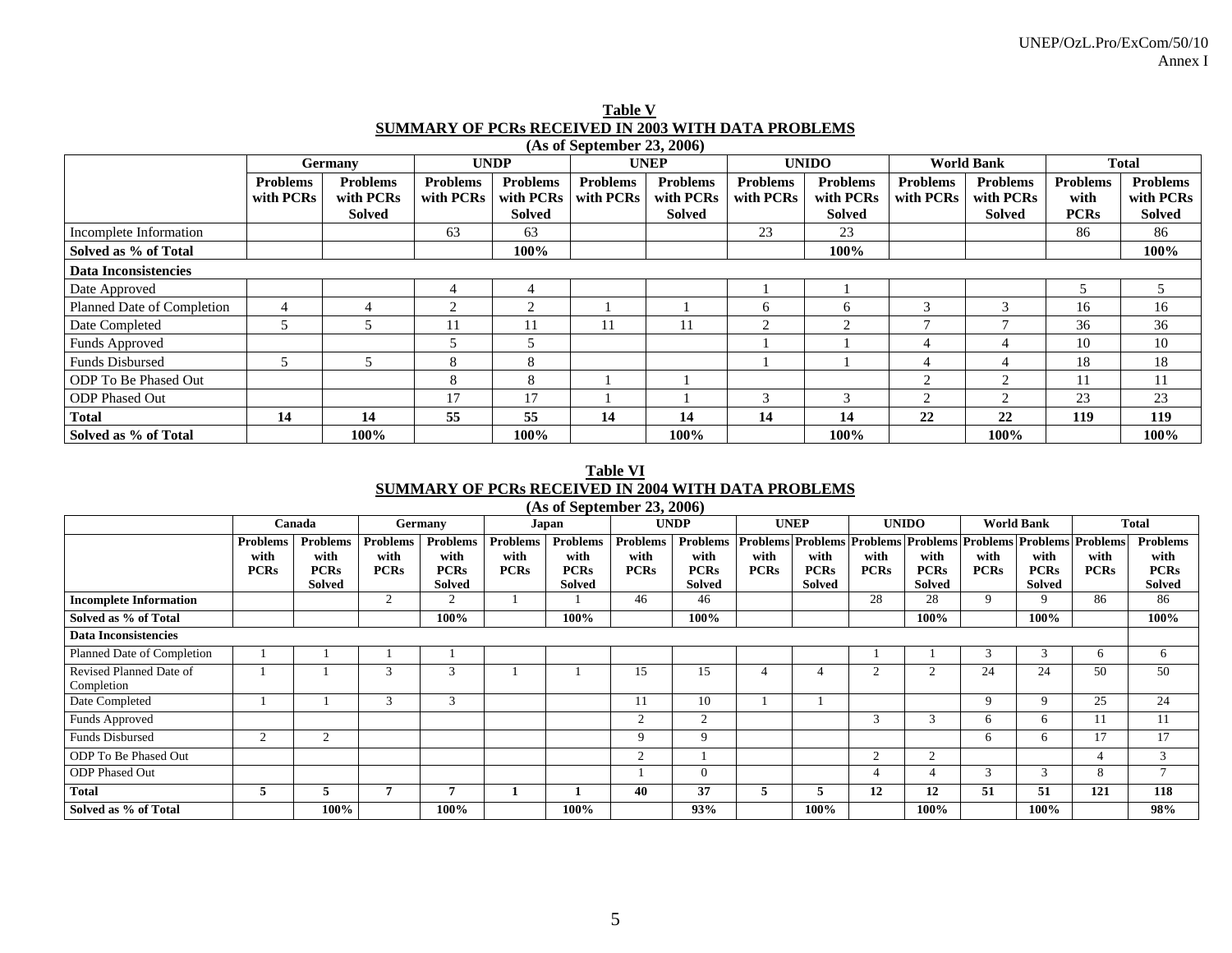|                                       |                                 | Canada                                                  |                                        | Germany                                                 |                                        | Japan                                                   |                                        | <b>UNDP</b>                                             |                                 | <b>UNEP</b>                                      |                                        | <b>UNIDO</b>                              | <b>World Bank</b>                      |                                                         | <b>Total</b>                           |                                                         |
|---------------------------------------|---------------------------------|---------------------------------------------------------|----------------------------------------|---------------------------------------------------------|----------------------------------------|---------------------------------------------------------|----------------------------------------|---------------------------------------------------------|---------------------------------|--------------------------------------------------|----------------------------------------|-------------------------------------------|----------------------------------------|---------------------------------------------------------|----------------------------------------|---------------------------------------------------------|
|                                       | Problems<br>with<br><b>PCRs</b> | <b>Problems</b><br>with<br><b>PCRs</b><br><b>Solved</b> | <b>Problems</b><br>with<br><b>PCRs</b> | <b>Problems</b><br>with<br><b>PCRs</b><br><b>Solved</b> | <b>Problems</b><br>with<br><b>PCRs</b> | <b>Problems</b><br>with<br><b>PCRs</b><br><b>Solved</b> | <b>Problems</b><br>with<br><b>PCRs</b> | <b>Problems</b><br>with<br><b>PCRs</b><br><b>Solved</b> | Problems<br>with<br><b>PCRs</b> | Problems<br>with<br><b>PCRs</b><br><b>Solved</b> | <b>Problems</b><br>with<br><b>PCRs</b> | Problems<br>with<br><b>PCRs</b><br>Solved | <b>Problems</b><br>with<br><b>PCRs</b> | <b>Problems</b><br>with<br><b>PCRs</b><br><b>Solved</b> | <b>Problems</b><br>with<br><b>PCRs</b> | <b>Problems</b><br>with<br><b>PCRs</b><br><b>Solved</b> |
| <b>Incomplete Information</b>         |                                 |                                                         |                                        |                                                         |                                        |                                                         | 33                                     | 28                                                      |                                 |                                                  | 32                                     | 32                                        | 11                                     | 10                                                      | 79                                     | 72                                                      |
| Solved as % of Total                  |                                 | 100%                                                    |                                        | $0\%$                                                   |                                        | 100%                                                    |                                        | 85%                                                     |                                 |                                                  |                                        | 100%                                      |                                        | 91%                                                     |                                        | 91%                                                     |
| <b>Data Inconsistencies</b>           |                                 |                                                         |                                        |                                                         |                                        |                                                         |                                        |                                                         |                                 |                                                  |                                        |                                           |                                        |                                                         |                                        |                                                         |
| Date Approved                         | 3                               | 3                                                       |                                        |                                                         |                                        |                                                         | 3                                      | 3                                                       |                                 |                                                  |                                        |                                           |                                        |                                                         | 6                                      | 6                                                       |
| Planned Date of Completion            |                                 |                                                         |                                        |                                                         |                                        |                                                         | 15                                     | 15                                                      |                                 |                                                  | 2                                      | 2                                         | $\gamma$                               |                                                         | 20                                     | 18                                                      |
| Revised Planned Date of<br>Completion | 3                               | 3                                                       |                                        |                                                         | $\overline{2}$                         | $\overline{c}$                                          | 23                                     | 21                                                      | 3                               | 3                                                |                                        |                                           | 27                                     | 26                                                      | 58                                     | 55                                                      |
| Date Completed                        | $\Omega$                        | $\overline{2}$                                          |                                        |                                                         | 2                                      | 2                                                       | 22                                     | 22                                                      |                                 |                                                  |                                        |                                           | 6                                      | 6                                                       | 35                                     | 34                                                      |
| Funds Approved                        |                                 |                                                         |                                        |                                                         |                                        |                                                         |                                        |                                                         |                                 |                                                  |                                        |                                           | 6                                      | 6                                                       | 8                                      |                                                         |
| Funds Disbursed                       |                                 |                                                         |                                        |                                                         |                                        |                                                         | 4                                      | $\overline{4}$                                          |                                 |                                                  |                                        |                                           |                                        |                                                         | 11                                     |                                                         |
| ODP To Be Phased Out                  |                                 |                                                         |                                        |                                                         |                                        |                                                         | 2                                      | 2                                                       |                                 |                                                  |                                        |                                           | $\mathcal{R}$                          | $\mathcal{R}$                                           |                                        |                                                         |
| <b>ODP</b> Phased Out                 |                                 |                                                         |                                        |                                                         |                                        |                                                         | 4                                      | $\overline{4}$                                          |                                 |                                                  |                                        |                                           | 3                                      | 3                                                       | 8                                      | 8                                                       |
| <b>Total</b>                          | 10                              | 10                                                      | $\mathbf{3}$                           | $\bf{0}$                                                | 4                                      | 4                                                       | 73                                     | 71                                                      |                                 | 4                                                | 5                                      | 5                                         | 52                                     | 50                                                      | 151                                    | 144                                                     |
| Solved as % of Total                  |                                 | 100%                                                    |                                        | $0\%$                                                   |                                        | 100%                                                    |                                        | 97%                                                     |                                 | 100%                                             |                                        | 100%                                      |                                        | 96%                                                     |                                        | 95%                                                     |

#### **Table VII SUMMARY OF PCRs RECEIVED IN 2005 WITH DATA PROBLEMS (As of September 23, 2006)**

#### **Table VIIISUMMARY OF PCRs RECEIVED IN 2006 WITH DATA PROBLEMS**

| (As of October 9, 2006)       |                 |           |          |                                |               |          |                                                                                                                                                                                                                                |   |              |        |              |               |   |                                           |                          |             |                 |
|-------------------------------|-----------------|-----------|----------|--------------------------------|---------------|----------|--------------------------------------------------------------------------------------------------------------------------------------------------------------------------------------------------------------------------------|---|--------------|--------|--------------|---------------|---|-------------------------------------------|--------------------------|-------------|-----------------|
|                               |                 | Australia |          | Canada                         | <b>France</b> |          | Germany                                                                                                                                                                                                                        |   | Japan        | Poland | <b>UNDP</b>  | <b>UNEP</b>   |   | <b>UNIDO</b>                              | World                    |             | <b>Total</b>    |
|                               | <b>Problems</b> |           |          | Problems   Problems   Problems |               |          | <b>Problems   Problems   Problems   Problems   Problems   Problems  </b>                                                                                                                                                       |   |              |        |              |               |   | Problems   Problems   Problems   Problems | <b>Problems</b> Problems |             | <b>Problems</b> |
|                               | with            |           |          |                                |               |          | with PCRs with PCRs with PCRs with PCRs with PCRs with PCRs with PCRs with PCRs with PCRs with PCRs with PCRs with PCRs with PCRs with PCRs with PCRs with PCRs with PCRs with PCRs with PCRs with PCRs with PCRs with PCRs wi |   |              |        |              |               |   |                                           |                          | with        | with PCRs       |
|                               | <b>PCRs</b>     | Solved    |          | <b>Solved</b>                  |               |          | Solved                                                                                                                                                                                                                         |   | Solved       |        |              |               |   | Solved                                    |                          | <b>PCRs</b> | Solved          |
|                               |                 |           |          |                                |               |          |                                                                                                                                                                                                                                |   |              |        |              |               |   |                                           |                          |             |                 |
| <b>Incomplete Information</b> |                 |           |          |                                | $\bigcap$     | 8        |                                                                                                                                                                                                                                |   |              |        |              |               | 9 | $\mathbf Q$                               | 35                       | 80          | 18              |
| Solved as % of Total          |                 | 100%      |          | 100%                           |               |          | 88%                                                                                                                                                                                                                            |   |              |        |              |               |   | 100%                                      |                          |             | 23%             |
|                               |                 |           |          |                                |               |          |                                                                                                                                                                                                                                |   |              |        |              |               |   |                                           |                          |             |                 |
| <b>Data Inconsistencies</b>   |                 |           |          |                                |               |          |                                                                                                                                                                                                                                |   |              |        |              |               |   |                                           |                          |             |                 |
| Date Approved                 |                 |           |          |                                |               |          |                                                                                                                                                                                                                                |   |              |        |              |               |   |                                           |                          |             | ◠               |
| Planned Date of               |                 |           | 2        | 2                              |               |          |                                                                                                                                                                                                                                |   |              |        |              |               |   |                                           | 17                       | 25          | 3               |
| Revised Planned Date of       |                 |           | 5        |                                |               |          | $\Omega$                                                                                                                                                                                                                       |   |              |        |              | $\mathcal{R}$ |   |                                           | 43                       | 65          |                 |
| Completion                    |                 |           |          |                                |               |          |                                                                                                                                                                                                                                |   |              |        |              |               |   |                                           |                          |             |                 |
| Date Completed                | $\bigcap$       | $\Omega$  |          |                                | $\bigcap$     |          | 3                                                                                                                                                                                                                              |   |              |        |              |               |   |                                           |                          | 22          |                 |
| Funds Approved                |                 |           | $\gamma$ | $\sim$                         |               |          |                                                                                                                                                                                                                                |   |              |        |              |               |   |                                           |                          |             |                 |
| <b>Funds Disbursed</b>        |                 |           |          |                                |               |          |                                                                                                                                                                                                                                |   |              |        |              |               |   |                                           |                          | 14          |                 |
| ODP To Be Phased Out          |                 |           |          |                                |               | $\Omega$ | $\bigcap$                                                                                                                                                                                                                      |   |              |        |              |               |   |                                           |                          |             | $\mathcal{R}$   |
| <b>ODP</b> Phased Out         |                 |           |          |                                |               | 8        | 8                                                                                                                                                                                                                              |   |              |        |              |               |   |                                           |                          | 28          | 11              |
| <b>Total</b>                  | 5.              | э         | 14       | 14                             | 8             | 19       | 15                                                                                                                                                                                                                             | ∍ | <sup>-</sup> |        | $\mathbf{0}$ |               | 4 |                                           | 86                       | 184         | 40              |
| Solved as % of Total          |                 | 100%      |          | 100%                           |               |          | 79%                                                                                                                                                                                                                            |   | 100%         |        |              |               |   | $100\%$                                   |                          |             | 22%             |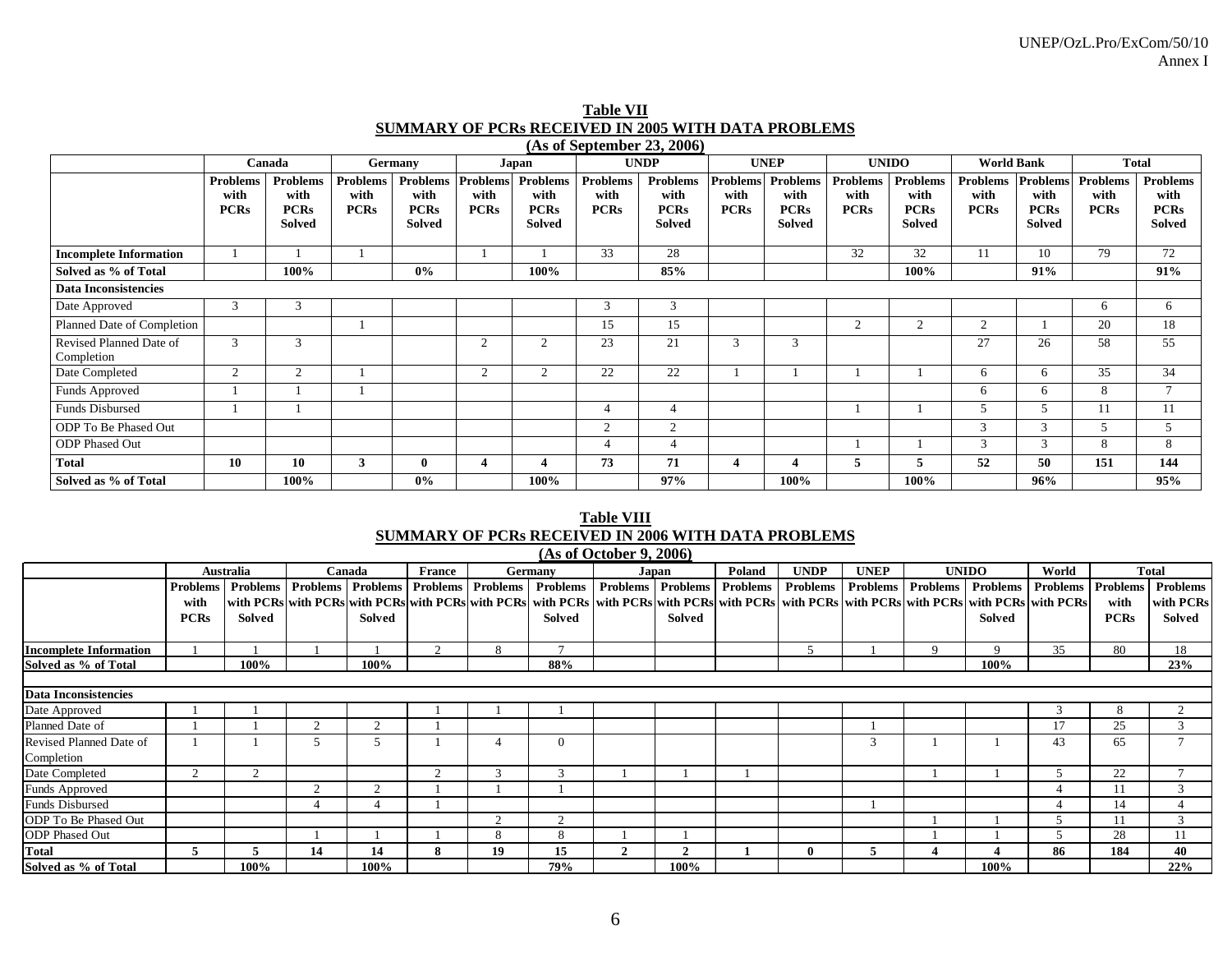#### **ANNEX II: LESSONS LEARNED REPORTED IN PCRs AND FOR MYAs**

#### **A. INVESTMENT PROJECTS**

- (a) The use of the LCD technology for mattresses flexible PUF moulding, using high pressure dispensing equipment, is a perfectly viable proposition (ALG/FOA/31/INV/44 and two other projects in Algeria, Germany).
- (b) Having the NOU involved in the project from the beginning helped to assure a smooth and fast project implementation. As this was the final foam sector project for Bolivia, it was crucial to involve the NOU from the beginning, starting with participant identification. This allowed all eligible enterprises to participate fully, and ensured fair treatment of the sector in ODS-limiting legislation. Use of competent local consultants for implementation of the non-investment portion of the project rusted in a very satisfactory implementation while maintaining the budget. This successful implementation illustrates the value of identifying and making use of local consultants who know and understand the subject matter, as well as the local industry and contacts (BOL/FOA/35/INV/15, UNDP).
- (c) Avoid changing the Financial Agent of the project and estimate a reasonable time for implementation. Two years have proven to be far too short for projects in China (CPR/FOA/23/INV/230, IBRD).
- (d) Not only environmental but also technological and techno economical benefits should be promoted prior to the project implementation to attract counterpart's commitment to implement the project. Counterpart's dedication is fundamental for successful execution of the project. Clear technical concept and straightforward strategy for the implementation of the project, as well as the teamwork spirit created by the implementing agency made the implementation process moving smoothly and steadily. Well-established linkages between UNIDO, UNDP and National Ozone Unit facilitated the efficient and proactive arrangements for custom clearance for imported equipment (IDS/FOA/36/INV/144 and three other projects in Indonesia and Syria; UNIDO and Japan).
- (e) The costs for trials and site preparation need to be realistically estimated and the eligible part funded accordingly (IND/FOA/34/INV/317 and five other projects in Indonesia; UNDP).
- (f) It is important that before the project is prepared for a company, it is also important to determine the available power supply. This was the main reason for the delay, because the machine was delivered but the commissioning of the machine could not be done for a long time because the company could not arrange for the specific electric power of the unit (IND/FOA/36/INV/351, Germany).
- (g) "Umbrella Project" approach was not an appropriate solution to address this type of enterprises under the specific conditions of the country. It appeared that the 50% reduction of the originally estimated project cost was not justified (IRA/FOA/17/INV/11, UNIDO).
- (h) For the projects that involve pentane or any other flammable chemical (as a blowing agent in this case), it would be appropriate to estimate an adequate period for the plant preparation from the safety point of view. Better safety conditions have been achieved through relocation of the plant. The formal aspects of the transfer related to local rules and regulations, which could be solved only by the counterpart, should not be underestimated. Several technical modifications are still required and thus the project built up considerable delays (IRA/FOA/31/INV/73 and one more project in Iran; UNIDO).
- (i) The enterprise had to contribute counterpart funding in the procurement of machinery and opened a separate account, aside the NBP account, to put in this contribution. Thus the PO was covered by two accounts at fixed percentages. By the time that purchasing documents of the machinery were cleared, however, the amount (90%) could not be paid during a two month period because of the problems encountered with counterpart contributions since the Euro increased in value which consequently increased the overall cost of the equipment. The difference was eventually covered by the contingency funds but because of separate accounts, this solution was not easy to execute. It also created difficulties with the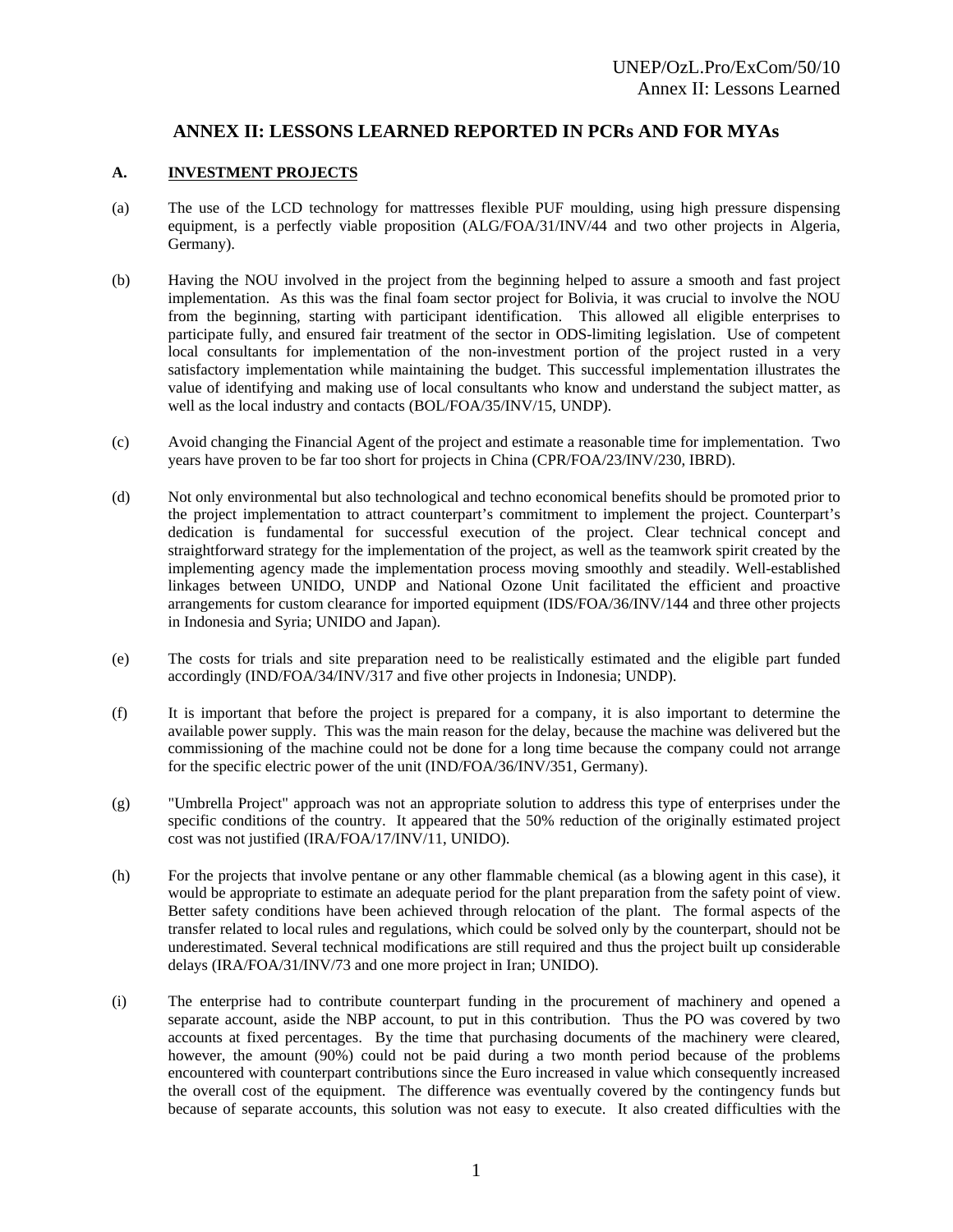supplier as its payment was delayed. It was agreed that in the future, in cases where there is counterpart funding for one piece of equipment or order, a separate account would NOT be opened and instead a Cash Margin account would be opened so that at the time of acceptance of documents NBP can pay the enterprise contribution immediately and directly (PAK/FOA/29/INV/34, IBRD).

- (j) For the last companies to convert, the consumption of CFC is usually small; therefore, the machines to be purchased are small and, if possible, better made in the region. The Brazilian equipment purchased for this project fulfilled the requirements and was not expensive. Another lesson is that a project involving 21 companies is too big and can be delayed by problems in only one of the companies. It is better to split this kind of project in two or three umbrella projects (VEN/FOA/38/INV/96, UNIDO).
- (k) Sufficient allocation of contingency cost should be maintained to avoid overruns in incremental capital cost due to delays in project preparation, detailed engineering, size of the project and time-period for implementation (IND/PAG/34/INV/320, IBRD).
- (l) Careful analysis of the company's financial prospects prior to project completion is desirable (ALG/REF/32/INV/47, UNIDO).
- (m) Since the companies were close to each other and their product portfolio was very similar, the umbrella approach was beneficial and duplicate efforts could be avoided. Equipment purchase, installation and commissioning mission etc. could be arranged at the same time. Through this approach cost savings were made for the benefit of the Multilateral Fund. Should there be any similar cases in future, the umbrella project approach would be again recommended (BHE/REF/39/INV/14 and one more project in Brazil, UNIDO).
- (n) Host-country partners are critical to the success of international technology cooperation, and should be identified based on their skills, formal authority, dedication, and desire to cooperate. Developing-country officials often have very heavy workloads and multiple responsibilities, so the cooperative program must be aligned with their core institutional interests. Projects with strong relevance to their mission will rank very high in their priorities, and they are more likely to provide the kind of host-country leadership that is essential to the success of technology cooperation efforts. Other partners must also be chosen carefully, paying attention to their skills and institutional interests. Initial research can be an excellent way to identify effective project partners, especially in the host country (CPR/REF/16/INV/116**,** USA).
- (o) It is not advisable to assign complete plant conversions to a single subcontractor without a very extensive positive list of references. It is much more effective to separate the supply of foaming equipment and of the refrigerant charging line components (CPR/REF/17/INV/119, UNIDO).
- (p) During the nation-wide survey in Thailand, the KE team faced several challenges and problems (anticipated and not anticipated) and there are some lessons that should be considered during the design and implementation of a phase-out program dealing with small and medium enterprises (SMEs). KE is one of the major local compressor manufacturers. Key lesson-learned are highlighted below.
	- (i) Strong commitment of the lead enterprise and the key agencies: The main beneficiaries of the project are SMEs and identifying and collecting data from them is a difficult task that requires significant time and efforts. The results so far suggested that this umbrella approach is an effective way to deal with SMEs but would require strong commitment of the lead enterprise and the government agencies. KE had established its own connection network and gained trust with its clients all over the country. These conditions facilitated data collection and verification of the project. However, delays and difficulties also occurred during the early stage of the project activities due to the adverse impacts of the country financial crisis and the lack of experience on execution of this type of programme. Fortunately, DIW, IFCT, WB and KE were fully committed to this project and worked closely (on a monthly basis) to address problems and delays. The country financial crisis stabilized and clear work plans were established for all Parties involved, which improved the implementation performance of the project.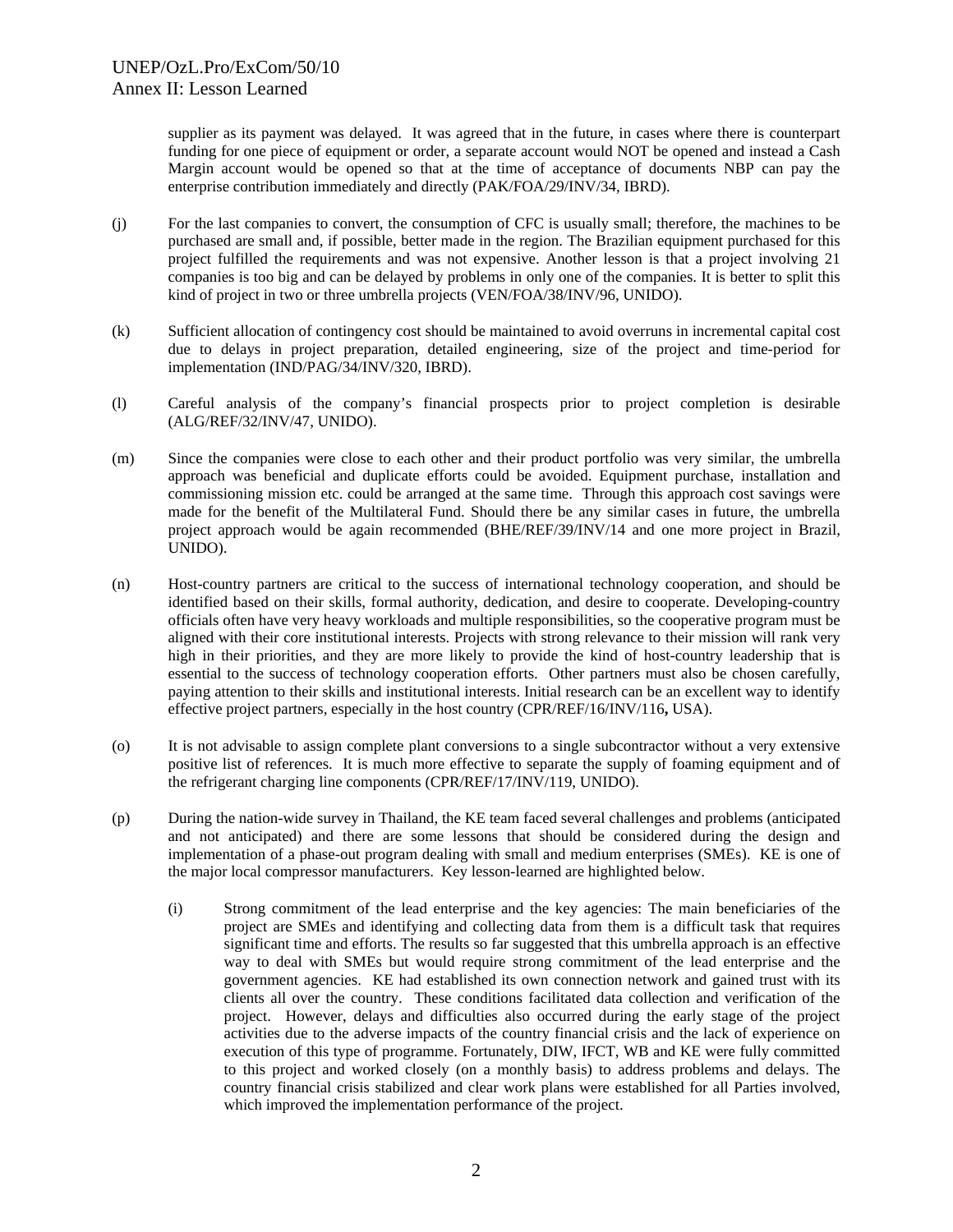#### UNEP/OzL.Pro/ExCom/50/10 Annex II: Lessons Learned

- (ii) Data collection and verification for SMEs were difficult and time consuming activities. The anticipated level of effort that had been budgeted to conduct the national field survey was underestimated. There were two main reasons for this: First, the basic attitude and management nature of SMEs, especially their unwillingness to get involved with a government agency, as well as the lack of systematic records from their business. All the enterprises are SMEs, normally managed by one person (the owner). Meetings with owners were difficult to achieve, particularly during the first visit to the enterprise. Several visits therefore had to be made for many of the enterprises before any commitment was obtained. Time and effort were also spent at each enterprise to clarify the conditions and requirements of the project. Many of the enterprises were very skeptical about the project and the assistance and did not want to open their books to any government agency for fear of inspections and taxes valuation. Extensive efforts had to be made to collect documentation that was sufficient to establish baseline consumption of the various enterprises. Despite having taken the decision to participate in the project, most SMEs did not keep proper records of their CFC consumption and/or their equipment. Most of them did not have complete monthly records of production. Most enterprise owners pay a fixed amount of taxes based on a lump-sum estimate of their income, and there is no requirement to keep official records as long as their incomes do not exceed the expected limit. The amount of CFC consumption and production numbers were therefore typically recorded informally, and records were not kept for long.
- (iii) The country's financial crisis greatly impacted business and SMEs. Most SMEs were vulnerable to financial pressures. During the survey, it was evident that many of the enterprises registered during the project preparation were not in the position to participate in the project and/or had changed the business from manufacturer (prior the crisis) to service providers, which were not eligible for assistance. This resulted in additional survey time and efforts (in terms of staff inputs) from the KE term (and their regional staff) to identify additional enterprises. As a result, data collection and identification activities took longer than expected (THA/REF/25/INV/92, IBRD).
- (q) The level of trainees wasn't very homogeneous, but all trainees were interested by the theoretical training. Concerning the practical training sessions, it is important that one chiller is made available for demonstration purposes. Other factors must be planned for, such as the availability of enough electricity to produce the cooling water and test one chiller. A demonstration project is necessary to increase the company owners' awareness on the importance of a chiller maintenance and replacement programme and its link to energy efficiency (reduction of electricity requirements). However, a technical and economical feasibility study should be carried out to highlight if it is more profitable for a company to invest in non CFC chillers rather than to plan for a better use of the energy availability and an increase of the efficiency of all its equipment like chillers and air compressors (VIE/REF/28/INV/22, France).
- (r) During the implementation, the design of the equipment was done in such way that the production and yields were not affected. Intensive training for the employees for using the safety equipment needed to be given for the process/equipment. Maximum efforts should have been taken during the equipment commissioning period so that the product parameters and rated equipment output were properly established (DRK/SOL/38/INV/20, UNIDO).
- (s) Nitrogen purge to avoid oxidation of some metals on the surfaces of products along with vacuum cleaning to reduce the cleaning temperature of solvent were applied in the specially designed cleaning machine. It allowed applying widely used solvent TCE instead of expensive solvents like HFCs (IND/SOL/40/INV/362, UNIDO).
- (t) Resolute promotion of eco-efficient cleaning technologies is crucial to attract the attention of the counterpart. Counterpart's dedication to the whole process of project implementation is vital (PAK/SOL/37/INV/47 and two more projects in Pakistan, UNIDO).
- (u) No analysis is undertaken to make assessment of the size of the top-loading degreaser and the space needed for its installation as well as the availability of the sufficient space at the premises of beneficiary. The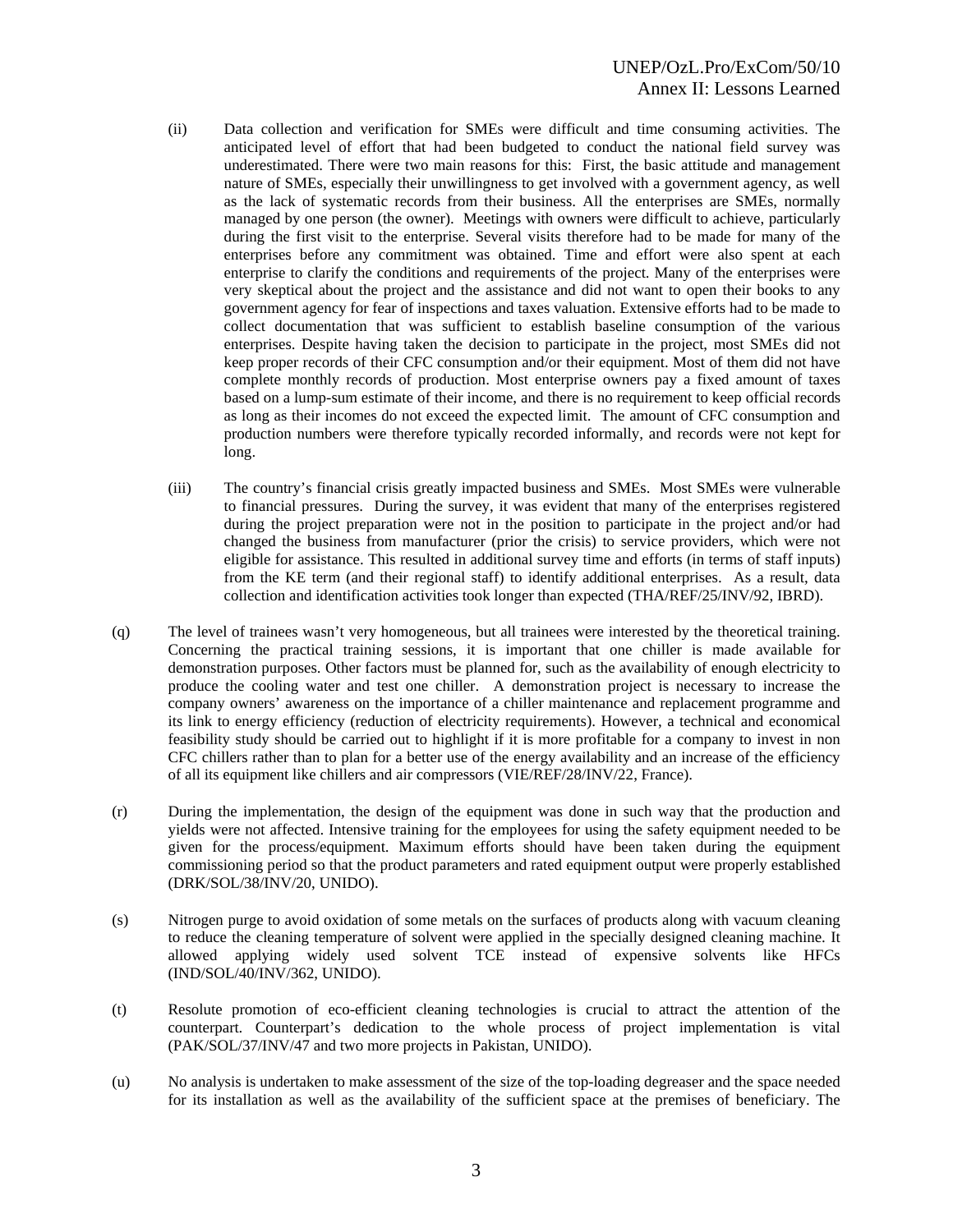project duration was extended for one additional year until beneficiary was able to invest unplanned money to construct a new cleaning chamber (ROM/SOL/41/INV/22, UNIDO).

#### **B. NON-INVESTMENT PROJECTS**

- (a) It was crucial to create a partnership between the Ozone Offices and the fire fighting industry from the respective countries in West Asia. A code of conduct was introduced to be voluntarily respected by the industry which would render the implementation of halon bank activities successful and sustainable. The awareness seminars and campaigns that were implemented in the West Asia Countries paved the way for the introduction of recycling equipment. The armed forces in the countries were always invited to attend the seminars. This made them aware of the challenges of halon shortages they will be facing in the near future and take the necessary actions. In some cases the operators appointed to undergo the training on the R&R equipment, did not have the necessary qualifications and background to benefit from the course. This necessitated additional training time. The regional approach requires that the four participating countries take the full ownership and responsibility for sharing the mobile halon reclamation center. Finally, this approach was not viable as the ozone officers did not reach agreement on sharing the equipment (ASP/HAL/30/TAS/37, France).
- (b) Regional activities should not be the emphasis of projects, as regional coordination between several countries is often difficult, time consuming and costly. This also leads to delay in implementation of national activities that are tied up with regional activities. Also the recovery and recycling component should be a separate component from the other RMP activities as the R&R successful implementation can delay the final completion of the project as was the case for this project. Nevertheless, R&R was relatively successful in Botswana because refrigerant prices are rather high and competition between workshops demands cost cutting. R&R can contribute to this (BOT/REF/26/TAS/06, Germany).
- (c) A full report on the project Phase 1: Assessment Teams Report Following Visit to Buenos Aires and Rosario November 3 to 19, 1995 - found that: "no useful purpose would be served by trying to set up a system for reclaim, recycling and/or destruction of ozone depleting refrigerants as exists in Australia because the infrastructure to support such a scheme does not exist". Three fields of activity were recommended for Argentina: training, pilot projects for recovery and recycling and awareness and information transfer. The Phase 1 report suggested that training schemes should "include reclaim and loss prevention technology as an integral part, because such a scheme would yield far greater economies in ODS consumption than would a formal reclaim scheme such as operates in Australia". The Phase 1 report described how two different translation methods were used at each workshop, and found that "the larger the audience and the more general the topic, the better to use simultaneous translation, whilst the more technical the topic and the smaller the audience, sentence-by-sentence translation would seem to be more appropriate" (ARG/REF/17/TAS/24, Australia).
- (d) There are a range of regulatory and voluntary initiatives that can be used to facilitate the control and ultimate phase-out of ODS. Engaging actors from various segments of the society to participate in developing such measures helps to ensure that the most appropriate instruments are developed. Objectives of each project should be clearly defined in the project proposal and understood by all relevant stakeholders. In this case, it appears that the purpose of the techno-economic study and the strategy for replacing 50,000 commercial units was not well understood by all actors, and their relationship to the rest of the project, which focused on regulations, was unclear. Hence, the usefulness of the techno-economic study prepared by the international consultant to the development of the regulations is not clear, and a comprehensive replacement strategy was never actually developed. In retrospect, the funds used for the international consultant could have been better spent on providing these funds to Cuba to further engage legal experts and organize stakeholders' workshops. Despite these problems, the project as a whole was very successful in ensuring that relevant stakeholders in Cuba were engaged and focused on perfecting and augmenting Cuba's regulatory control of ODS imports and use. It resulted in a significant amount of new and innovative policy and regulatory measures to further assist Cuba in complying with the Montreal Protocol (CUB/REF/29/TAS/14, Canada).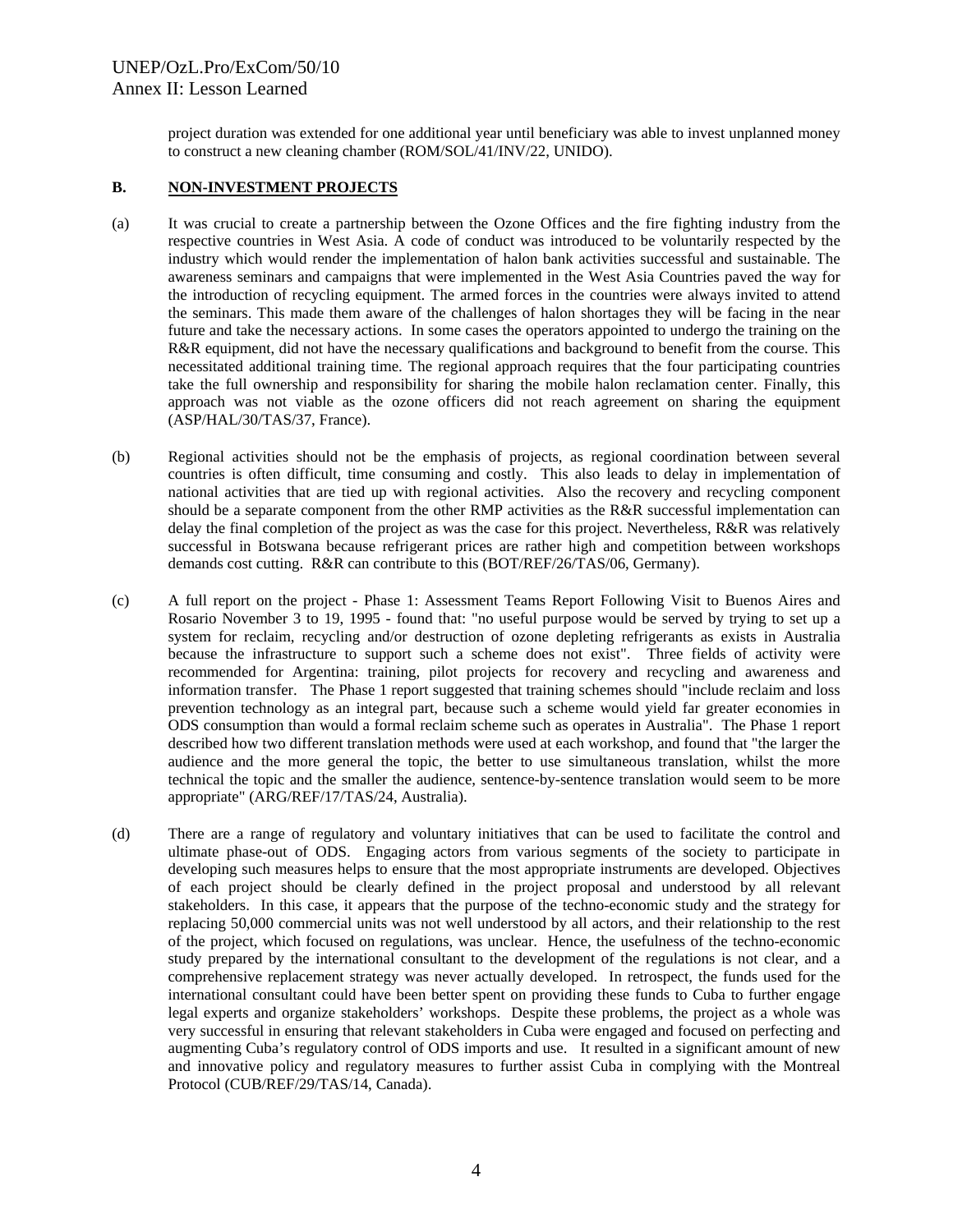- (e) Success of the project was due, in part, to the prior establishment of an ODS import quota licensing system and other policy and regulatory measures to encourage recovery and recycling practices. Other contributing factors are the dedication of the NOU, good working relationship between IA and country, and the flexibility within the project to make adjustments where needed i.e. as seen in this project, the innovative approach to provide Cuba with the best available technical options for their specific needs (CUB/REF/30/TAS/15, Canada).
- (f) As has been pointed out in various evaluations and other PCRs, it would be better to focus on recovery/reuse operations in this kind of projects rather than to attempt to transport/recycle the refrigerant (except if large systems are present) (GAB/REF/26/TAS/07, UNDP).
- (g) Organization and better coordination is needed for implementation of both investment and non-investment components. Ensure that service shops should be aware of their rights and responsibility. Proper monitoring and evaluation of service shops from government is needed, and sanctions for non-compliance should be implemented. Equipment supplier must have satisfactory after sales service (IDS/REF/15/TAS/29, IBRD).
- (h) The reason for the approval of this technical assistance was to ensure local country ownership during the formulation of the Refrigeration Servicing Plan (which was later integrated in an overall CFC Phase-out Plan). During the time of project formulation, some actors expressed the wish that the person involved should have been more proactive and able to play a more determining role in assisting the NOU rather than having the international staff of the various international agencies steer the process. A "lesson learned" would therefore be to ensure that only highly qualified candidates who have a track record of good leadership, be considered during the recruitment of the national consultant (IDS/REF/32/TAS/279, UNDP).
- (i) Recovery and recycling can only play a limited role in a country's aim of meeting its phase out targets especially if the quantities of CFC used in the country are very small as was the case for Mauritius. The enforcement of the ODS regulations controlling imports of CFCs contributed significantly to the phase out of CFC use in the country. The situation might have been different if the CFC equipment base in the country was significant and thus the servicing needs of equipment would have to be met through recovered/recycled CFCs when import controls were enforced (MAR/REF/28/TAS/12, Germany).
- (j) Any equipment that is to be used at the sessions of the workshop should be sent well before the workshop to make sure that they are available for the practical sessions. While conducting the workshop the instructor should be careful not to use phrases that are technical which may not be understood by the local participants. Language was an initial problem especially during the Phase I training. Participants only spoke Vietnamese, and simultaneous translations had to be done which slowed down the training somehow. It is suggested that all materials should be translated way in advance, and to use local speakers as much as possible during the training so that there will be more interaction with the participants. One lesson learned here is the fact that if there is a conscious understanding of the language barrier, then these can be remedied early on in the project planning process (VIE/REF/34/TAS/37, Poland).
- (k) It was important to focus training on the border posts and Customs technicians where ODS imports most commonly occur. Training technicians in other border posts was considered to be an ineffective use of resources. Trained Customs technicians felt that additional follow-up activities would be beneficial, especially additional work on raising awareness on ODS and ozone layer destruction with Customs personnel. It was also mentioned that trained Customs technicians should be informed regularly on new laws and regulations related to ODS. All participants agreed that practical activities should be stressed during the workshop, such as use of ODS identifiers, or field visits to identify refrigerant imports. Regarding practical exercises with refrigerants and detectors, safety accessories must be included. It is essential that safety gloves, glasses, and aprons be included as part of the equipment provided. Regarding the materials used in the training, participants provided several comments, including: (a) experiences from other countries should be included; (b) it would be helpful to have a video including the course contents on the ozone layer, the danger caused by the depletion of the ozone layer, the way in which trade with ODSs can be controlled in customs, and the appropriate practical way to detect ODS; and (c) more graphic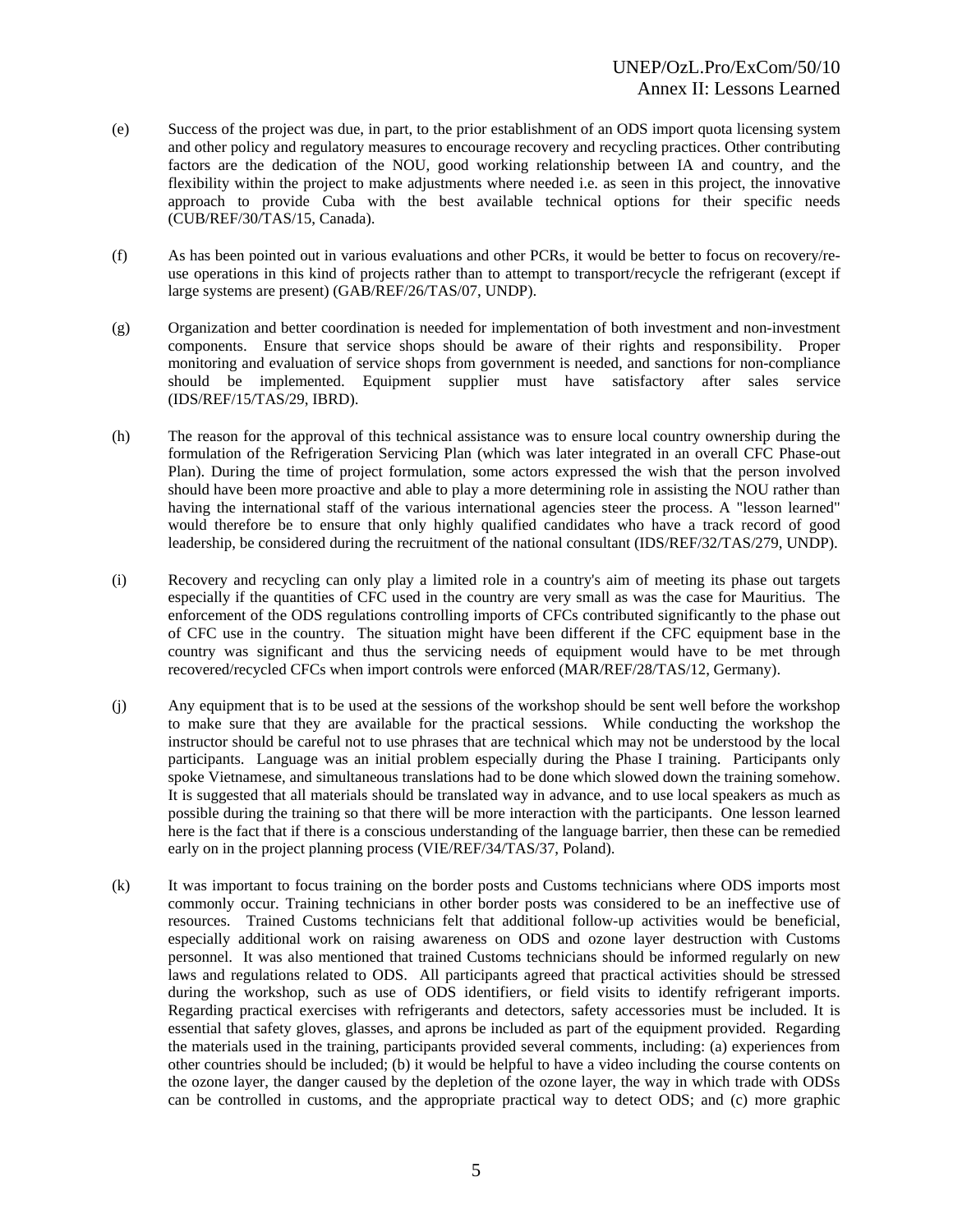material, photos, drawings, schematics should be included, especially the color coding of refrigerant containers (BOL/REF/36/TRA/19, Canada).

- (l) A lack of access to more costly equipment, such as vacuum pumps and R&R machines, makes the adoption of some good refrigeration practices extremely difficult. Sustainability of training can be enhanced by partnering with local training institutes to carry out good refrigeration practices training. While the workshops might have focused on training refrigeration servicing technicians, there were participants and much interest from maintenance personnel at hotels and other companies. Participants believed that additional awareness activities are needed in the sector, and that perhaps the sector needs to be regulated (BOL/REF/36/TRA/21, Canada).
- (m) A strong commitment by the government to provide training to all of the country's refrigeration technicians and engineers ensured that over 3000 individuals were trained. This shows that, even with limited funds, much can be achieved if government commitment is significant. Providing tools and equipment to training centres to demonstrate good practices, including such basic items as used domestic refrigerators, can significantly enhance the quality of the training and ensure buy-in from the training centres (CUB/REF/29/TRA/12, Canada).
- (n) As with the Training of Technicians project, this project shows that a strong commitment by the government can ensure that the training provided is well organized, comprehensive and reaches as many customs officers as possible. Although only a little above US \$12,000 from project funds were used by Cuba for the organizational costs involved with training, the country was able to train 667 customs officers, which is a remarkable achievement (CUB/REF/29/TRA/13, Canada).
- (o) The workshops created unique opportunity to discuss national legislation concerning ODS in Georgia and, in particular, the national ODS import/export licensing system. Based on those discussions and further explanations provided by the International and National Consultants, the need of specific amendments to the existing legislation has become clear. The possible amendments discussed concerned, inter alia, introducing export controls, issuing the permits for import of ODS-containing products, treating ODScontaining mixtures in the same way as ODS, differentiating between virgin and used ODS; Crucial role of the customs training workshops in establishing routine contacts between the government agencies involved in ODS monitoring and control was proved during workshops in Georgia; The additional technical training is needed for customs officers who will be responsible for daily work with identifiers of ODSs (GEO/REF/23/TRA/02, UNEP).
- (p) At the end of the training workshop, the participating Customs and Camcontrol officers provided the following feedbacks in order to improve the implementation of ODS import and export licensing system: The need of additional refrigeration identifiers to cover all customs checkpoints along the border in Cambodia to ensure that they were properly equipped for monitoring and controlling of ODS. There should be more Khmer versions of ODS documents made available for public distribution. More awareness programmes should be implemented on ODS to the public sector and other line-ministries. Continuous sharing of data and information among the Ministry of Environment, Customs and Excise Department, other related institutions and checkpoints' agencies. Strengthening cooperation is essential between concerned ministries and other institutions related to ODS for sustainable implementation in phasing out of ODS (KAM/REF/41/TRA/07, UNEP).
- (q) The training course should more focus on the practice session with brief introduction of the theory of refrigeration (MDV/REF/38/TRA/07, UNEP).
- (r) The break-out session on the effective operation of the import/export licensing system, enforcing ODS regulation, public education, and ODS legislation was well received by participants. Many recommendations came out of this session on making the existing procedures of Import licensing system more effective. Additional agencies and stakeholders involved in controlling and monitoring ODS should have participated and additional local resource persons should have been invited (MDV/REF/38/TRA/08, UNEP).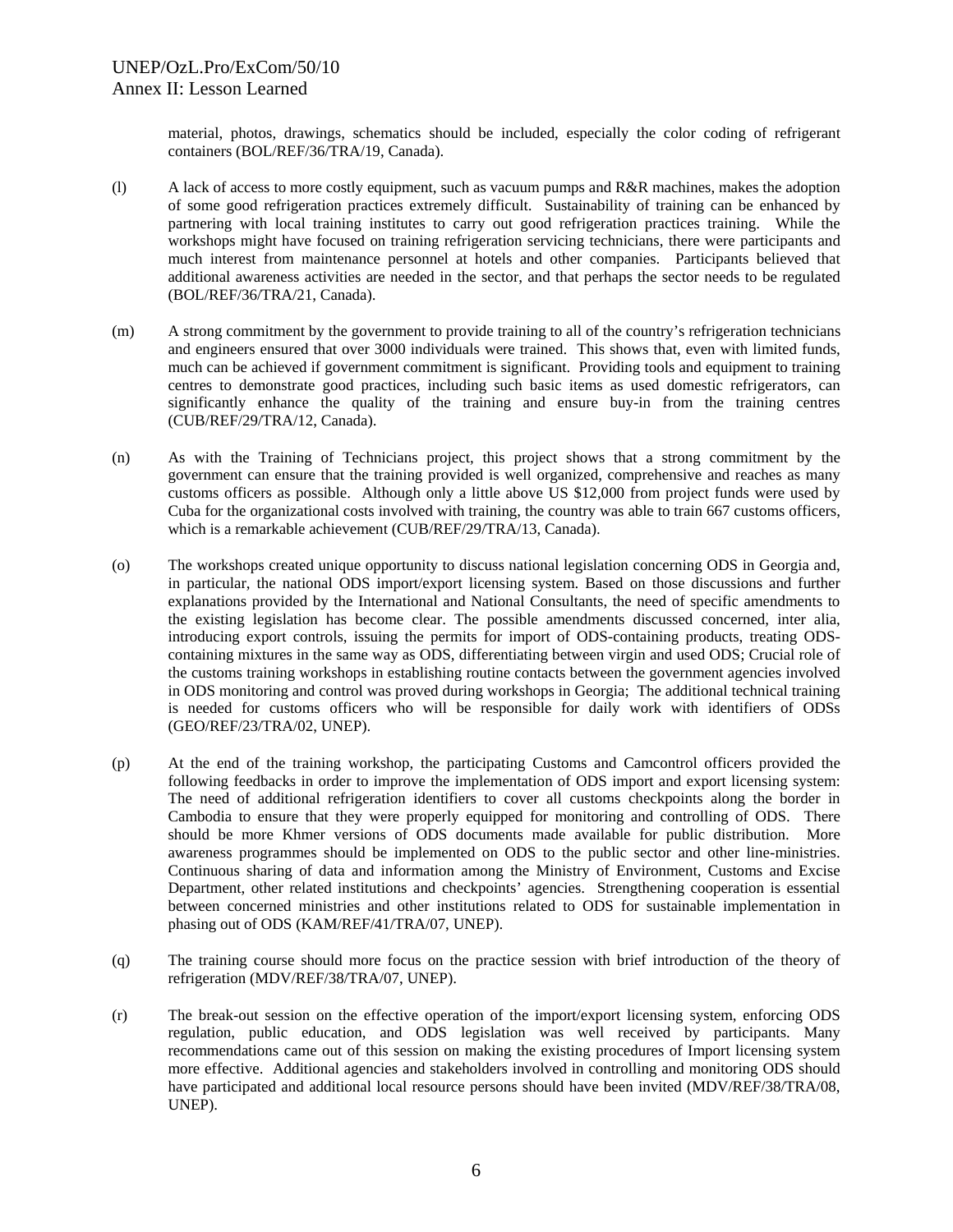(s) The regional approach to training where officials from UNEP worked in close coordination with the country officers was done for this workshop, which gave good results. This could be followed in other training workshops, too. An unscheduled session added in on the last day in the first workshop, where the participants came forth and taught what they had learned served as a ready evaluation tool. Thus a five-day module gave enough time to the participants to go into issues in depth and provided much needed time for various kinds of group activities. It is important to have a good mix of customs officers and other stakeholders to ensure fruitful future cooperation. The availability of a number of testing equipment enabled greater practical participation among the participants. The break-out sessions on the effective operation of the import/export licensing system, enforcing ODS regulation, and dealing with seized ODS were well received by participants. It is felt that break out sessions brings out the best from the participants and should remain an integral part of any training. Additional agencies and stakeholders involved in controlling and monitoring ODS were invited to participate in the workshop. This helped in forming an informal group of people working for the same cause and could be useful for future cooperation. The participation of all relevant stakeholders should be ensured for future workshops and could be suggested to other countries as well (PHI/REF/35/TRA/66, UNEP).

#### **C. MULTI-YEAR AGREEMENTS (MYAs)**

#### **1. UNDP**

- (a) NOUs, and/or nationally endorsed Project Management Units (PMUs), should ensure effective participation of relevant stakeholders (industry associations, importers, agriculturalists and other involved institutions) in the formulation phase, as it facilitates implementation given that commitments and activities are already agreed upon and roles established from the outset. Some projects have in the past experienced delays due to lack of proper consultation with appropriate stakeholders which in turn has led to renegotiation of commitments post project approval.
- (b) When a Project Management Unit (PMU) is established the reporting lines must be clearly established in order to avoid confusion and /or misunderstandings during execution. In one case, a PMU that was initially reporting to both the IA and the government increased delivery and improved accountability after a clear reporting line to the IA was decided by the Government. In smaller countries the recruitment of a National Coordinator reporting directly to the NOU or to UNDP (again depending on the specific situation of the country) has also been positive in terms of execution, monitoring and accountability, as long as the reporting lines are clearly defined.
- (c) In UNDP, the National Execution Modality (NEX) is the preferred execution modality and UNDP's Governing Council encourages UNDP to use NEX wherever possible. Most MYAs are executed under the NEX modality ensuring the country drives their execution. Under NEX, the government is the party responsible for the execution of the project, and UNDP, at the Country Office level, provides support throughout the execution of the project. It is against UNDP rules and regulations to disburse funds from a project before a Project Document has been signed by both parties. UNDP is not allowed to take any concrete action (spend funds or hire consultants) unless the government requests. In one case the hiring process of the project coordinator was not completed and the contract was not issued until 18 months after the project was approved by the Executive Committee. Based on this, the Implementing Agency should not take full responsibility for delays due to lack of the project document signature by the Government.
- (d) MP projects are often conceived as strictly technical projects, and many times ignore the political and institutional reality surrounding them. A lesson learned from several plans has been that political and institutional constraints need to be dealt with before the full scale project implementation can commence.
- (e) It is important to understand the national client base and to be able to exercise flexibility based on local circumstances. During implementation of the China Solvent Sector Phase-out Plan, approved in 2000, implementation mechanisms evolved over time, adapting to the practical situations of the enterprises, especially in addressing small solvent consumers. For large and medium users, the reduction of ODS consumption was attained by using "ODS Reduction Contracts", with eligible enterprises bidding to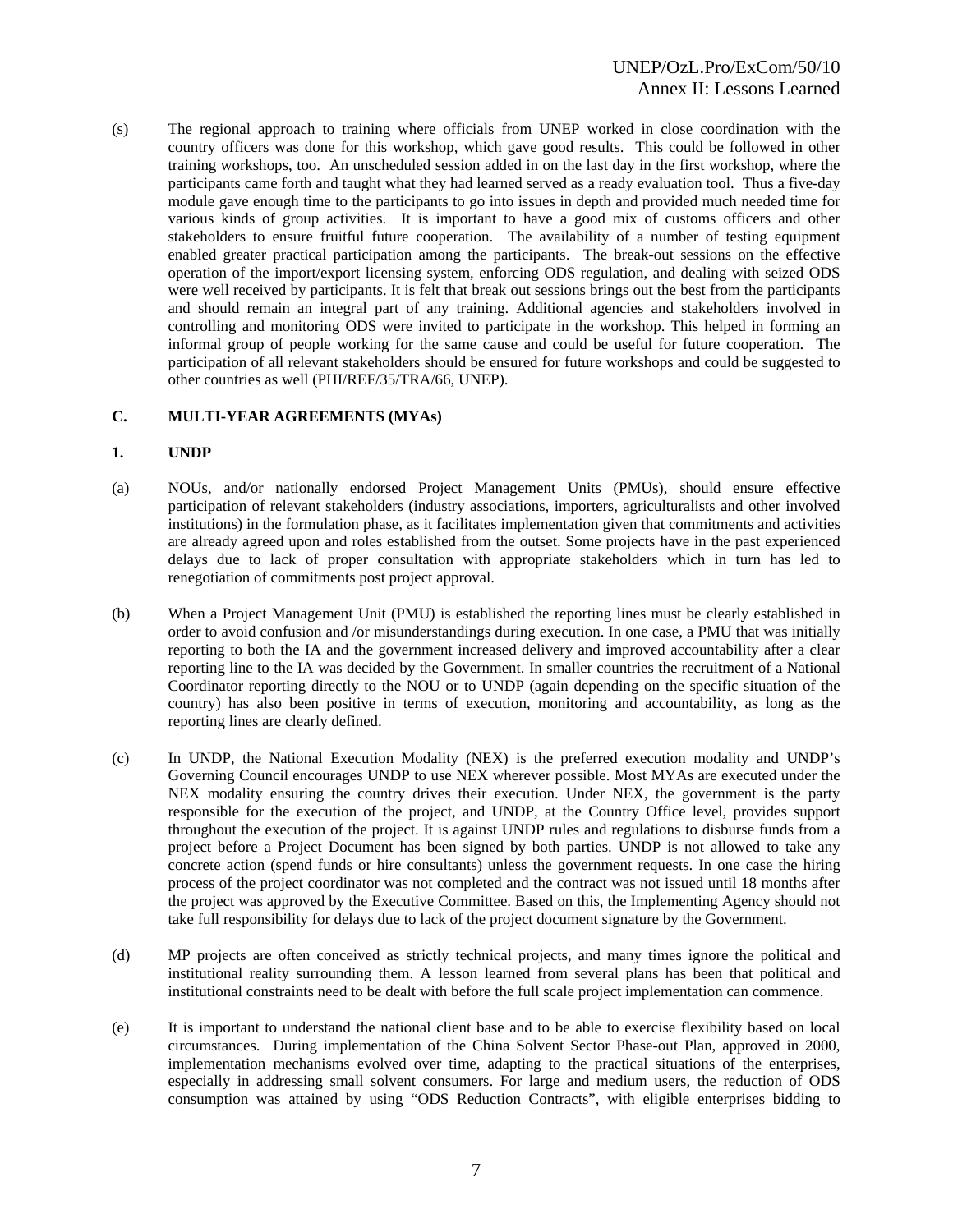undertake phase-out projects based on the use of pre-determined sector specific technical options. For small users a "Voucher System" was developed allowing them to procure technology and knowledge from a network of pre-approved technical support centers, equipment suppliers and dealers.

- (f) Promoting procurement of local equipment and materials, particularly when working with large numbers of SMEs or small-scale growers, will help to achieve long-term sustainability and reduce cost. Experience has taught that local procurement opportunities should be explored during project formulation in order to ensure that establishment of national procurement systems are a) feasible (e.g. opening dedicated bank accounts for project procurement); and b) do not contribute to project implementation delays. Such mechanisms should be discussed, and the terms agreed upon, in tandem with the organization of the national Project Management Units for MYAs.
- (g) In Brazil, thanks to continuous contact with the private sector, the market situation during the implementation of the plan was better understood. With a yearly analysis of the market situation, rapid changes in the sectors have been identified. A re-evaluation of the initial plan towards these developments gave positive results as the country had the opportunity to re-orientate or in some cases replace some of the activities by alternative ones that will respond better to the new situation. This ensures keeping an effective use of funds. Moreover, sub-sector targeted awareness campaigns have been useful to identify additional potential beneficiaries for the activities in the plan. It also became clear that when several agencies are working together, activities from one agency can contribute to success or failure of the activities from another agency. As an example, during 2006 in Brazil the training sessions led by GTZ have been useful fora to UNDP to promote the recovery project and to identify additional potential eligible companies to participate. Another lesson is that the implementation of the National Plan allowed closer coordination between the establishment and use of policies and the implementation of projects. Through the implementation of the plan potential improvements for the legislation have been identified.
- (h) In Colombia, the establishment of formal agreements between the Ministry of Environment and institutions with roles in the MYA was necessary to ensure formal mandates that will allow sustainability after the plan is completed. Two examples of this are the certification process implemented with the National Technical Certifying Bodies, or the training done in partnership with the Technical Institute. The strategy for strengthening regulations has made it possible to guarantee that the projects and activities for the elimination of ODSs have better institutional support. From the experience of applying them it appears necessary to continually review the efficiency of each regulation and generate adjustments to address its effects. Another important lesson is that the establishment of regional offices to implement the plan is having a positive impact in the execution of the plan as many activities can be done in parallel in different places with different market situations. This has also enhanced the knowledge of the particular situations in the field and increased the number of beneficiaries covered by the plan.
- (i) The sets of activities planned for a particular year have in some countries changed, in order to react to new circumstances and information, as it is foreseen under the flexibility clause in MYA. Declaring tranches as completed depending on the completion of activities planned for them, would be difficult, as some activities may very well never be completed because they were dropped while others were added. Instead of focusing annual progress reporting on individual tranches, it would be more meaningful to report on cumulative progress achieved for the plan as a whole, tracking what has been achieved and how to re-orient some of the planned activities if necessary.

#### **2. UNIDO**

- (a) The appropriate industrial associations and line ministries are taking part in the decision making process. This ensures proper implementation of the project in P.R. China. The planned involvement of local Environment Protection Bureaus will increase the chance for sustainability (CPR/REF/44/INV/419 and 420; CPR/REF/47/INV/438).
- (b) The customs authorities in Argentina have been involved in the development and operation of the computer based ODS licensing system. This enabled good cooperation with the phase-out projects and helped to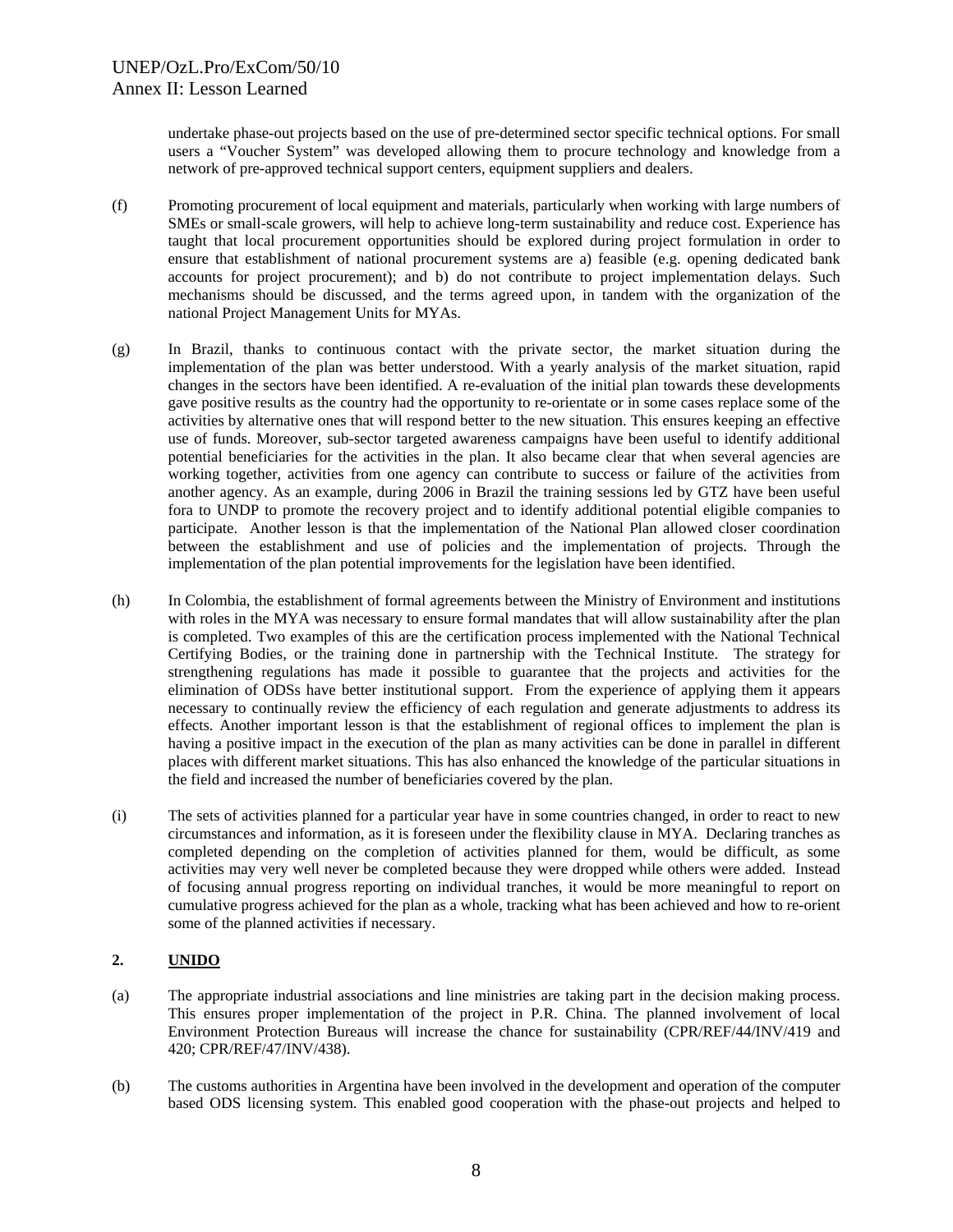achieve their objectives. It has been very useful that a training project was approved prior to the approval of the NPP so the activities could take up momentum fast. The availability of local representatives and service support within the country has been one of the major criteria for selecting equipment suppliers. It was also very important that local equipment suppliers were identified and selected wherever it was possible (ARG/PHA/42/INV/138 and ARG/PHA/47/INV/147, National CFC Phase-out Plan, Argentina (1<sup>st</sup>) and 2nd tranche**)**.

- (c) In Mexico, part of the funding was used for upgrading the facilities, hiring and training the staff for the implementation and monitoring of the project. So, sufficient human resources are available to implement the project. The cooperation with the I.A. is very close and fruitful. The strong Government support and management structure as well as the effective public awareness are very important elements for the sustainability of the phase-out (MEX/PHA/42/INV/120 and MEX/PHA/45/INV/123, National CFC Phaseout Plan, Mexico  $(1<sup>st</sup>$  and  $2<sup>nd</sup>$  tranche).
- (d) The collaboration of the Ozone Office (NOPIU) with the Albanian Refrigeration Association was one of the factors to finish the training of technicians in time. To give NOPIU the duty of PMU increased focus on results to be achieved and reduced bureaucratic delays. A memorandum of understanding between the Environment Ministry and the Customs Authorities provided a good base for continuous cooperation for customs training. The accurate assessment of the country's needs was of vital importance to ensure the correct type of equipment, taking into account industry associations' experiences with specific types of equipment and suppliers. The participation of local environmental inspectors, industry associations and national experts in data collection is very helpful. Custom works with risk profiles placing CFCs in the red channel and using harmonized system of tariff codes with ASYCUDA. This helps to prevent illegal trade. The increase of CFC price has lowered the incentive for using it with HFC 134a equipment (ALB/PHA/39/INV/10).
- (e) In Nigeria, due to the efforts of the NOU, the relation with customs authorities was improved, as became evident in the recent technical workshop where customs representatives participated in order to know the industry and to improve customs functioning for ODS phase-out. There is a UNEP brochure for alternative solvents, which is relatively old and contains traditional alternatives such as TCE and PCE which have a toxicity problem. There is also SNAP, an approved list of alternative solvents by US EPA. Practical guideline is only available from an industry consortium in Japan, in Japanese language. Accordingly study tour was organized to obtain alternative trends in US and Europe. There is a plan to organize a study tour to Japan in the 3rd tranche to learn about the trends in Asia. Verification was difficult during the first tranche as the selected chartered accountant was not familiar with ODS matters and relevant institutes were not well coordinated with NOU. However, the verification of the 2nd tranche was smoothly conducted because of the experience gained for the 1st tranche. So far, sustainable phase-out has been confirmed. This is because of MLF assistance, extremely high prices of ODS solvents, and awareness activity conducted by NOU (NIR/SOL/46/INV/113).
- (f) In Romania, it was required to modify the regulation to hire staff in the NOU. Accordingly it took longer time to establish the PMU. Treatment of un-recyclable CFC is not clearly determined (ROM/PHA/45/INV/30).
- (g) Imports of mislabeled refrigerant and introduction of drop-in refrigerant are daily issues in Sudan. However, it has so far been managed by cooperation between customs and the NOU. Recovery exercise is well settled. The unsolved issue is the treatment of un-recyclable CFCs (SUD/PHA/44/INV/18).
- (h) In Venezuela, the reclamation facility provided under MLF was quite old-fashioned. Introdution of drop-in refrigerant may be carefully considered. Management of stockpiling may need to be addressed. So far industrial level CFC usage has been reduced as planned (VEN/PHA/42/INV/98 (1st tranche) and VEN/PHA/45/INV/105 (2nd tranche).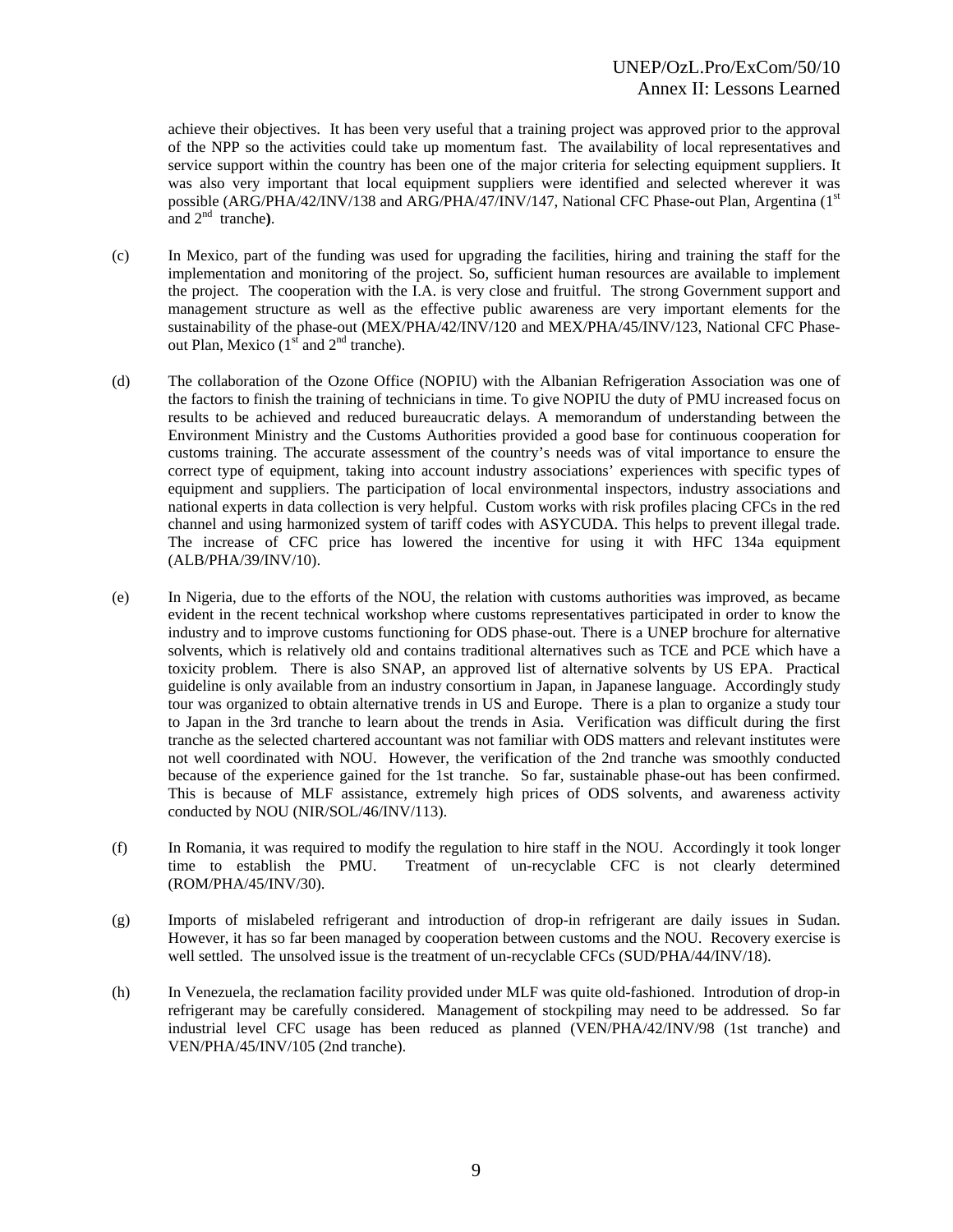#### **3. WORLD BANK**

- (a) The following lessons learned relate to National and Sector Phase-Out Plans in Indonesia, Malaysia, Philippines, Thailand and Vietnam.
- (b) There is a time lag in implementing project activities and commencing disbursement under sector and national plans because of the departure from traditional project execution to country-based implementation which requires setting up the institutional mechanisms and enabling environment between various agencies.
- (c) Enabling the improvement of servicing practices by service shops and allowing them to properly handle a new generation of refrigeration and MAC equipment should not require large financial resources. High transaction costs and lack of buy-in (sustainability) were characteristic of some of the projects under the traditional, or older approach to deliver assistance to the servicing sector. The traditional approach focused on generalized training and batch procurement of equipment, usually from external suppliers for an estimated number of service shops with limited tailoring of tools and equipment to specific needs. This approach was proven to be less effective, since service shops had no involvement in the equipment selection process. Moreover, bulk procurement had the risk of relying on international manufacturers that did not have strong service networks within the country. This type of procurement does not promote a direct and long-term relationship between buyers and sellers. Commercial practice (i.e. utilizing the existing market network and commercial relationships between suppliers and service shops), upon which the servicing sector approach in the Thailand, Philippines and Malaysia NCPPs is based, however, has allowed financial resources to be utilized in a more targeted, efficient and effective manner by taking advantage of existing market mechanisms and commercial relationships.
- (d) A market-based approach to implementation can overcome some of the trust issues the private sector has with government by utilizing existing supply and distribution chains to deliver subsidies and promote the use of tools and equipment required for good practice. It also eventually promotes a competitive, costeffective alternative to delivering subsidies once a group of suppliers in a country become established and begin vying for clients.
- (e) The requirement in the voucher scheme that the level of subsidy is kept at a percentage of the median cost of tools and equipment did not prevent shops to come forward and participate in the voucher scheme. Because shops are required to put in their own funds to cover part of the equipment cost, there is an incentive for service shops to get the best products at the most reasonable price to them. This voucher scheme has promoted competition among suppliers and a sense of ownership of equipment by shops as they make their own procurement decision. The price of equipment items has come down significantly during the last few years, and new equipment manufacturers have decided to enter into the market.
- (f) Based on the experience gained to date from the implementation of the voucher scheme, it appears that it has provided sufficient incentives to all stakeholders in the program. More service shops were identified and taken into the program within a short time period through the existing market network. Transaction costs for managing this scheme have been shared by equipment suppliers. More service shops are willing to come forward as most transactions are carried out through existing business relationships. The program has introduced market competition as proven by the significant reduction of the prices of service equipment and more suppliers have entered into the market.
- (g) When tackling a comprehensive phase-out programme with a guaranteed amount of external funding, that involves a number of ministries and agencies with vested interests, the "rules of the game" as well as targets, outputs and responsibilities must be made clear in advance of implementation through, for example, project operation policy guidelines and memoranda of understanding.
- (h) ODS sector and national plans have, in practice, served to propel policy action, in that once government support for the plans is established, support for policy reform or formulation quickly follows. In the case of Vietnam, the Government put into place an import-export control system six months after approval of the NCPP. Transportation authorities in both Thailand and the Philippines have put into place MAC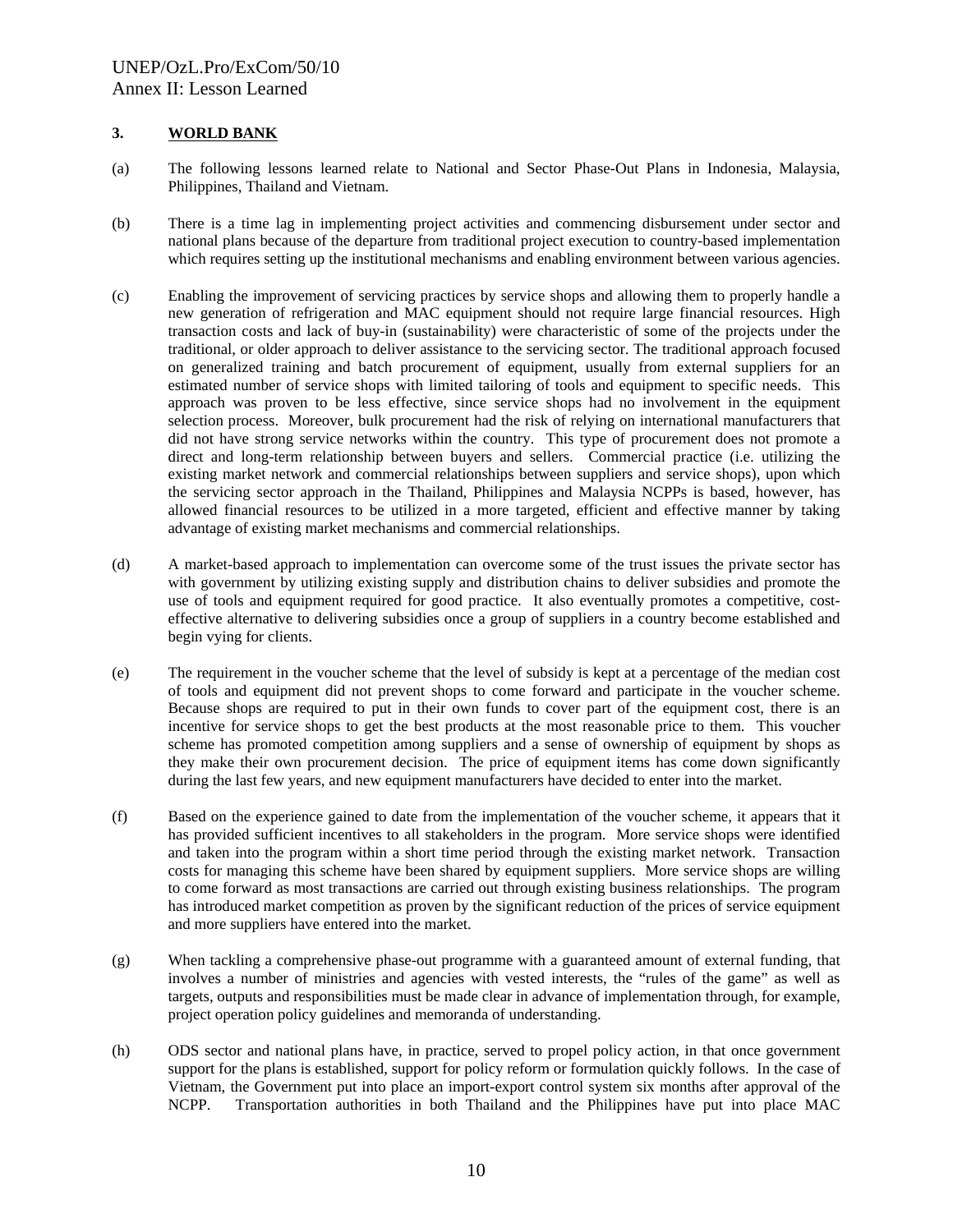inspection requirements in existing annual vehicle inspection regulations. Both countries have also already instituted measures to ban certain CFC-based MDIs.

- (i) When introducing an implementation approach based on market-based mechanisms, such as the voucher scheme, it is critical that the approach follows as closely as possible existing market mechanisms and relationships and avoids the introduction of too many administrative steps and actors which can lead to uncertainty in the market, delays in implementation and opens the door for possible anomalies, thus requiring more oversight due to the large number of transactions.
- (j) Applying overall Government priorities in the execution of national and sector plans promotes sustainability and buy-in. In the case of the Philippines, the Government decided to pursue a decentralized approach to implementing the NCPP in line with its overall mainstreaming goal to ensure sustainability in environmental actions. Thus, regional and local environment management bureaus were trained to manage the voucher scheme in their regions/provinces and the number of service shops they assist and vouchers processed count towards evaluation of their performance. A decentralized approach to implementation will, however, engender some initial delays to build capacity, set up processes and obtain management clearances.
- (k) It was reported during NCPP implementation in Thailand that high levels of blends and adulterated refrigerants were being circulated and used in the servicing sector which was feared by the Government to interfere with the distribution, effective use and monitoring of newly purchased recovery and recycling equipment. The NCPP Project Management Unit determined that it would be too difficult to depend on servicing shops to screen refrigerants primarily because they are not equipped to do so. It thus decided to match an identified need in the servicing sector with available services in a servicing subsector, MAC inspection, which was created through the NCPP. Private refrigerant inspection stations which were provided with refrigerant identifiers under the MAC inspection will serve as depots where service shops can take their refrigerant cylinders to be tested on commercial terms. If service shops are skeptical about the purity or content of refrigerants they purchase from suppliers, they will be able to have them tested and then be able to make choices about where they will purchase refrigerants in the future. This approach was devised as a way to gradually force suppliers, distributors and perhaps importers to ensure purity of the gas they are marketing.

#### **4. UNEP/ROAP**

- (a) This compilation of lessons learned has been based on feedback received during the network meetings, project implementation undertaken by UNEP in different countries in the region and the compliance missions undertaken by CAP team for providing compliance assistance to the countries.
- (b) Technology choices are made based on interaction with industry participants. Sometimes, the individual company needs are not adequately addressed by the technology supplier. For example, in certain foam applications, the technology for continuous manufacturing facilities or high volume output manufacturing facilities have been adopted by low volume manufacturing facilities. This could result in difficulties in operating the new technologies.
- (c) In the era of sectoral projects and National Phase-out Plans (NPPs), at times technology choices are made based on package based approach and not individual project based approach. This may be cost effective and have greater implementation ease. But the down side is choice of inappropriate technology by the beneficiaries. Initially, this may not be recognized as the enterprises are getting new equipment free of cost. As time progresses, these issues become more apparent.
- (d) Setting up a PMU is an important part of the Phase out Plan implementation. PMU, as an autonomous institution, should act as a project implementation and facilitation arm to the National Ozone Unit and should directly be guided by the Ozone Unit. Given the diversity of the ODS using industries, it is important that networking with key stakeholders, who may participate on a need basis, is taken up by PMU. Linkage with other NOUs and implementing agencies can also be maintained by the PMU to be abreast